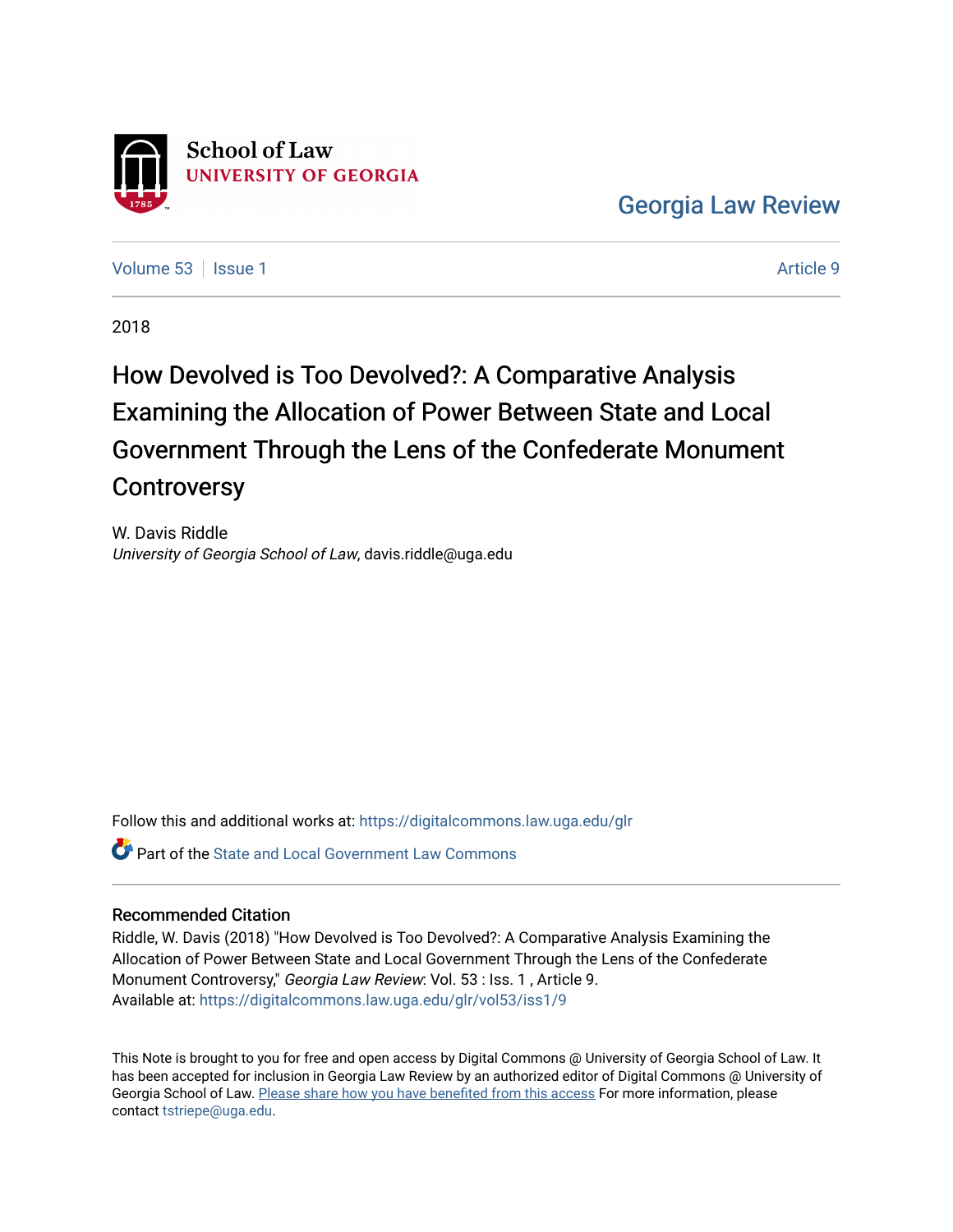## How Devolved is Too Devolved?: A Comparative Analysis Examining the Allocation of Power Between State and Local Government Through the Lens of the Confederate Monument Controversy

## Cover Page Footnote

J.D. Candidate, 2018, University of Georgia School of Law. I wish to thank Associate Dean Lori A. Ringhand for her support in framing and improving this Note and my family for their continued support in all that I do.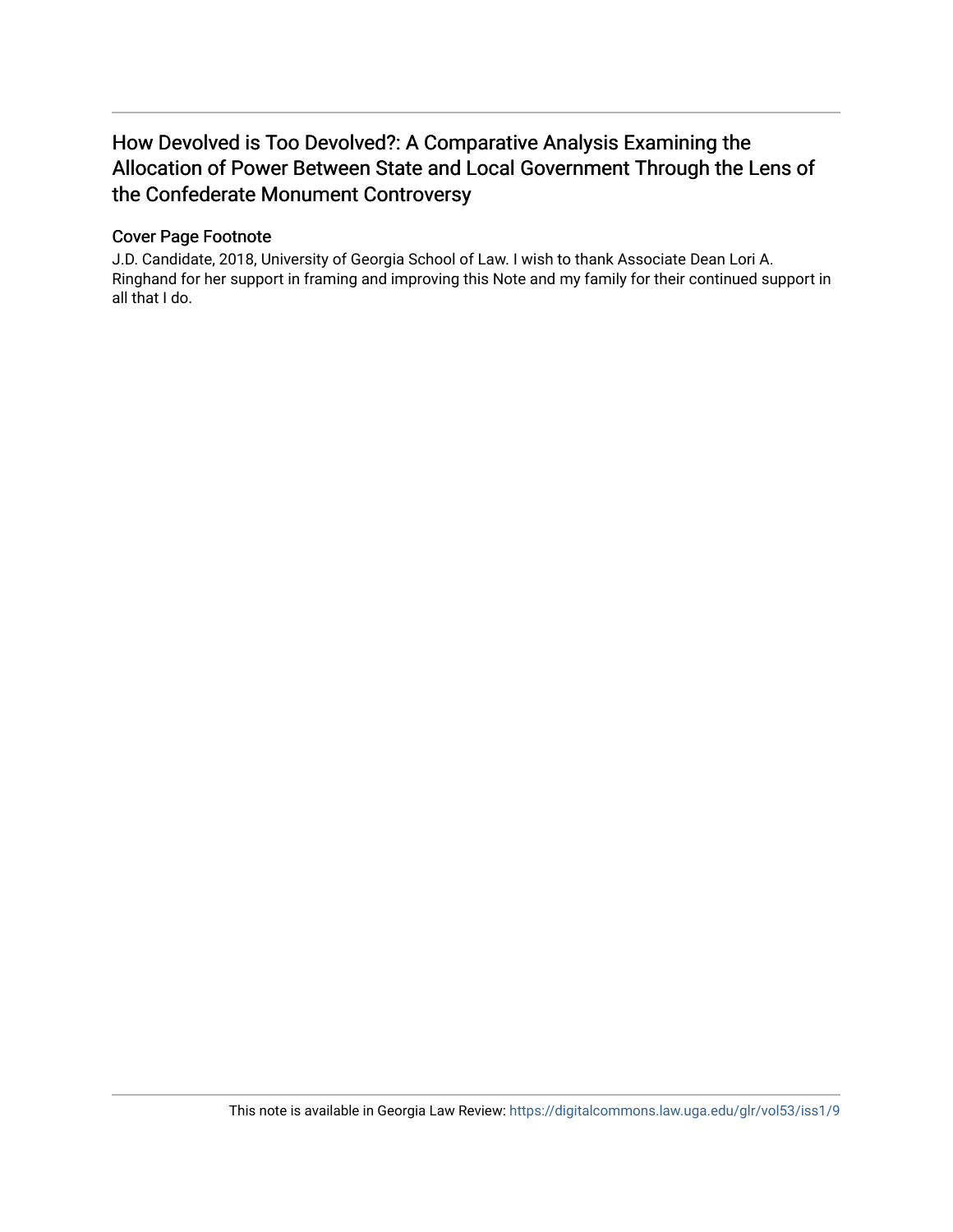## **HOW DEVOLVED IS TOO DEVOLVED?: A COMPARATIVE ANALYSIS EXAMINING THE ALLOCATION OF POWER BETWEEN STATE AND LOCAL GOVERNMENT THROUGH THE LENS OF THE CONFEDERATE MONUMENT CONTROVERSY**

### *W. Davis Riddle*

*At various critical junctures in our nation's history, lawmakers have struggled to strike the proper balance between centralization and delegation of authority. Recently, the debate over whether to remove Confederate monuments has again brought to the fore this centuries-old struggle. Beginning in 2000, state legislatures throughout the South enacted statutes primarily designed to protect Civil War monuments, which in the South predominantly pay tribute to the Confederate cause. Recent attempts by Southern localities to remove Confederate monuments have revealed the inadequacy of these recently-enacted statutes. Virtually every state legislature that has successfully passed a statute on the topic has produced a law that entirely prohibits removal of Confederate monuments by localities, save certain extreme exceptions. Conversely, in those states where no statute addresses the issue of removal, the decision is left entirely to individual localities, as state officials have no legal authority on the matter. Both arrangements fail to provide for the proper allocation of authority between state and local government. In failing to do so, the respective governmental responses fall short in realizing the attendant policy benefits of proper* 

367

J.D. Candidate, 2018, University of Georgia School of Law. I wish to thank Associate Dean Lori A. Ringhand for her support in framing and improving this Note and my family for their continued support in all that I do.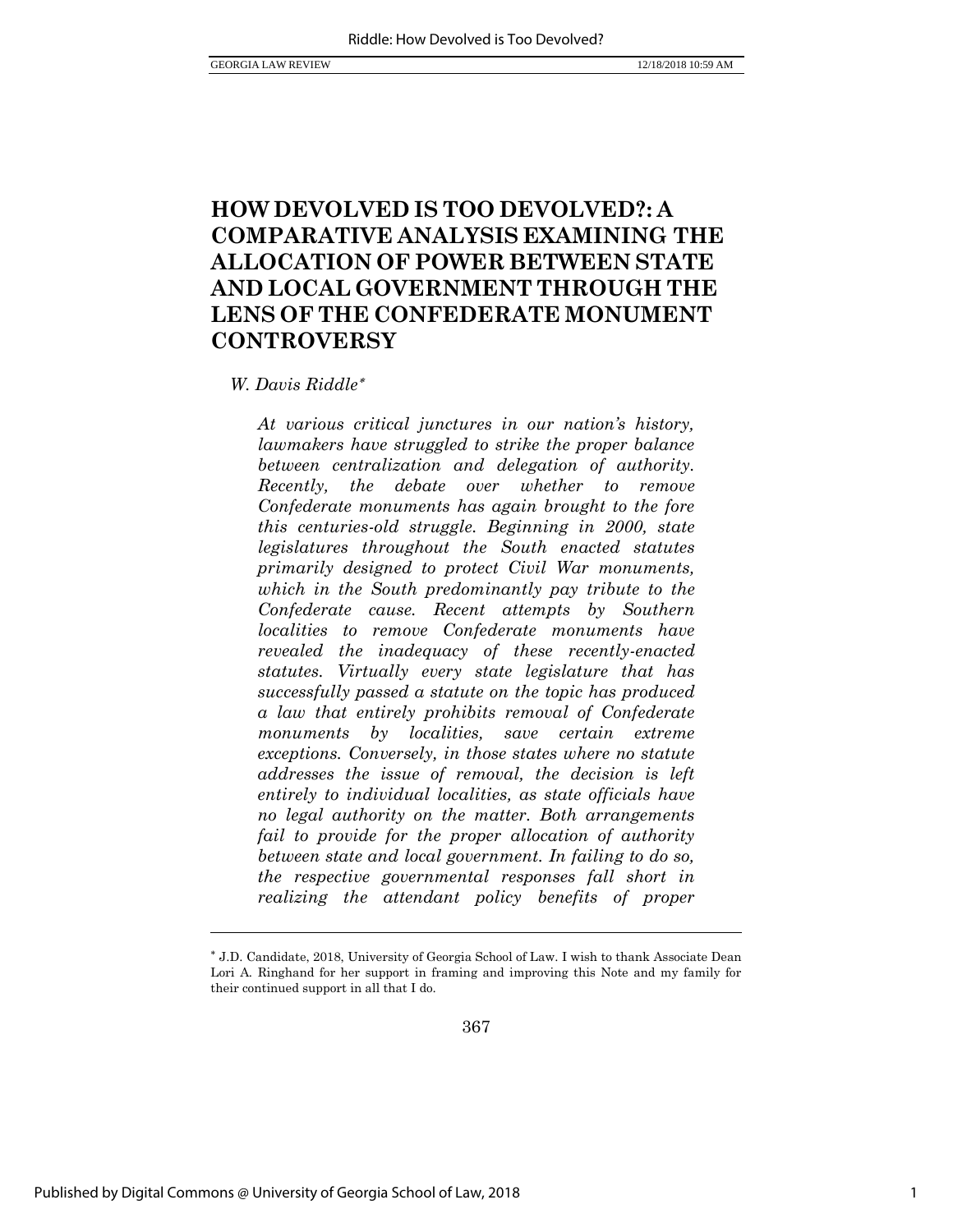*allocation of authority. The statutory responses of two states, Georgia and Kentucky, provide a useful lens through which to analyze the effects of improper allocation of authority and, on the other hand, to consider the potential benefits of the proper allocation of authority. In light of these considerations, this Note suggests a model statutory approach that provides a process for both protection and removal of Confederate monuments and, by striking the proper balance, allows for meaningful political engagement at both the state and local level.*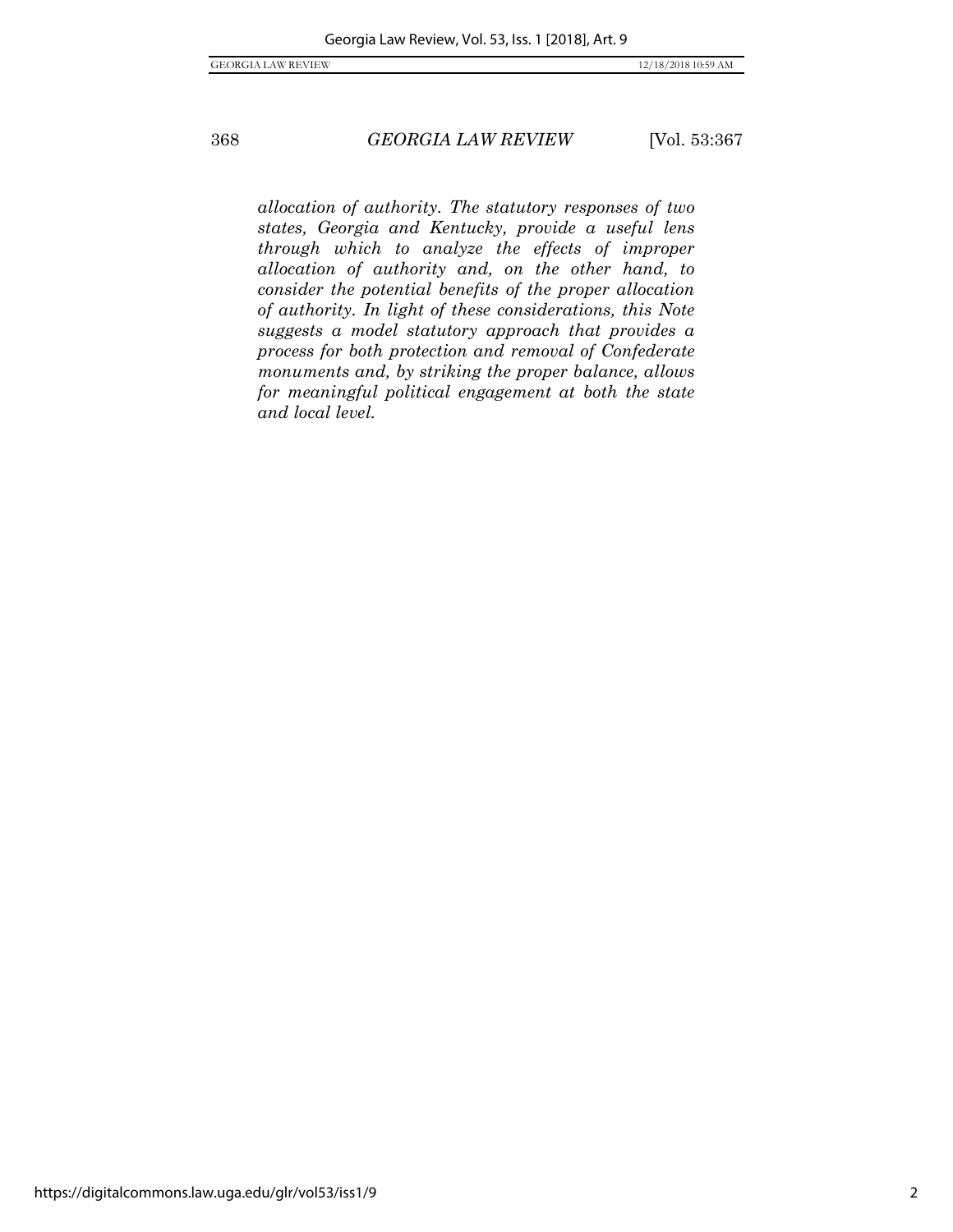## TABLE OF CONTENTS

| II. HISTORY AND BACKGROUND OF DELEGATION OF POWER FROM     |  |
|------------------------------------------------------------|--|
| STATE TO LOCAL GOVERNMENT IN KENTUCKY AND                  |  |
|                                                            |  |
|                                                            |  |
| III. PASSAGE AND SUBSTANCE OF THE STATUTES THAT CONTROL    |  |
| REMOVAL OF CONFEDERATE MONUMENTS 381                       |  |
| A. GEORGIA'S STATUTE: O.C.G.A SECTION 50-3-1 382           |  |
| B. KENTUCKY'S STATUTE: KY. REV. STAT. ANN. SECTIONS 385    |  |
| C. LEGAL PROCESS TO REMOVE IN OTHER SOUTHERN               |  |
|                                                            |  |
|                                                            |  |
| IV. LEGAL AND POLICY ARGUMENTS CONCERNING THE DELEGATION   |  |
|                                                            |  |
| A. ARGUMENTS AGAINST DELEGATION OF AUTHORITY 391           |  |
| 1. Centralized Authority is Necessary to Protect Against   |  |
|                                                            |  |
| 2. There is a Policy Need for Statewide Uniformity of      |  |
| Regulation for Certain Significant Issues 393              |  |
| B. ARGUMENTS IN FAVOR OF DELEGATION OF AUTHORITY 395       |  |
| 1. Centralized Government Lacks the Ability to             |  |
| Adequately and Quickly Address Important                   |  |
|                                                            |  |
| 2. Increased Local Authority Fosters Civic                 |  |
|                                                            |  |
| 3. Delegating Authority to Localities Allows for Increased |  |
| Innovation and Experimentation  399                        |  |
| V. WHY SOUTHERN STATE LEGISLATURES SHOULD REASSESS         |  |
| STATUTES PASSED IN RESPONSE TO CONCERNS OF                 |  |
| CONFEDERATE MONUMENT REMOVAL TO ALLOW FOR                  |  |
| <b>GREATER DELEGATION OF AUTHORITY TO LOCALITIES AND</b>   |  |
|                                                            |  |
|                                                            |  |
| B. RECOMMENDED MODEL APPROACH 403                          |  |
|                                                            |  |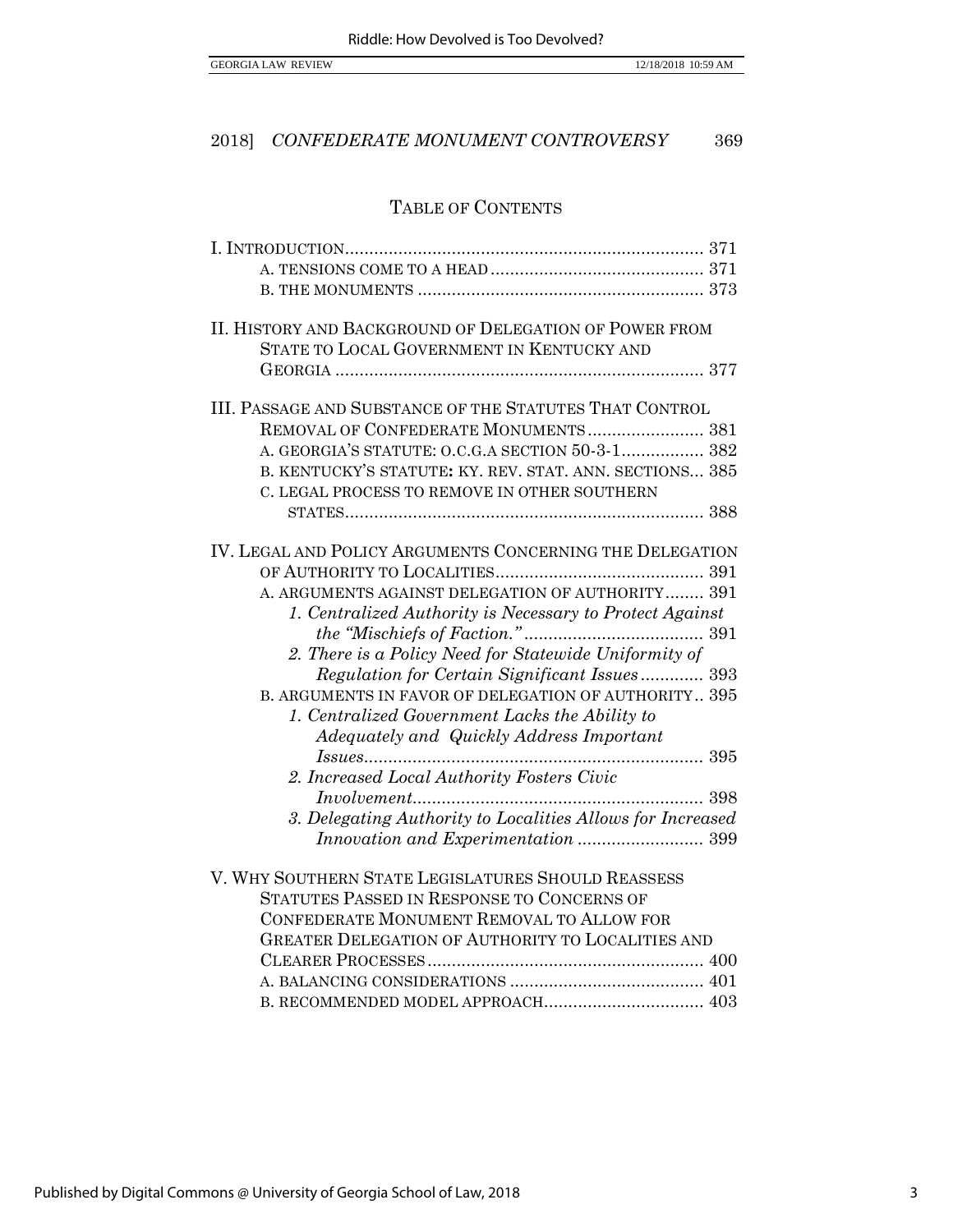| <b>GEORGIA LAW REVIEW</b> | 12/18/2018 10:59 AM |
|---------------------------|---------------------|
|                           |                     |

VI. CONCLUSION .......................................................................... 405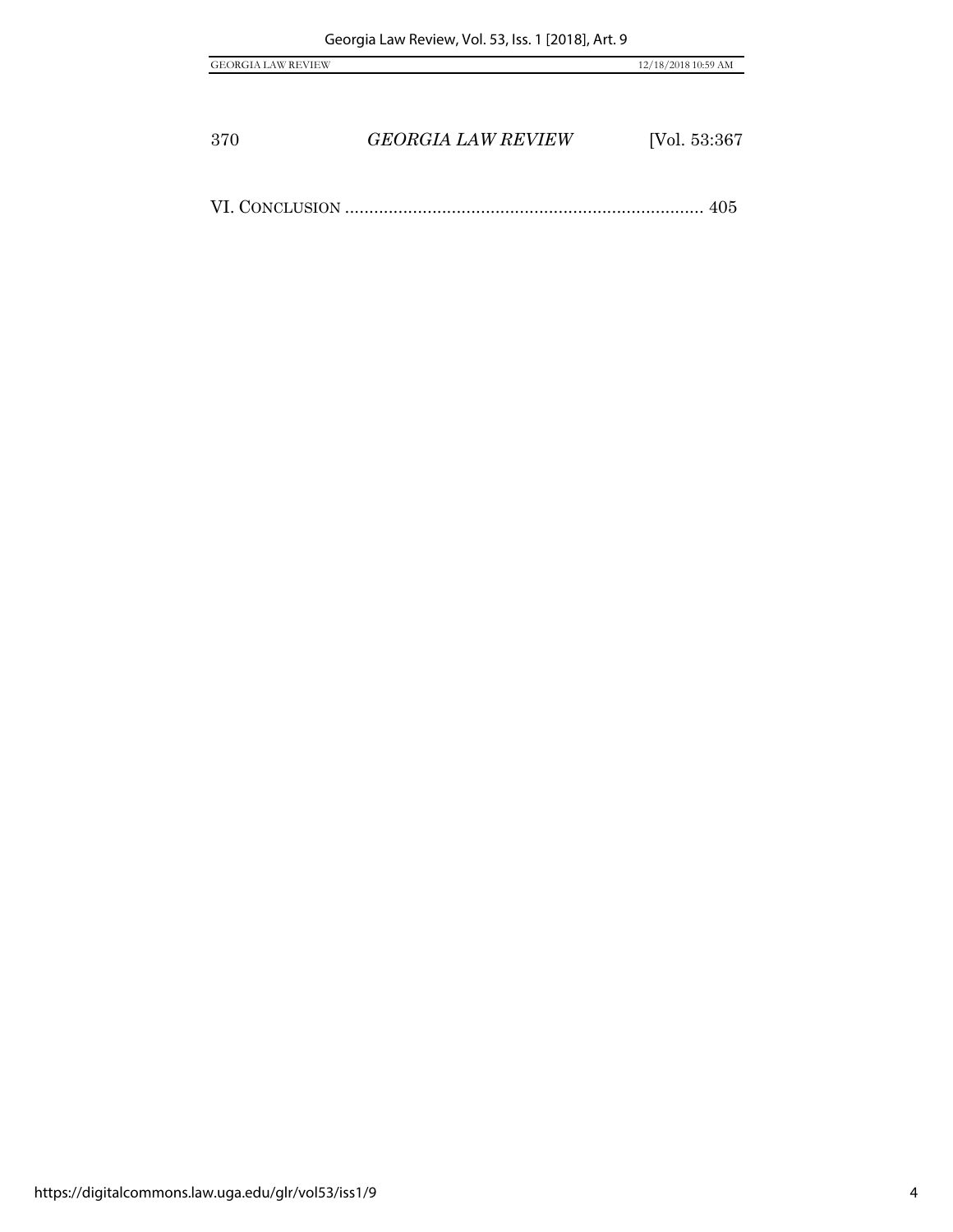$\overline{a}$ 

#### 2018] *CONFEDERATE MONUMENT CONTROVERSY* 371

#### I. INTRODUCTION

"With the terrorist attack, these monuments were transformed from equestrian statues into lightning rods." – Charlottesville, Virginia Mayor Mike Signer.<sup>1</sup>

#### A. TENSIONS COME TO A HEAD

Recent events and controversies in the South concerning Confederate monuments have brought to light centuries-old social tensions, compelling state and local authorities to search for the proper policy response.<sup>2</sup> These tensions are the product of years of repugnant racial beliefs and policies, and the intermittent attempts to rectify these evils.<sup>3</sup> Pivotal moments throughout American history—such as the Civil War, the second-era Ku Klux Klan of the  $1920s<sup>4</sup>$  and the Civil Rights Movement<sup>5</sup>—have resulted from such tensions and contribute to modern-day perspectives on racial issues. Today, these tensions remain. As one black American from Mississippi put it: "What's happening in Charlottesville, that's not shocking. That's been happening.

<sup>1</sup> Erik Ortiz, *Charlottesville Mayor Changes Position, Agrees with Confederate Statue Removal*, NBC NEWS (Aug. 18, 2017, 3:37 PM), https://www.nbcnews.com/news/usnews/charlottesville-mayor-changes-position-agrees-confederate-statue-removal-n793931.

<sup>2</sup> *See* Cleve R. Wootson Jr., *In the Wake of Charlottesville Protests, a Kentucky Mayor Wants to Remove Confederate Statues*, WASH. POST (Aug. 13, 2017), https://www.washingtonpost.com/news/post-nation/wp/2017/08/13/in-the-wake-ofcharlottesville-protests-a-kentucky-mayor-wants-to-remove-confederate-

statues/?utm\_term=.507b28fc2ac0 ("The [Charleston church shooting] tragedy mobilized once-hesitant Southern cities to get rid of polarizing Civil War statuary.").

<sup>3</sup> *See* generally Richard Wolf, *Equality Still Elusive 50 Years After Civil Rights Act*, USA TODAY, (Jan. 19, 2014, 6:00 AM), https://www.usatoday.com/story/news/nation/ 2014/01/19/civil-rights-act-progress/4641967/ (discussing the strides that have been made towards racial equality in the past fifty years, while acknowledging that racial inequality still exists).

<sup>&</sup>lt;sup>4</sup> Ben Cosgrove, *Bigotry in the USA: Photos From a Ku Klux Klan Initiation*, TIME (Mar. 5, 2013) http://time.com/3746389/bigotry-in-the-usa-photos-from-a-ku-klux-klan-initiation ("The KKK's fortunes as a cultural and political force have waxed and waned over the decades, with Klan membership peaking in the 1920s, during the era of the 'Second Klan.'"); *id.* (noting that the "Klan claimed literally millions of members at the height of the Second Klan era").

<sup>5</sup> CIVIL RIGHTS MOVEMENT, WEST'S ENCYCLOPEDIA OF AMERICAN LAW (2005), https://www.encyclopedia.com/social-sciences-and-law/political-science-and-government/

political-parties-and-movements/civil-rights-movement ("The civil rights movement was a struggle by African Americans in the mid-1950s to late 1960s to achieve civil rights equal to those of whites . . . .").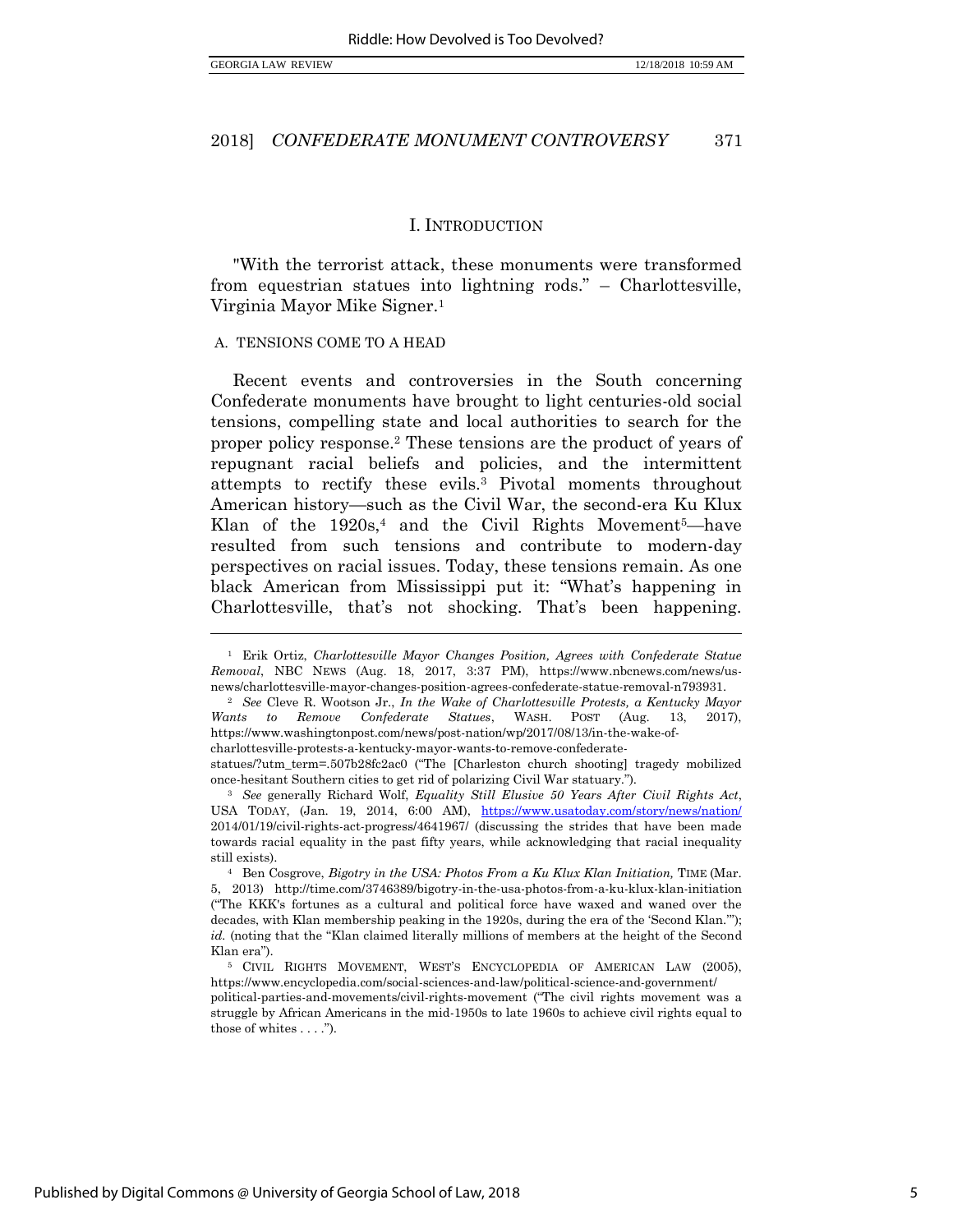$\overline{a}$ 

372 *GEORGIA LAW REVIEW* [Vol. 53:367

Whether a statue is standing or a flag is waving, it's been happening. They just showing it on the news now."<sup>6</sup>

It is undeniable that the past three to four years have seen a renewed and intense public debate centered around Confederate monuments, which many consider to be symbols of white supremacy.<sup>7</sup> This renewed attention can likely be traced to the 2015 murder of nine black churchgoers by a white supremacist in Charleston, South Carolina.<sup>8</sup> In the following days and months, many leaders throughout the South called for removal of not only flags but also prominent monuments erected in remembrance of the Confederate cause.<sup>9</sup> These calls sharply intensified in the fall of 2017, after the tragedy in Charlottesville, Virginia, where a white nationalist rally in opposition to a plan by the city to remove a prominent statue of Confederate general Robert E. Lee escalated into violence.<sup>10</sup> Clashes between white nationalists and counterprotestors, left one dead and at least thirty-four people wounded.<sup>11</sup>

<sup>6</sup> B. Brian Foster, *Confederate Monuments are More than Reminders of our Racist Past. They are Symbols of our Racist Present,* WASH. POST (Aug. 24, 2017), https://www.washingtonpost.com/news/post-nation/wp/2017/08/24/confederate-monumentsare-more-than-reminders-of-our-racist-past-they-are-symbols-of-our-racistpresent/?utm\_term=.efc043067622.

**<sup>7</sup>** *See, e.g.*, Miles Parks, *Confederate Statues Were Built to Further a 'White Supremacist Future'*, NPR (Aug. 20, 2017, 8:31 AM) http://www.npr.org/2017/08/20/544266880/ confederate-statues-were-built-to-further-a-white-supremacist-future ("'These statues were meant to create legitimate garb for white supremacy,' [James] Grossman [executive director of the American Historical Association] said. 'Why would you put a statue of Robert E. Lee or Stonewall Jackson in 1948 in Baltimore?'").

<sup>8</sup> *See* Kathleen Hennessey & Michael Muskal, *South Carolina Church Killings Foster Unity over Removal of Confederate Flag*, L.A. TIMES (June 22, 2015, 9:46 PM), http://www.latimes.com/nation/la-na-charleston-shooting-confederate-flag-20150622-

story.html ("[O]n Monday, Gov. Nikki Haley and other leading officials called for the flag's removal, a… show of unity spawned by the deaths of nine people in a black church last week during a massacre whose white suspect embraced the flag as a symbol of his racist ideology.").

<sup>9</sup> *See, e.g.*, Maya Rhodan, *New Orleans Mayor Asks City to Remove Confederate Statues*, TIME (July 9, 2015), http://time.com/3952177/new-orleans-confederate-statues ("[New Orleans Mayor Mitch] Landrieu formally asked the City Council to start the process to remove four statues erected to honor Confederate leaders from their prominent positions throughout the city . . . in the wake of the massacre at Emanuel AME Church in Charleston, South Carolina.").

<sup>10</sup> *See* Maggie Astor, et al., *A Guide to the Charlottesville Aftermath*, N.Y. TIMES (Aug. 13, 2017), https://www.nytimes.com/2017/08/13/us/charlottesville-virginia-overview.html (describing the Charlottesville protests and the events that followed).

<sup>11</sup> *Id.*; *see also* Hawes Spencer, *A Far-Right Gathering Bursts Into Brawls,* N.Y. TIMES (Aug. 13, 2017), https://www.nytimes.com/2017/08/13/us/charlottesville-protests-unite-theright.html?module=inline ("[A] car plowed into a crowd of counterdemonstrators, killing a woman and injuring at least 19 other people.").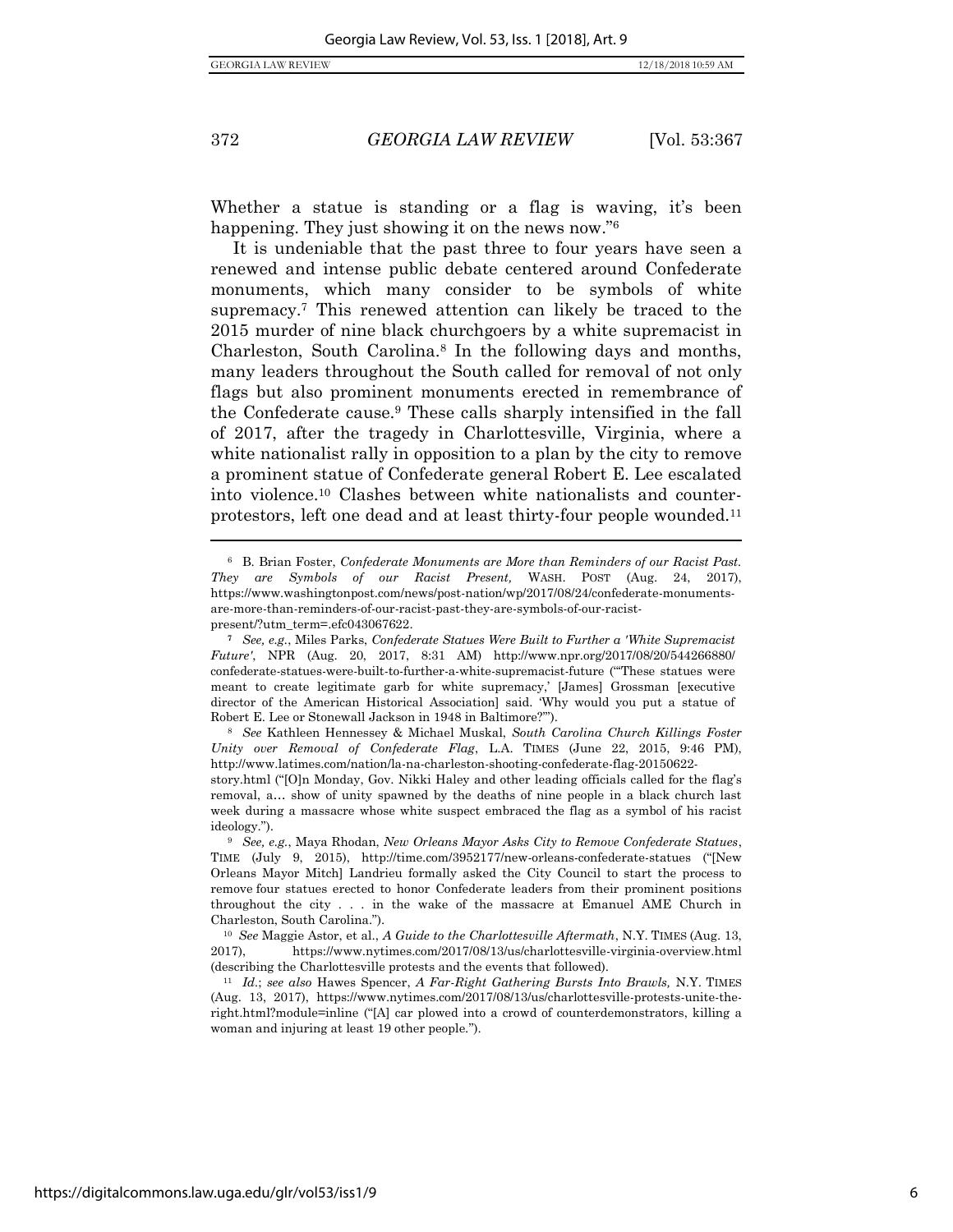Two state troopers also died while monitoring the situation when their helicopter crashed.<sup>12</sup>

#### B. THE MONUMENTS

As of 2016, there were approximately 718 Confederate monuments and statues in a total of 31 states, with a total of 90 monuments in Georgia and 41 in Kentucky.<sup>13</sup> In the absence of controlling federal authority, state and local authorities are left to their own devices to craft the proper policy response.<sup>14</sup> Local leaders faced with demands for monument removal are prompted to first consider whether removal is the desired response.<sup>15</sup> If answering in the affirmative, these leaders must then consult the proper legal process for effecting such removal.<sup>16</sup> However, upon deciding that removal is in fact the desired response, many of the Southern leaders most inclined to act quickly to remove—officials from more liberal cities and towns<sup>17</sup>—are, upon consultation of the relevant legal processes, "reckoning with the fact that they don't actually have the power to [remove the monuments]."<sup>18</sup>

<span id="page-8-1"></span><span id="page-8-0"></span><sup>12</sup> *Id.*

<sup>13</sup> Booth Gunter & Jamie Kizzire, *Whose Heritage? Public Symbols of the Confederacy*, SOUTHERN POVERTY LAW CENTER (Apr. 21, 2016), https://www.splcenter.org/ sites/default/files/com\_whose\_heritage.pdf.

<sup>14</sup> *See* Crutcher v. Kentucky*,* 141 U.S. 47, 61 (1891) ("When [Congress' commercial] power, or some other exclusive power of the federal government, is not in question, the police power of the state extends to almost everything within its borders . . . ."); *see also* U.S. CONST. amend. X.

<sup>15</sup> *See generally* Campbell Robertson & Richard Fausset, *Southern Cities Split with States on Social Issues*, N.Y. TIMES (Apr. 15, 2016), https://www.nytimes.com/ 2016/04/16/us/southern-cities-move-past-states-on-liberal-social-issues.html. <sup>16</sup> *See* discussion *infra* Part II.

<sup>17</sup> *See, e.g. id.* ("Many of these [Southern] cities have found themselves increasingly at odds with their states, and here in a region that remains the most conservative in the country, the conflicts are growing more frequent and particularly pitched."); *see also* Paul A. Diller, *Reorienting Home Rule: Part 2–Remedying the Urban Disadvantage through Federalism and Localism*, 77 LA. L. REV. 1045, 1047 ("[A]t least for those with progressive political leanings, local government is often now seen as the most responsive and nimble level of government in the United States . . . .").

<sup>18</sup> David A. Graham, *Local Officials Want to Remove Confederate Monuments—But States Won't Let Them*, ATLANTIC (Aug. 25, 2017), https://www.theatlantic.com/politics/ archive/2017/08/when-local-officials-want-to-tear-down-confederate-monuments-butcant/537351; *see also* David A. Graham, *Red State, Blue City*, ATLANTIC (Mar. 2017), https://www.theatlantic.com/magazine/archive/2017/03/red-state-blue-city/513857 ("Over the past few years, city governments and state legislatures have fought each other in a

series of battles involving preemption . . . . It hasn't gone well for the city dwellers.").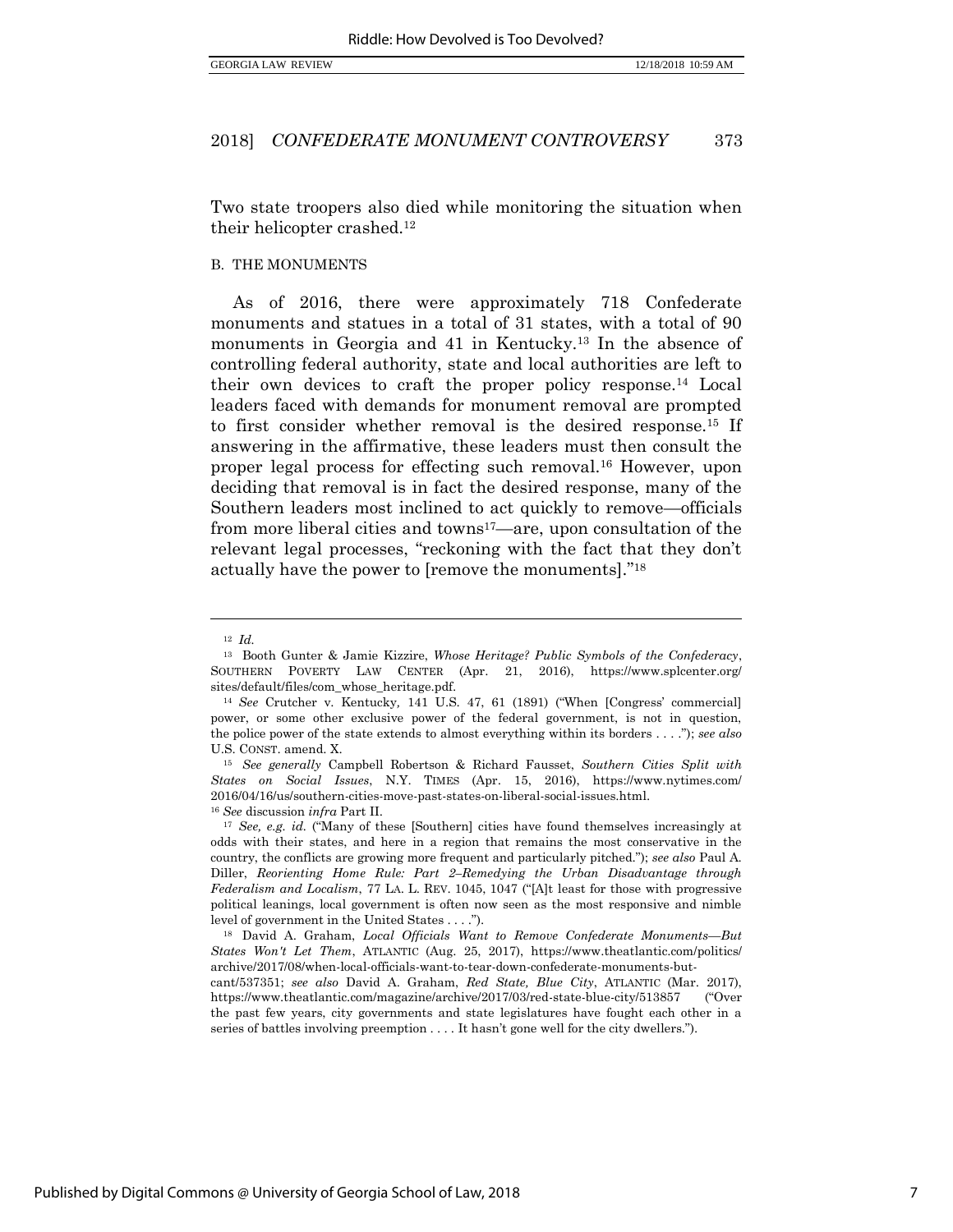Beginning in 2000, state legislatures throughout the South enacted statutes which protected war monuments, including monuments dedicated to commemorating the Civil War (or the "War Between the States" as many legislatures preferred to call it).<sup>19</sup> In the South, these monuments predominantly pay tribute to the Confederate cause.<sup>20</sup> Though these statutes vary considerably, each contains a broadly-worded provision providing for protection of these controversial Confederate monuments.<sup>21</sup>

Tennessee's statute, the Tennessee Heritage Protection Act of 2016, typifies the language used in these statutes:

Except as otherwise provided in this section, no memorial regarding a historic conflict, historic entity, historic event, historic figure, or historic organization that is, or is located on, public property, may be removed, renamed, relocated, altered, rededicated, or otherwise disturbed or altered.<sup>22</sup>

This language clearly indicates that these statutes were passed in response to concerns by Southern state legislatures that Confederate monuments would become the subject of public contempt and subsequent calls for removal.<sup>23</sup>

<sup>19</sup> *See, e.g.*, S.C. CODE ANN. § 10-1-165 (2018) (prohibiting removal of monuments erected in remembrance of the "War Between the States").

<sup>20</sup> *See, e.g.*, *id.*; Alabama Memorial Preservation Act of 2017, ALA. CODE §§ 41-9-230 to - 237 (2018); KY. REV. STAT. ANN. §§ 171.780–.788 (West 2018); O.C.G.A § 50-3-1 (2018); N.C. GEN. STAT. § 100-2.1 (2018); Tennessee Heritage Protection Act of 2016, TENN. CODE ANN. § 4-1-412 (2018); VA. CODE ANN. § 15.2-1812 (2018).

<sup>21</sup> *See, e.g.,* KY. REV. STAT. ANN. §§ 171.780–.788 (West 2018) (not explicitly protecting Confederate monuments but nonetheless providing a process for an object to be nominated and designated as a "military heritage object," with such designation now being used to protect Confederate monuments); *see also* Kasi E. Wahlers, *North Carolina's Heritage Protection Act: Cementing Confederate Monuments in North Carolina's Landscape*, 94 N.C. L. REV. 2176, 2182 (2016) ("Although the Acts vary considerably, each contains a provision for monument protection.").

<sup>&</sup>lt;sup>22</sup> Tennessee Heritage Protection Act of 2016, TENN. CODE ANN.  $\S$  4-1-412(b)(1) (2018).

<sup>23</sup> As American legal scholar and professor Alfred Brophy put it: "[O]bviously [these statutes are] about Confederate monuments — no one's taking down Vietnam or WWII monuments." Alfred Brophy, *North Carolina Heritage Protection Act*, THE FACULTY LOUNGE (July 16, 2015), http://www.thefacultylounge.org/2015/07/north-carolina-heritageprotection-act.html. *But see* Joe Sterling, *A New Alabama Law Makes Sure Confederate Monuments Are Here to Stay*, CNN (May 26, 2017, 5:19 PM), http://www.cnn.com/ 2017/05/26/us/alabama-confederate-monuments-bill-trnd/index.html (quoting Alabama Memorial Preservation Act of 2017 bill sponsor, Sen. Gerald Allen, as stating: "It's a piece of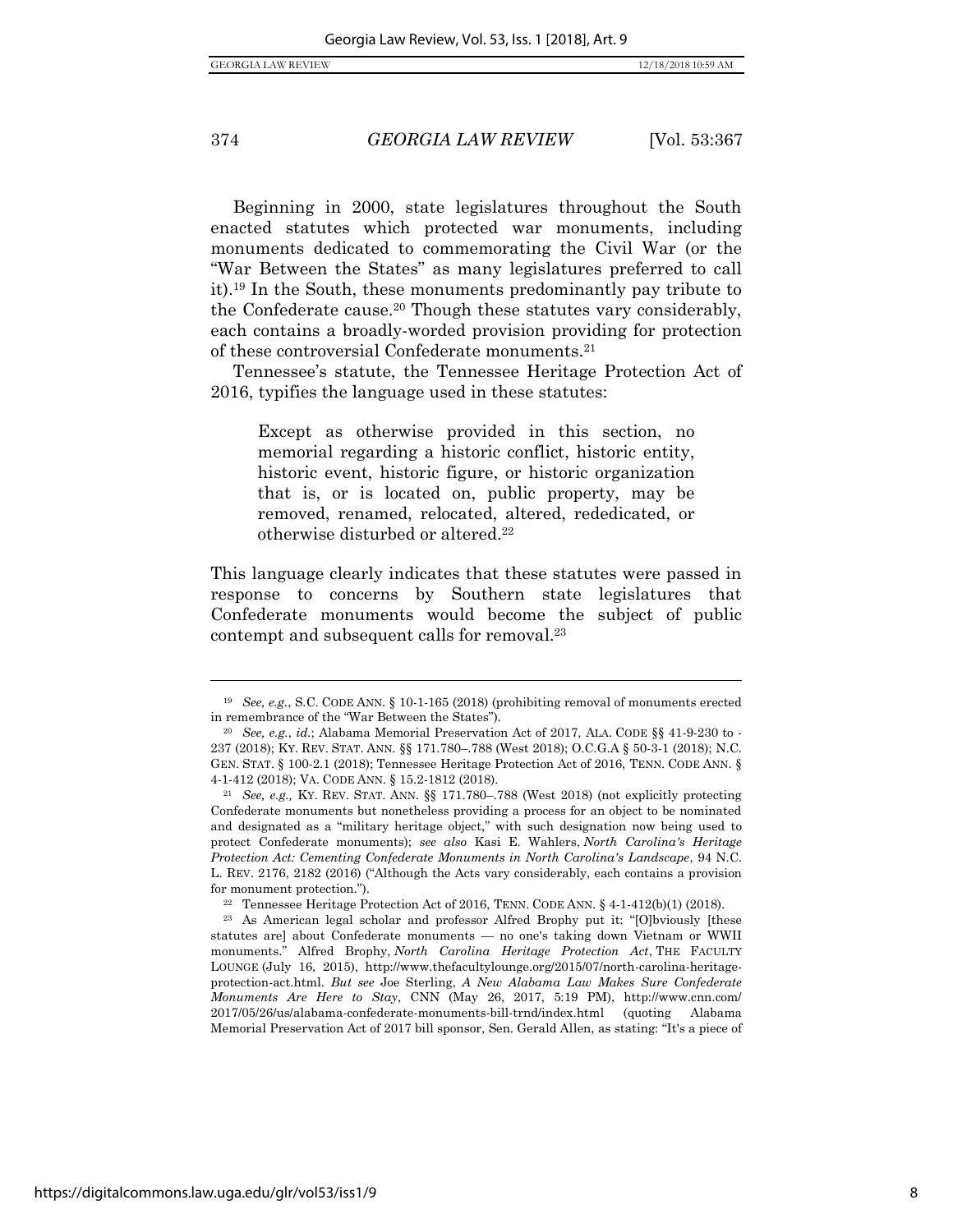$\overline{a}$ 

#### 2018] *CONFEDERATE MONUMENT CONTROVERSY* 375

These concerns that Confederate monuments would be removed due to public pressure were not without merit. In April 2017, the Southern Poverty Law Center found that "at least 60 such publicly funded symbols of the Confederacy have been removed since . . . [2015 when] a white supremacist . . . kill[ed] nine black parishioners at a church in Charleston, South Carolina."<sup>24</sup> The statutes and the impetus behind their passage have come under close scrutiny due to these recent tragic events.<sup>25</sup> Additionally, some politicians who supported the statutes have conceded that they were passed in large part to protect Confederate monuments, which has only served to amplify public awareness.<sup>26</sup>

<span id="page-10-0"></span>Public discourse has naturally centered around whether removal of these Confederate monuments is proper in light of their controversial history.<sup>27</sup> This Note does not seek to pass judgment on the moral quandaries and arguments present with such a deeply-rooted, emotional issue. Instead, this Note offers a comparative look at how state statutes passed in the early 2000s by Southern state legislatures, specifically those passed in Kentucky and Georgia, affect local governments' responses to the Confederate monument controversy. While other states have also passed statutes in response to the same controversy, Kentucky and

legislation that protects all of Alabama history. It doesn't only touch the Confederates. It touches every facet of our state history.").

<sup>24</sup> *Weekend Read: The State of the Confederacy in 2017*, SOUTHERN POVERTY LAW CENTER (Apr. 28, 2017), https://www.splcenter.org/news/2017/04/28/weekend-read-stateconfederacy-2017.

<sup>25</sup> *See* Graham, *Local Officials Want to Remove Confederate Monuments—but States Won't Let Them*, *supra* note [18;](#page-8-0) Jim Galloway, *The Georgia Law that Protects Stone Mountain, Other Confederate Monuments*, ATLANTA J.-CONST. (Aug. 17, 2017), http://politics.blog.ajc.com/2017/08/17/the-georgia-law-that-protects-stone-mountain-otherconfederate-monuments ("William Reilly, the House clerk in the [Georgia] state Capitol, reports that his office has been inundated with inquiries about the law that protects all Confederate monuments in Georgia.").

<sup>26</sup> *See, e.g.*, Joel Ebert, *Tenn. House Votes for Heritage Protection Law*, USA TODAY (Feb. 18, 2016, 6:12 PM), https://www.usatoday.com/story/news/nation-now/2016/02/18/tennesseeheritage-protection-act/80574928 (noting that "Majority Leader Gerald McCormick conceded that [bill sponsor Rep. Steve] McDaniel drafted the bill after there was a 'stampede to remove all vestiges of the old Confederacy'").

<sup>&</sup>lt;sup>27</sup> Some believe that removal is necessary as the statues are constant reminders of a shameful racial past and serve to promote white supremacy, while others believe the monuments are important reminders of history and removal results in the "danger that we'll forget the connections of past racial crimes to current racial inequality." Alfred L. Brophy, *Why Northerners Should Support Confederate Monuments*, WASH. POST (July 14, 2015), https://www.washingtonpost.com/posteverything/wp/2015/07/14/why-northernersshould-support-the-preservation-of-conferederate-monuments/?utm\_term=.054664aabc36.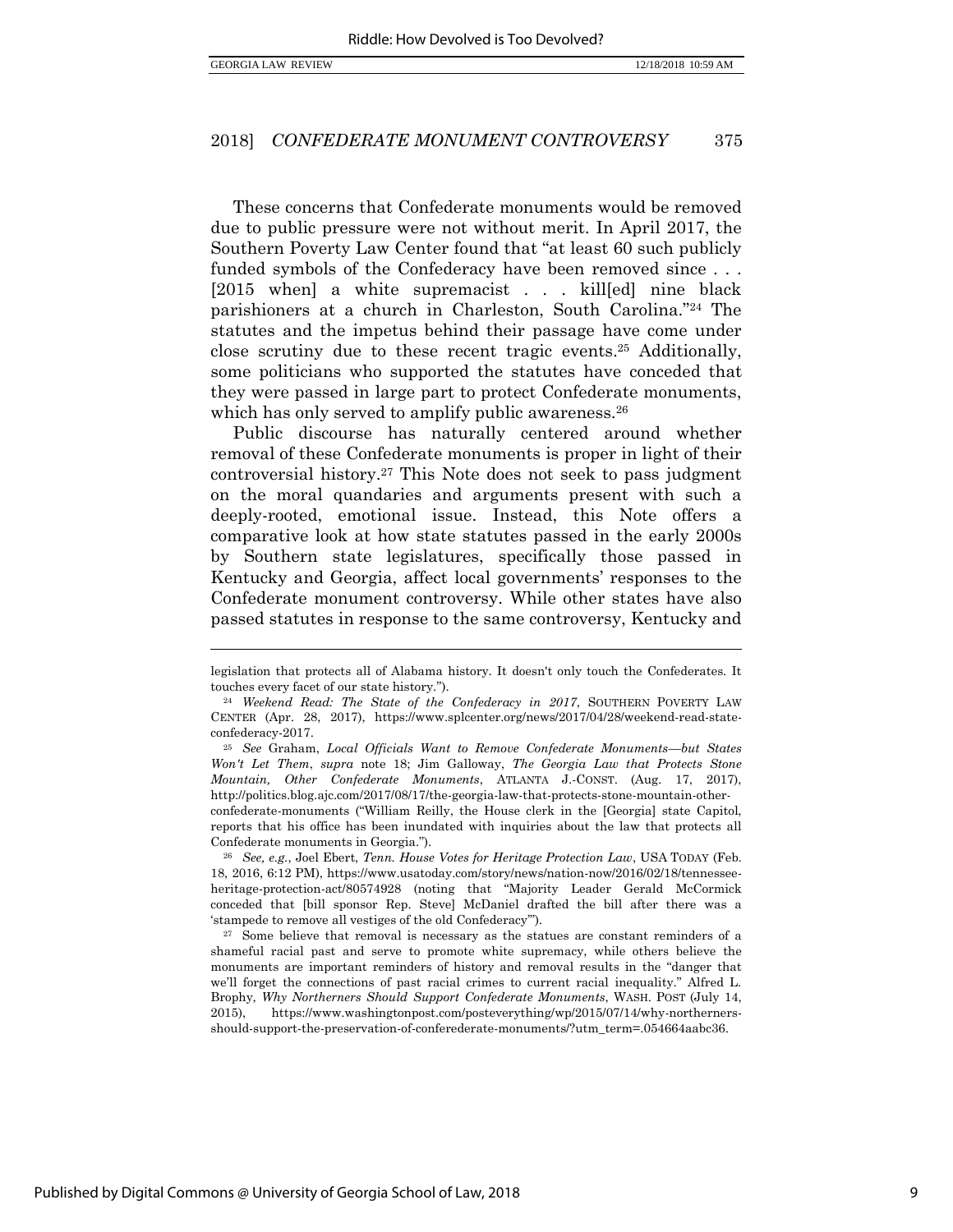<span id="page-11-0"></span>

Georgia's distinct approaches, historical understandings of the relationship between state and local government, and recent attempts to remove prominent Confederate monuments provide the best lens for succinct and insightful comparison and analysis.<sup>28</sup> The Kentucky and Georgia statutes address the same issue in different ways, have brought about different results, and have both been the subject of calls for legislative reform.

This Note undertakes a comparative analysis of these two statutes to show that the statutes fail to respect the authority ordinarily delegated to localities, and thus fail in realizing the attendant policy benefits of proper devolution of authority to localities. In light of these inadequacies, this Note will argue that legislatures should amend present statutes and craft future policy to (1) allocate more authority to localities and (2) operate less as complete prohibitions of removal or alteration of Confederate monuments.

Part II will look at the bases of legal authority given to localities in Kentucky and Georgia and the interplay between state and local governments in those states on other, less controversial issues. Part III will focus on differences between the Kentucky and Georgia statutes that protect these monuments, and the process, or lack thereof, set out by the statutes when removal of a monument is proposed. Part III will also analyze the legal processes required to remove monuments in certain other states throughout the South and recent legal battles over removal. Part IV of this Note will introduce recognized policy and legal arguments and considerations related to delegation of authority to

<sup>28</sup> *See, e.g.,* Beth Musgrave & Jack Brammer, *Lexington Council Wants Statues Moved. Meet the Obscure Board That Could Overrule Them.*, LEXINGTON HERALD-LEADER (Aug. 18, 2017, 4:39 PM), https://www.kentucky.com/news/local/counties/fayette-county/article 168036622.html ("Lexington's leaders spoke with one voice Thursday about the need to remove two Confederate statues from the grounds of the former Fayette County courthouse, but the decision ultimately lies with a little-known state commission that meets twice a year."); Matthew Terrell, *In Atlanta, Considering Which Confederate Monuments Should Go*, HYPERALLERGIC (Nov. 27, 2017), https://hyperallergic.com/413181/confederatemonuments-atlanta ("[Atlanta] Mayor Kasim Reed has formed a committee to make recommendations on what to do with this city's Confederate monuments."); Harriet Sinclair, *Stone Mountain Confederate Memorial in Georgia Has to Go, Democrat Gubernatorial Candidate Says*, NEWSWEEK (Aug. 18, 2017, 6:11 PM), http://www.newsweek.com/confederate-mountain-carving-must-go-georgia-

gubernatorial-candidate-says-651679 ("Stacey Abrams, the Democrat favorite candidate for state governor, said the carvings should be removed following the weekend of violence at a white nationalist rally in Charlottesville, Virginia.").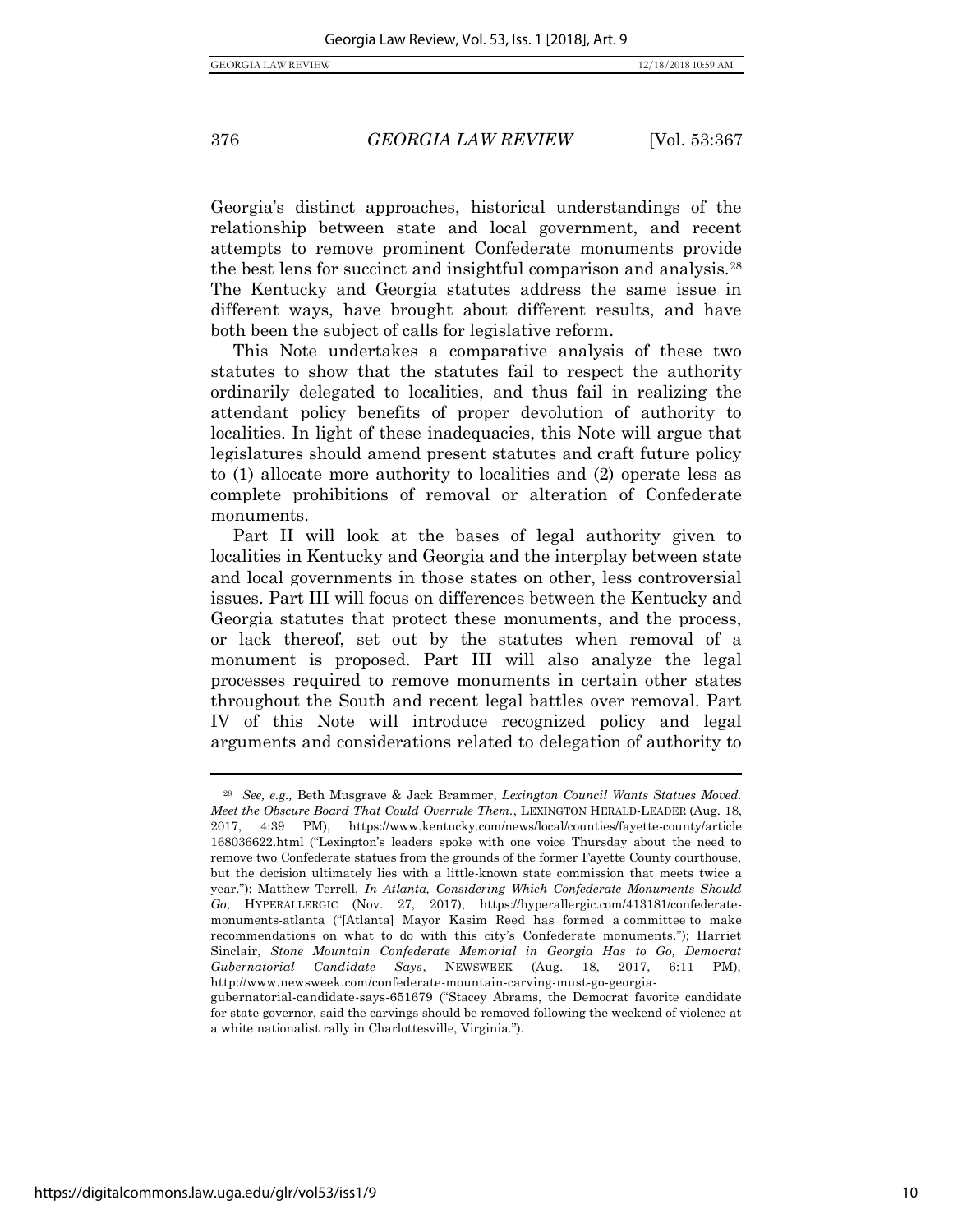localities in the United States. Part V will advocate for the appropriate level of delegation to localities from the states, arguing that statutes should allocate more authority to localities at two critical stages: (1) when determining whether a particular monument should be protected within the scope of the controlling state statute and (2) determining whether a monument should be removed.

## II. HISTORY AND BACKGROUND OF DELEGATION OF POWER FROM STATE TO LOCAL GOVERNMENT IN KENTUCKY AND GEORGIA

<span id="page-12-0"></span>An understanding of how power is vested from state to local governments lays the groundwork for state and local officials to determine how they can, and should, respond to the monument controversy. Historically, the "struggle for local control over public decisions has characterized the American experiment in democratic government."<sup>29</sup> It is not disputed that a state may "fashion its basic law so as to grant home rule or self-government to its municipal corporations."<sup>30</sup> Present within this proposition, however, is a limitation: "[a] municipal corporation, in the exercise of all of its duties, including those most strictly local or internal, is but a department of the State."<sup>31</sup> Put differently, cities and counties have no independent legal standing, but instead are fully reliant on authority delegated from the state government either by the state constitution or statute.<sup>32</sup>

<span id="page-12-1"></span>The state government's delegation of authority to a locality is a concept known as "home rule."<sup>33</sup> Consideration of home rule principles impacts the rule of law regarding many controversial

<sup>29</sup> DALE KRANE ET AL., HOME RULE IN AMERICA: A FIFTY-STATE HANDBOOK 1 (2001).

<sup>30</sup> District of Columbia v. John R. Thompson Co., 346 U.S. 100, 108 (1953).

<sup>31</sup> *Id.* (citing Barnes v. District of Columbia, 91 U.S. 540, 544 (1875)); *see also id*. at 108– 09 ("[D]ecision after decision has held that the delegated power of municipalities is as broad as the police power of the state, except as that power may be restricted by terms of the grant or by the state constitution.").

<sup>32</sup> *See* KRANE ET AL., *supra* note [29](#page-12-0), at 1 ("[A] right of home rule does not exist; rather, legal theory in the United States declares local government to be the agent, creature, and delegate of state government."); DOUGLAS J. WATSON, ALA. STATE UNIV.: CENTER FOR LEADERSHIP & PUB. POLICY, HOME RULE IN ALABAMA AND THE SOUTH 3 (2013) ("Local governments are not mentioned in the United States Constitution, and, as a result, have no independent standing in the fifty states beyond what state governments grant them.").

<sup>33</sup> *See* KRANE ET AL.*, supra* note [29](#page-12-0), at ix ("The term 'home rule' . . . [refers] to proposals to amend state constitutions or pass state laws that would increase the power of local governments . . . .")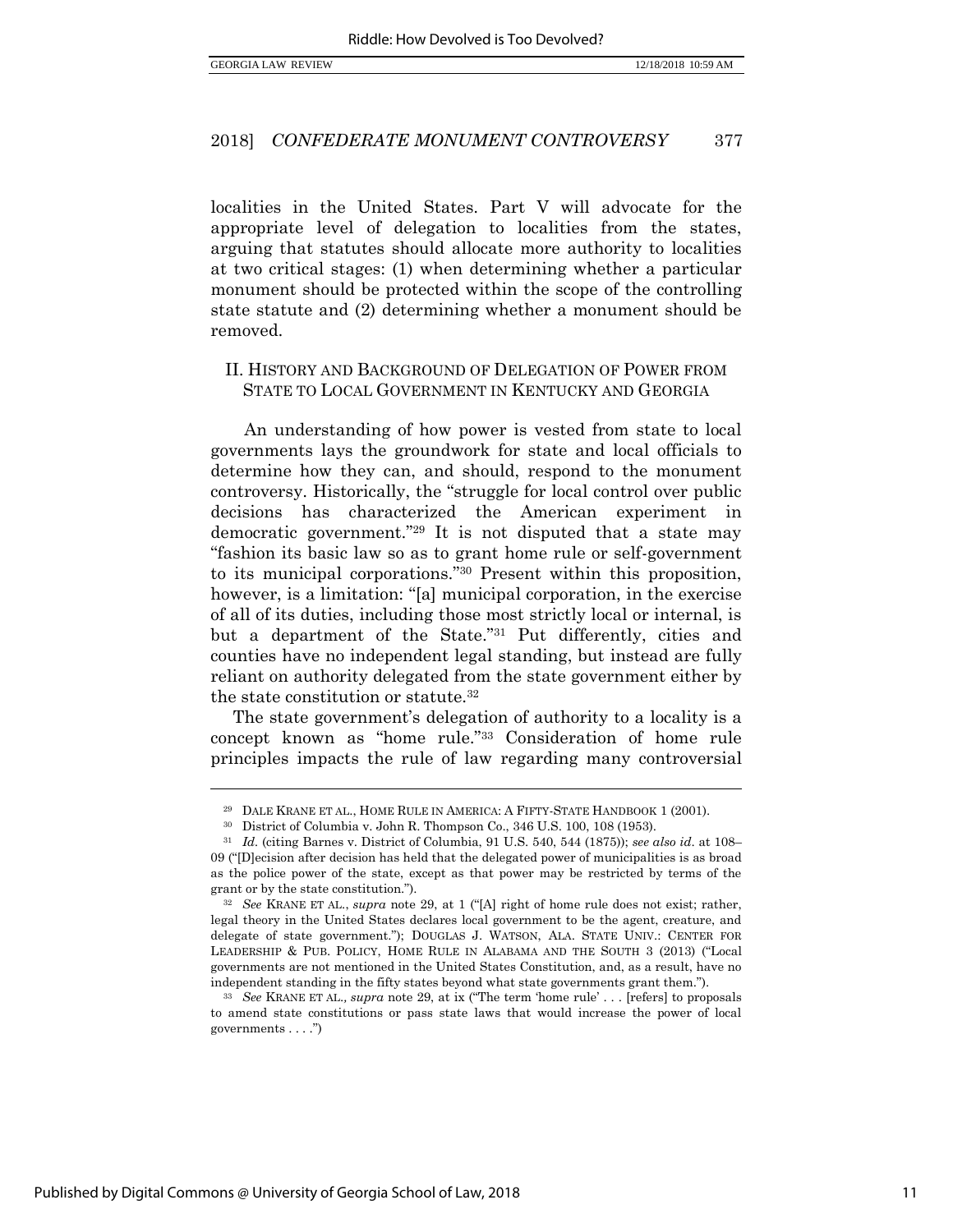<span id="page-13-0"></span>

social, political and economic issues, and, significantly, can "lead to different outcomes in different states."<sup>34</sup> These different outcomes are largely due to the fact that use of the term "home rule" is varied, as scholars and courts have long struggled with its scope and derivation.<sup>35</sup> As home rule "takes many legal forms and follows many models,"<sup>36</sup> analysis of Georgia and Kentucky, two Southern states which have distinct understandings of the concept, will provide fertile ground to consider the benefits of varying levels of delegation to localities. Additionally, an understanding of the states' respective views of home rule helps to explain the differences between the legislative solutions passed by the Kentucky and Georgia state legislatures in response to the Confederate monument controversy.

Often, legal scholarship seeks to define the authority delegated by states to localities as creating a relationship between the two that makes a state either a "Dillon's rule state" or a "home rule state."<sup>37</sup> While an in-depth analysis of the respective characteristics of these two classifications is beyond the scope of this Note, the basic difference is noteworthy. In home rule states, localities "are given latitude to solve problems or address issues," as long as they are not in conflict with a constitutional provision or statute of the state.<sup>38</sup> This structure provides for what is often called "initiative autonomy."<sup>39</sup> In contrast, Dillon's rule "permits cities to act only when they can identify a relatively clear state law delegation of power."<sup>40</sup> At a broader level of analysis, "home rule"

<sup>34</sup> Richard Briffault, *Home Rule for the Twenty-First Century*, 36 URB. LAW. 253, 256 (2004).

<sup>35</sup> *Id.* at 253 ("Home rule is a complex topic. Home rule takes many legal forms and follows many models . . . [and] is . . . controversial for both scholars and courts."). <sup>36</sup> *Id.* 

<sup>37</sup> *See, e.g.*, 1 JAMES A. KUSHNER, SUBDIVISION LAW AND GROWTH MGMT. § 1:18 (2d ed. 2018) ("While some states restrict local power following Dillon's rule that local government possesses only the powers and authority expressly and specifically delegated by the state legislature, others following a home rule philosophy allow local exercise of all authority exercisable by the state unless preempted by the state legislature through disabling legislation.").

<sup>38</sup> WATSON, *supra* not[e 32,](#page-12-1) at 3.

<sup>39</sup> Jonathan M. Kopcsik, *Constitutional Law—Home Rule and Firearms Regulation: Philadelphia's Failed Assault Weapons Ban—*Ortiz v. Commonwealth, *681 A.2d 152 (Pa. 1996)*, 70 TEMP. L. REV. 1055, 1058 (1997) ("Initiative autonomy enables a home rule municipality to perform a wide range of functions without previous express authorization from the state legislature . . . .") (internal citations and quotations omitted).

<sup>40</sup> GERALD E. FRUG ET AL., LOCAL GOVERNMENT LAW 139 (3d ed. 2001).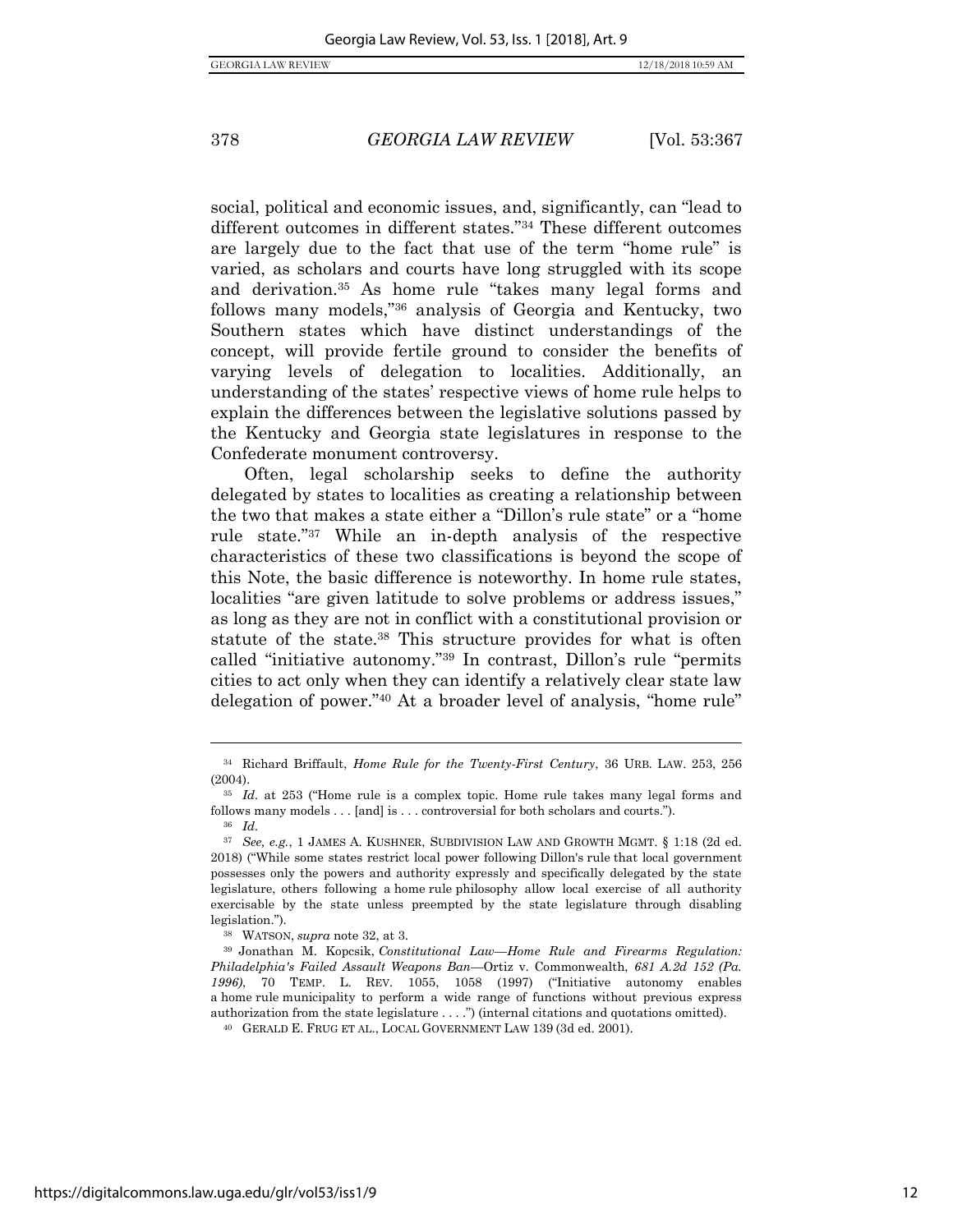is understood to encompass any delegation of authority to a locality,<sup>41</sup> and the term becomes relatively standardized to mean simply that localities only have as much freedom and authority to govern their affairs as the state gives them, however broad or narrow.<sup>42</sup> While acknowledging that the distinction between a "home rule state" and "Dillon's rule state" is a meaningful one at a narrower level, for purposes of succinct analysis, the remainder of this Note will use the term "home rule" in accordance with its broader meaning, which effectively encompasses any delegation of authority from a state to a locality, whatever its scope of generality.<sup>43</sup>

Understanding home rule to encompass both general and specific grants of authority, the delegations of authority to localities by the state governments in Georgia and Kentucky illustrate different views on the appropriate level of delegation via home rule. Over the latter half of the twentieth century, both the Georgia and Kentucky state legislatures amended their constitutions to expressly provide that the legislature could allow localities to self-govern.<sup>44</sup> Each amendment sought to clarify—and in some ways, establish—the origin of legal authority of home rule in the state.<sup>45</sup> Although both amendments were passed in response to similar concerns, the statutory grants of authority given to localities by the respective state legislature differed substantially.

Whereas the Kentucky home rule statute grants general powers to localities in one sentence, Georgia's legislature decided instead to grant home rule powers to localities in specific areas, spanning

<sup>41</sup> *See* KRANE ET AL., *supra* note [29](#page-12-0), at ix ("[A]ny statute or constitutional provision that enhances the authority and opportunities for a local jurisdiction to control its own affairs can be considered as an effort to grant an additional degree of 'home rule.'").

<sup>42</sup> *See id.* at 10 (need parenthetical).

<sup>43</sup> *See, e.g.*, *id.* (need parenthetical); Rick Su, *Have Cities Abandoned Home Rule?*, 44 FORDHAM URB. L.J. 181, 190 (2017) ("Home [r]ule defines the basic legal standing of local governments and their relationship with the state.").

<sup>44</sup> *See* GA. CONST. Art. IX, § 2, ¶ II. (enacted in 1954); KY. CONST. § 156b. (enacted in 1994).

<sup>45</sup> In Georgia, the 1954 amendment was a direct response to the ruling in *Phillips v. City of Atlanta*, 210 Ga. 72 (1953), where the Georgia Supreme Court struck down a general statute passed by the legislature in 1951 granting powers to localities. KRANE ET AL., *supra*  note [29,](#page-12-0) at 104–05. In Kentucky, the 1994 amendment removed uncertainty about the constitutionality of a broadly-worded 1980 statute which granted cities a version of home rule. *Id.* at 166–67.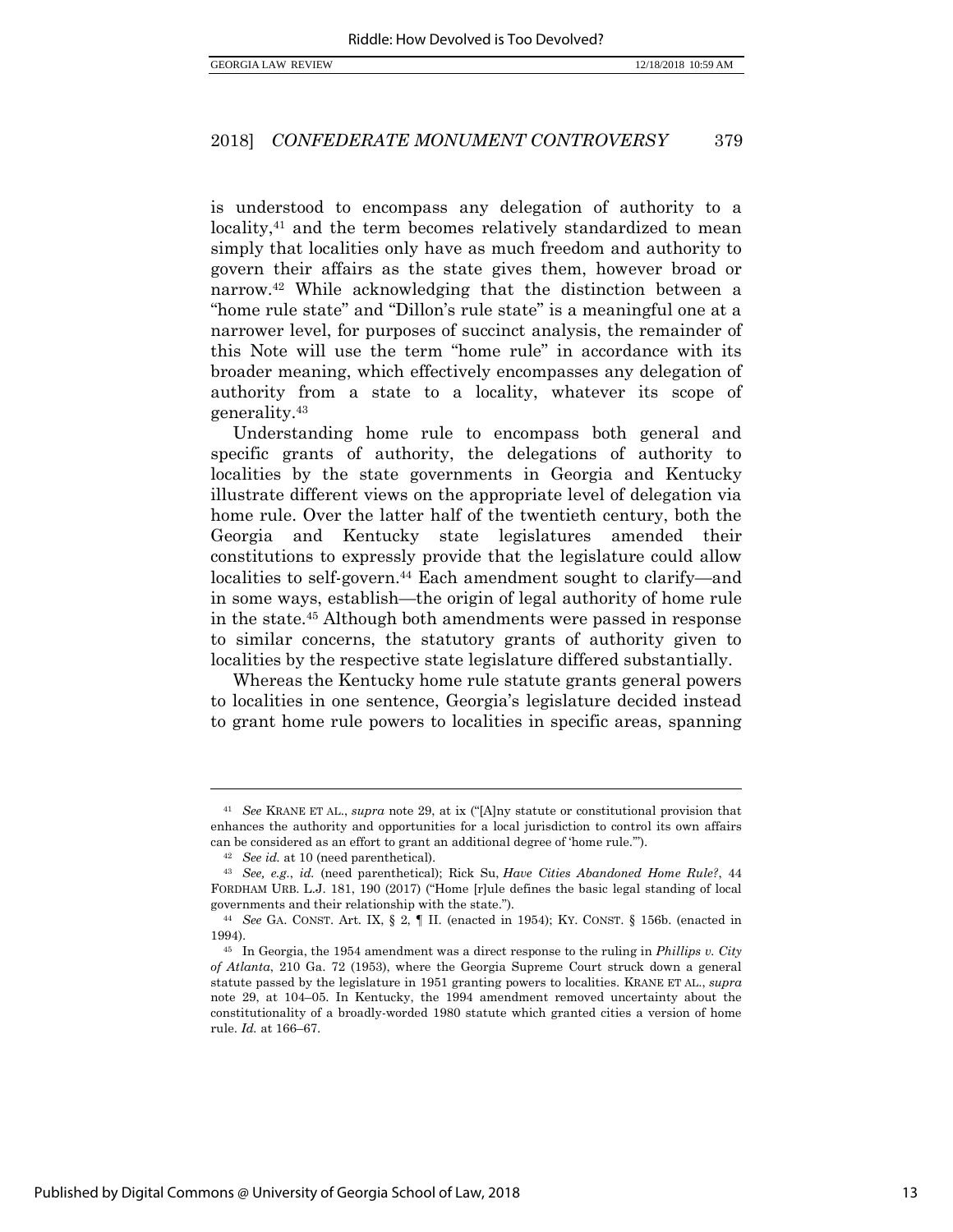eight statute subsections.<sup>46</sup> Furthermore, in Kentucky, where the key statutory limitation on home rule authority is that a municipal regulation cannot be "in conflict with a constitutional provision or statute,"<sup>47</sup> there has been recent movement by the Kentucky Supreme Court to provide more latitude to local governments.<sup>48</sup> This small movement, however, should not engender the belief that the Kentucky courts and legislature are overly deferential to local legislation. In regard to city ordinances raising the minimum wage, for example, the Kentucky Supreme Court held that "while cities like Louisville and Lexington have broad authority under home rule, the sovereignty of the state is supreme in the area of minimum wage, where state law already exists."<sup>49</sup>

While Kentucky home rule can be characterized as a conservative yet progressing understanding of delegation to localities, Georgia home rule is simply a conservative understanding. Georgia courts continue to interpret grants of authority to localities strictly, and its strict "constructionism" is "reinforced by city and county attorneys who are generally conservative and who prefer to see clear authorization in writing."<sup>50</sup> In fact, under Georgia law, determining the validity of a city ordinance is a two-step process. First, a court must determine whether the local government possessed the power to enact the

<sup>50</sup> KRANE ET AL., *supra* not[e 29,](#page-12-0) at 106; *see also* Kemp v. City of Claxton, 269 Ga. 173, 177 (1998) ("Municipal corporations are creations of the state, possessing only those powers that have been granted to them, and allocations of power from the state are strictly construed.").

<sup>46</sup> *Compare* KY. REV. STAT. ANN. § 82.082 (West 2018) ("A city may exercise any power and perform any function within its boundaries, including the power of eminent domain in accordance with the provisions of the Eminent Domain Act of Kentucky, that is in furtherance of a public purpose of the city and not in conflict with a constitutional provision or statute.") *with* O.C.G.A. §§ 36-34-1 to -8 (2018) (containing specific subsections such as § 36-34-5.3, entitled "Leases for public zoos in certain counties").

<sup>47</sup> KY. REV. STAT. ANN. § 82.082 (West 2018).

<sup>48</sup> *See* Lexington Fayette Cty. Food & Beverage Ass'n v. Lexington-Fayette Urban Cty. Gov't, 131 S.W.3d 745, 750 (Ky. 2004) ("Local regulation is not always precluded simply because the legislature has taken some action in regard to the same subject.").

<sup>49</sup> NICOLE DUPUIS ET AL., CIVIL RIGHTS IN AN ERA OF PREEMPTION: A STATE-BY-STATE ANALYSIS 7 (2017), http://nlc.org/sites/default/files/2017-02/NLC%20Preemption%20Report% 202017.pdf ("[I]n 2016, the Kentucky Supreme Court struck down Louisville's minimum wage ordinance, ruling that the city does not have the authority to set a minimum wage above the level set by the state. The ruling also invalidated an ordinance from the city of Lexington that would have raised its minimum wage to \$10.10 by 2018."); *see* Kentucky Rest. Ass'n v. Louisville/Jefferson Cty. Metro Gov't, 501 S.W.3d 425, 430 (Ky. 2016) ("[E]xpress preemption is not required when the General Assembly has enacted a comprehensive statutory scheme.").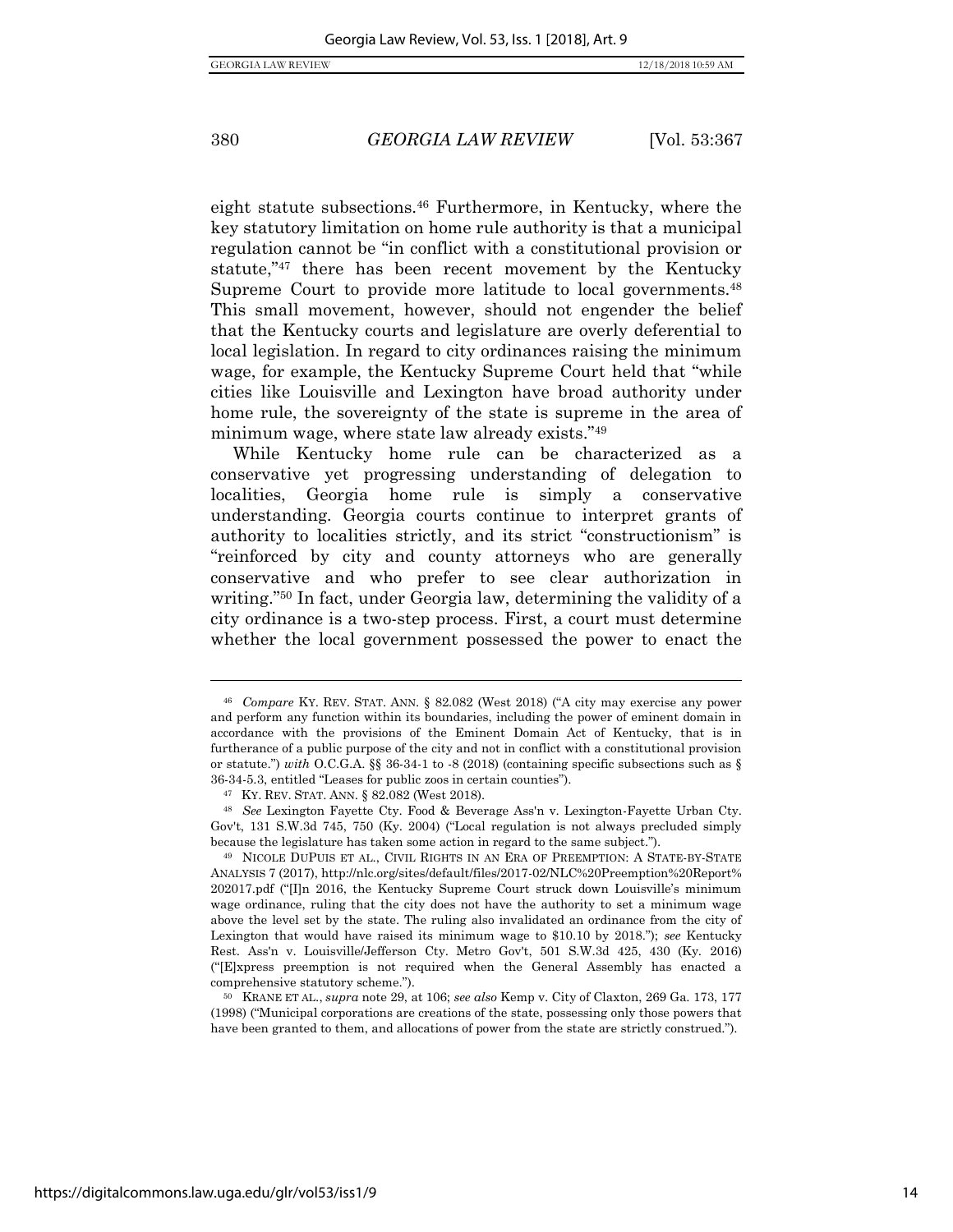ordinance. If a court finds the power exists, then it must determine whether the locality's exercise of the power is "clearly reasonable."<sup>51</sup> "Georgia's concept of home rule is . . . in line with the national trend toward the limitation of local autonomy in favor of state interests."<sup>52</sup>

## III. PASSAGE AND SUBSTANCE OF THE STATUTES THAT CONTROL REMOVAL OF CONFEDERATE MONUMENTS

With these principles in mind, it becomes evident that the respective actions of the Georgia and Kentucky legislatures in response to the Confederate monument controversy were in accordance with previous government policies concerning delegation of authority from state to local governments. That is, while the Georgia state legislature preferred to limit local autonomy entirely in the favor of state interests, the Kentucky state legislature sought to strike a balance, while still maintaining substantial control at the state level.<sup>53</sup> These statutes and subsequent responses from citizens and local governments provide examples of the respective home rule understandings of Georgia and Kentucky in action and, in light of scholarship discussed in Part IV, an opportunity to identify ways by which states can better accomplish appropriate delegation of authority to localities.

#### A. GEORGIA'S STATUTE: O.C.G.A SECTION 50-3-1.

The passage of Georgia's relevant statute makes clear the depth of the issue and serves to forewarn future policymakers of the complexity of legislating regarding the issue. In the 2001 Georgia state legislative session, then-Governor Roy Barnes successfully pushed for the replacement of the 1956 state flag which prominently displayed the Confederate battle flag.<sup>54</sup> Within the bill that removed the Confederate battle flag from the Georgia

<sup>51</sup> Porter v. City of Atlanta, 259 Ga. 526, 526 (1989) (citations omitted).

<sup>52</sup> Paul Vignos, *Georgia Local Government Law: Court Resolution of County Government Disagreements*, 46 MERCER L. REV. 599, 607 (1994).

<sup>53</sup> *See* discussion *supra* Part II.

<sup>54</sup> *See* Roy Barnes*,* Opinion, *How We Got Confederate Emblem Off Georgia's Flag*, CNN (June 30, 2015, 3:30 PM), http://www.cnn.com/2015/06/30/opinions/barnes-georgiaconfederate-flag/index.html ("As governor of Georgia, I successfully pushed for the replacement of that flag during our 2001 legislative session.").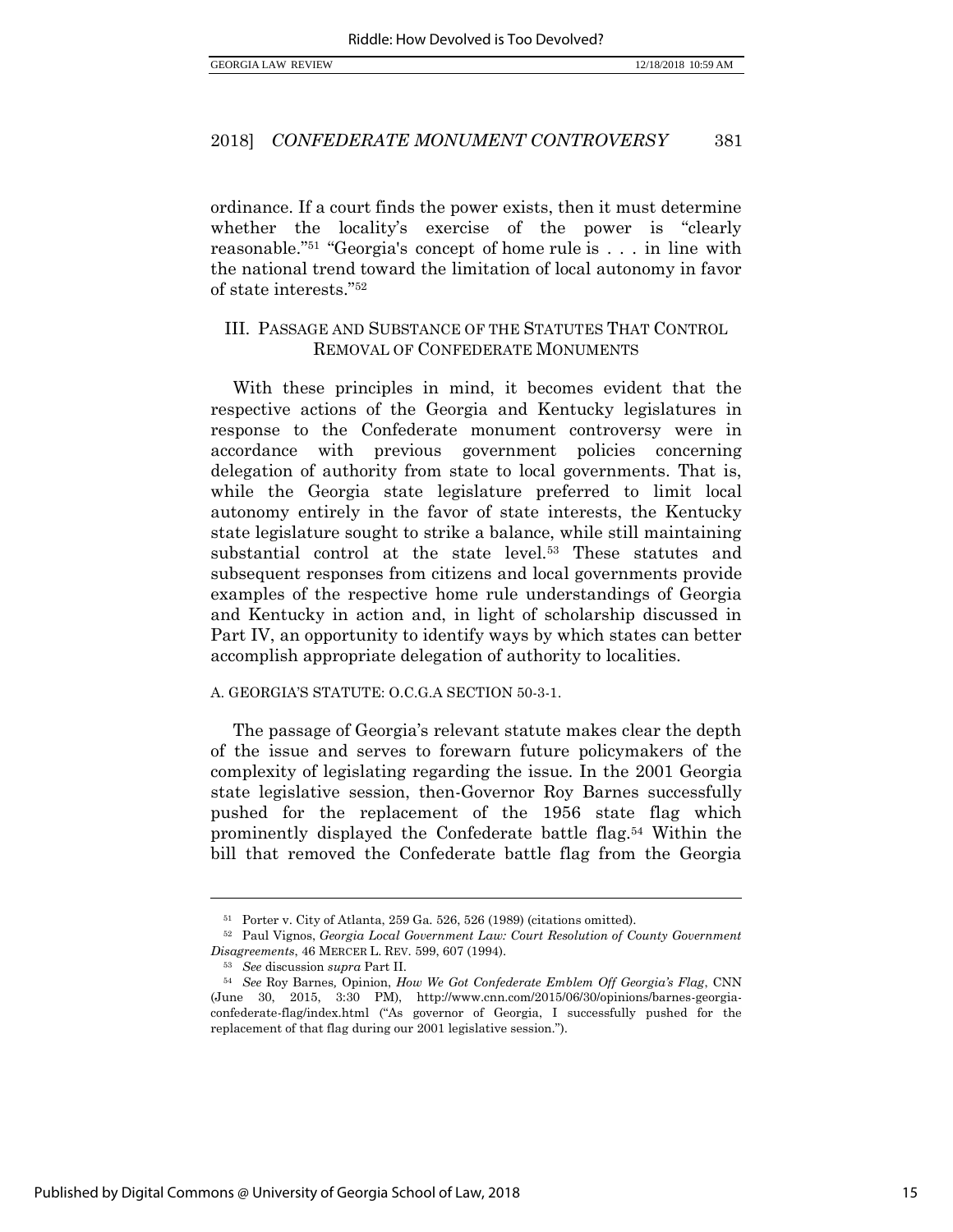<span id="page-17-0"></span> $\overline{a}$ 

382 *GEORGIA LAW REVIEW* [Vol. 53:367

<span id="page-17-2"></span>

state flag, protections for other Confederate symbols and historical objects were included as political compromise.<sup>55</sup>

The statute provides that:

"[n]o publicly owned monument . . . erected . . . or maintained on the public property of this state or its agencies . . . in honor of the military service of any past or present military personnel of this State, . . . or the Confederate States of America . . . shall be relocated, removed, . . . or altered *in any fashion* . . . ."<sup>56</sup>

<span id="page-17-1"></span>As written, the statute effectively preempts any local government action as it concerns removing Confederate monuments.<sup>57</sup> In contrast to certain other statutes with similar purposes throughout the South, the plain language of the statute provides no process for removal,<sup>58</sup> outside of a narrow exception in

<sup>58</sup> *See, e.g.*, Tennessee Heritage Protection Act of 2016, TENN. CODE ANN. § 4-1-412 (2018) (providing a process for a "public entity" to petition the controlling state agency to

<sup>55</sup> *See* O.C.G.A. § 50-3-1 (2018) (entitled "Description and use of state flag; duty to carry; preservation and protection of certain public monuments and memorials"); *see also* Michael Jones, *Petition Seeks Change In Ga. Law That Protects Confederate Monuments*, WABE 90.1 FM (Aug. 15, 2017), https://www.wabe.org/petition-seeks-change-ga-law-protectsconfederate-monuments ("When Georgia took the Confederate battle symbol off the state flag in 2001, part of the compromise lawmakers struck was a new state law that protected Confederate memorials and monuments from being removed, relocated or even altered."); Lorraine Boissoneault, *What Will Happen to Stone Mountain, America's Largest Confederate Memorial?*, SMITHSONIAN.COM (Aug. 22, 2017), https://www.smithsonianmag.com/history/what-will-happen-stone-mountain-americaslargest-confederate-memorial-180964588 ("'[M]embers of the [Legislative Black Caucus] weren't completely comfortable with [the statute], but we thought that was a compromise to make,' says Lester Jackson, a Georgia state senator from Savannah. 'Fast forward 15 years and we need to go back and revisit that.'").

<sup>56</sup> O.C.G.A. § 50-3-1(b)(2) (2018) (emphasis added).

<sup>57</sup> *See* Jake Reynolds, *Georgia State Law Makes it Difficult to Completely Remove Confederate Monuments*, 13WMAZ (Aug. 17, 2017), http://www.13wmaz.com/news/local/ georgia-state-law-makes-it-difficult-to-completely-remove-or-hide-confederate-monuments/ 464932603 ("[Jim] Elliott [City Attorney in Warner Robbins, GA] . . . said it's important for protestors, or others who do not support the monuments, to know that the state preempted local government's action and has basically kept their hands tied when it comes to removing statues and monuments."); *see also* Jacyln Schultz, *Legal Questions Loom Over Georgia Confederate Memorials*, FOX 5 ATLANTA (Aug. 17, 2017, 12:57 AM), http://www.fox5atlanta.com/news/legal-questions-loom-over-georgia-confederate-memorials ("State Sen. Elena Parent of Decatur's District 42 released the following statement: 'My hope is that the Senate Democratic caucus will file a bill in the 2018 legislative session to change O.C.G.A. [Section] 50-3-1(b)(2) and allow local officials to determine if Confederate memorials should be moved in their communities.'").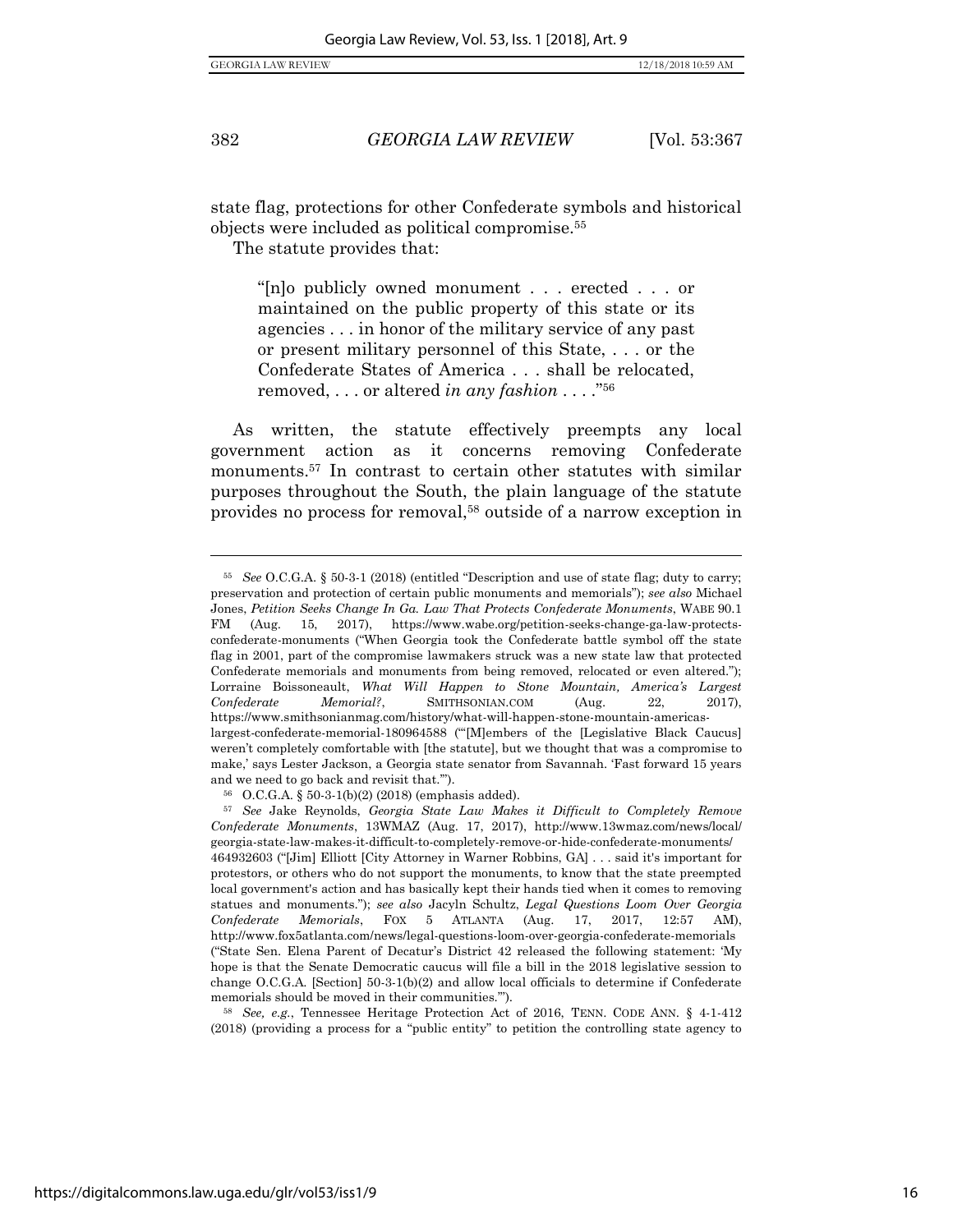O.C.G.A. Section 50-3-1(b)(2), which states that "appropriate measures for the preservation, protection, and interpretation of such monuments or memorials shall not be prohibited." While in contrast to certain similar Southern statutes,<sup>59</sup> the Georgia statute's outright prohibition of removal and lack of a separate decision-making body, is representative of a small number of statutes enacted recently throughout the South.<sup>60</sup>

Some believe that local Georgia officials could remove monuments by claiming they are acting to preserve and protect the monuments, "pointing to the recent violent rallies hosted by white supremacists around these monuments."<sup>61</sup> Proponents of this solution assert that officials would "have a leg to stand on" as the public—and, presumably, a court—may be convinced that removal is the only way to adequately protect the monument.<sup>62</sup> While the stability of that leg is suspect at best, those exploring legal avenues for removal are predominantly looking to the state legislature to repeal or amend the 2001 statute<sup>63</sup> which included what was, at the time, thought to be an agreeable compromise.<sup>64</sup>

Predictably, the response from the legislature has been a mixed bag. The controversy surrounding Confederate monuments and attention directed at the restrictive statute at issue, O.C.G.A. Section 50-3-1, did result in solutions that were to be proposed at the 2018 legislative session. <sup>65</sup> One draft bill, for example, proposed

waive protection of a monument so as to remove or relocate); *see also* KY. REV. STAT. ANN. §§ 171.780–.788 (West 2018) and discussion *infra* Part II.B.

<span id="page-18-0"></span><sup>59</sup> *See supra* note [58](#page-17-0) and accompanying text.

<sup>60</sup> *See, e.g.*, S.C. CODE ANN. § 10-1-165 (2018) (acting as a complete prohibition of removal of monuments erected in remembrance of the "War Between the States"); VA. CODE ANN. § 15.2-1812 (2018) (acting as a complete prohibition of removal of "Confederate or Union" monuments).

<sup>61</sup> Charlotte Norsworthy, *Division on Broad Street: Confederate Monument in the Heart of Athens Stirs Controversy*, THE RED & BLACK (Aug. 24, 2017), http://www.redandblack.com/athensnews/division-on-broad-street-confederate-monumentin-the-heart-of/article\_e2d0184e-8879-11e7-982a-8faa013e2660.html.

<sup>62</sup> *Id.* 

<sup>63</sup> *See, e.g.* Schultz, supra note [57.](#page-17-1)

<sup>64</sup> *See* Boissoneault, *supra* note [55.](#page-17-2)

<sup>65</sup> Greg Bluestein, *Bipartisan Duo Proposes Compromise on Civil War Symbols After 'Go Missing' Warning Sparks Controversy*, ATLANTA JOURNAL-CONSTITUTION (Sep. 27, 2017), http://politics.blog.myajc.com/2017/09/27/bipartisan-duo-proposes-compromise-on-civil-warsymbols-after-go-missing-warning-sparks-controversy ("Their proposal would allow local communities to decide whether Civil War monuments should remain on their grounds, overhauling a provision . . . that makes it illegal to 'relocate, remove, conceal or obscure' any Confederate memorial.").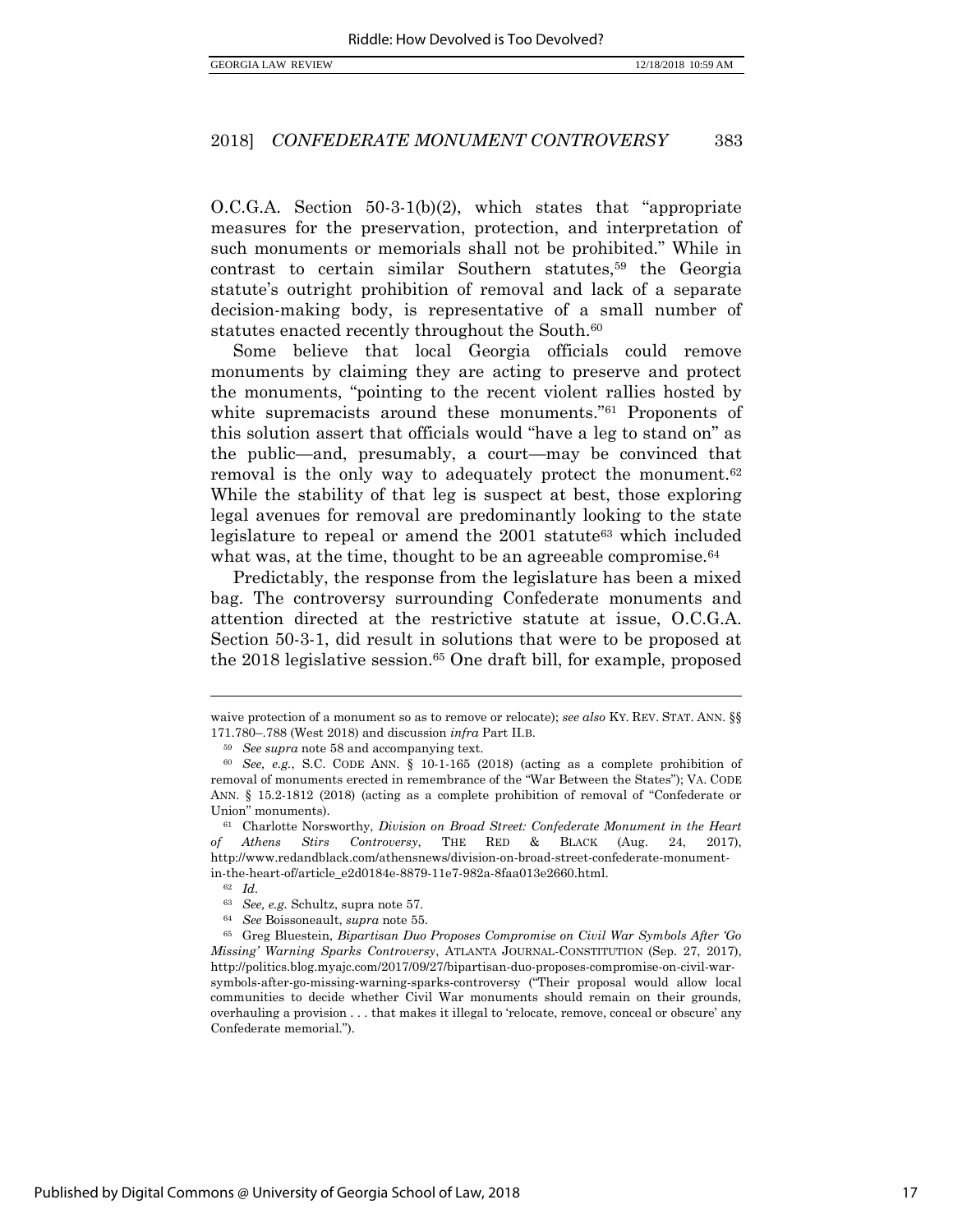to allow localities to decide whether Confederate monuments remain on public property.<sup>66</sup> Under this draft bill, if the locality decides that removal is proper, then it may sell or auction it to a private party or, if no buyer can be found, Stone Mountain will function as a repository for otherwise unwanted monuments.<sup>67</sup> Similarly, others have sought to tackle the problem by introducing "legislation [that] would simply return this decision making authority to Georgia's cities and counties and provide more local control."<sup>68</sup>

Upon introduction, some—including current Democratic members of the Georgia House—were dubious that this type of bill would pass in the near future.<sup>69</sup> However, conservative members of state government, including Governor Nathan Deal, expressed a willingness to reconsider the issue.<sup>70</sup> In a September 2017 statement, Governor Deal acknowledged that any response from the government must bear in mind the appropriate allocation of authority to localities, stating: "I think [state legislators] will do a pretty in-depth look into whether or not we should continue to restrict local jurisdictions—counties and cities—in terms of what they may want to consider in their areas."<sup>71</sup> Despite these assurances, however, the bills were not introduced during the

<sup>66</sup> *Id.*

<sup>67</sup> *Id.*; *see also* Wes Wolfe, *Bill Could Put Confederate Monuments on the Move*, THE BRUNSWICK NEWS (Sep. 28, 2017), http://thebrunswicknews.com/news/local\_news/bill-couldput-confederate-monuments-on-the-move/article\_c3c58f40-0c8d-5958-bd2c-

b15c15402566.html ("(Local governments) can do one of two things in this bill [if removal is desired] . . . they can decide to move [the monument] to an interested private party [or] send the monument to Stone Mountain [which] would serve as a repository.").

<sup>68</sup> Stanley Dunlap, *Two Georgia Legislators Want Local Governments Decide Fate of Confederate Memorials,* THE TELEGRAPH (Nov. 20, 2017, 11:45 AM), http://www.macon.com/ news/state/georgia/article185263078.html; *see also* Dan Whisenhunt, *State Rep. Mary Margaret Oliver Pre-Files Bill to Allow for Removal of Confederate Monuments*, DECATURISH (Nov. 16, 2017), https://decaturish.com/2017/11/state-rep-mary-margaretoliver-pre-files-bill-to-allow-for-removal-of-confederate-monuments ("Citizens . . . of Decatur and DeKalb have voiced their opinions and asked me to introduce legislation to allow local governments to . . . remove or modify monuments that are located in public spaces, [State Rep. Mary Margaret] Oliver said in an email.").

<sup>69</sup> *See* Jones, *supra* note [55](#page-17-2) ("'I know that from the governor's office, down to the House and Senate leadership that they're not too keen on pulling the trigger to make that [change] happen,' state [Rep.] Howard Mosby (D-Atlanta) said in August.").

<sup>70</sup> *See* Bluestein, *supra* note [65](#page-18-0) ("Gov. Nathan Deal said in a recent interview he expects lawmakers to take a 'serious look' at how to handle monuments, memorials and street signs commemorating the Confederacy.").

<sup>71</sup> *Id.*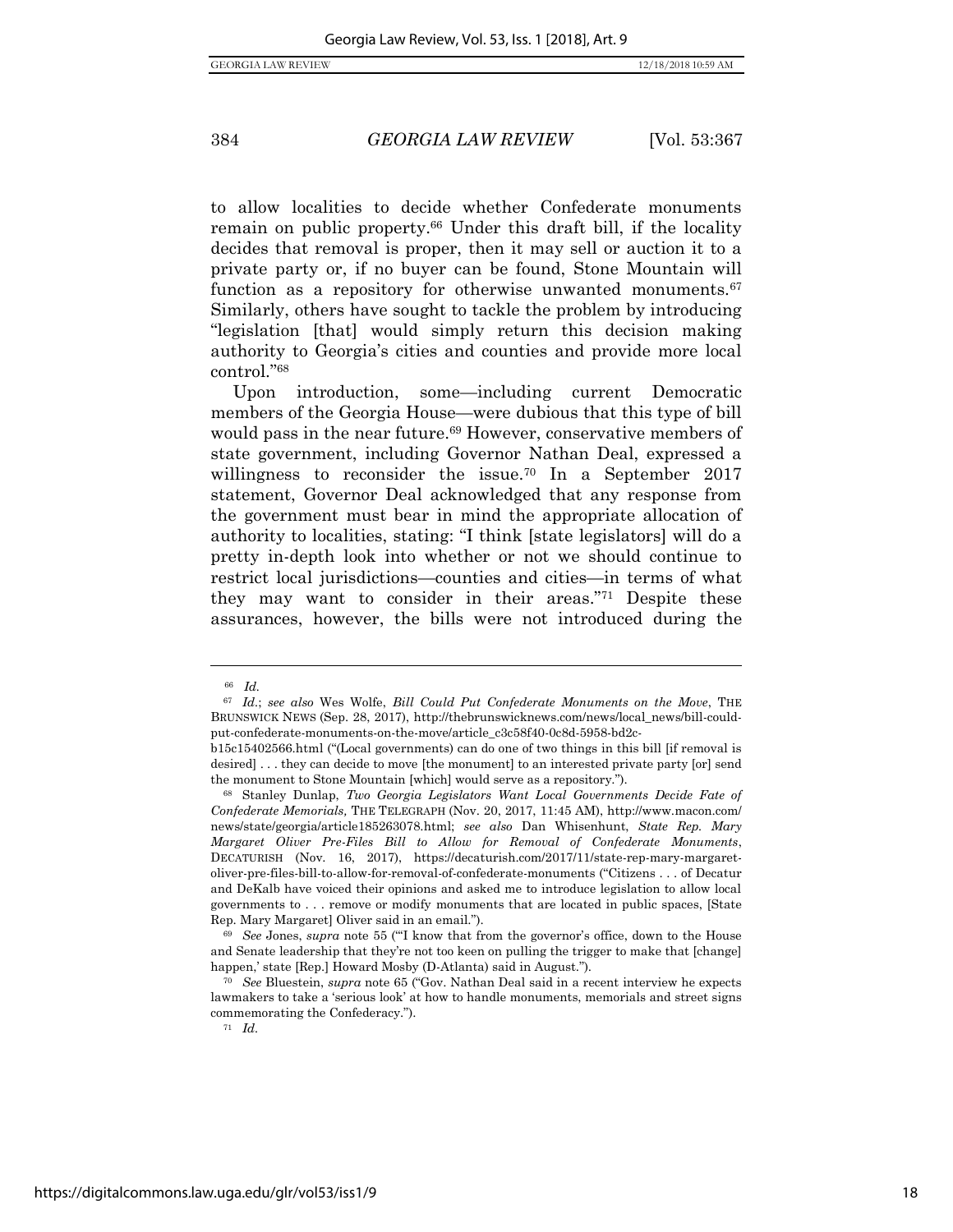spring 2018 legislative session.<sup>72</sup> One bill sponsor claimed that Republican leadership did not want to address the legislation, and some blamed the reticence to take on such a controversial topic on the fact that 2018 is an election year.<sup>73</sup>

#### B. KENTUCKY'S STATUTE: KY. REV. STAT. ANN. SECTIONS 171.780–.788.

As signed into law in March 2002,<sup>74</sup> the "Kentucky Military Heritage Act" prescribes a substantially different process than Georgia's statute for protection, and potential removal, of Confederate monuments.<sup>75</sup> Split into five sections, the Act first establishes the Kentucky Military Heritage Commission (the "Commission") as an independent agency and grants the agency near-absolute control over monument protection.<sup>76</sup> Under the Act, any person or organization may nominate an object for designation as a "military heritage object," and members of the Commission decide, by majority vote, whether to accept the object to the registry of Kentucky military heritage sites and objects significant to the military history of Kentucky.<sup>77</sup> Designation of an object as a military heritage object then confers certain protections upon the object: "the object cannot be destroyed, removed, sold, or significantly altered . . . without the written consent of the [C]ommission."<sup>78</sup> Once accepted as a military heritage object, "a unanimous vote of the members of the commission" is required to

<sup>72</sup> Mimi Kirk, *What Should I Do With My Family's Confederate Hero?*, CITYLAB (Apr. 10, 2018), https://www.citylab.com/equity/2018/04/what-should-i-do-with-my-familysconfederate-hero/556337.

<sup>73</sup> *See id.* ("[I]t's also an election year, making controversial bills even less likely to be taken up.").

<sup>74</sup> KENTUCKY GOVERNOR'S MESSAGE, 3/14/2002 ("AN ACT relating to the Kentucky Military Heritage Act.").

<sup>75</sup> In further contrast to Georgia's controlling statute, the passage and signing of the bill by the Kentucky state government received little to no media attention at the time of passage, outside of that from the Kentucky chapter of Confederate Veterans who found the signing to be cause for "celebration." *The Kentucky Military Heritage Act: Putting It to Work Preserving History*, THE JOURNAL OF THE KENTUCKY DIVISION, SONS OF CONFEDERATE VETERANS (Apr. 23, 2010) (originally published in 2004), http://thelostcauseky.blogspot.com/ 2010/04/kentucky-military-heritage-act-putting.html ("On March 12th, 2002, surrounded by SCV members, legislators and others . . . , Governor Patton signed into law the Kentucky Military Heritage Act. It was the culmination of two years' hard work by many people, and signing day was truly a celebration.").

<sup>76</sup> KY. REV. STAT. ANN. § 171.782 (West 2018).

<sup>77</sup> *See id.* §§ 171.784(1), (2), (6).

<sup>78</sup> *See id.* § 171.786(2).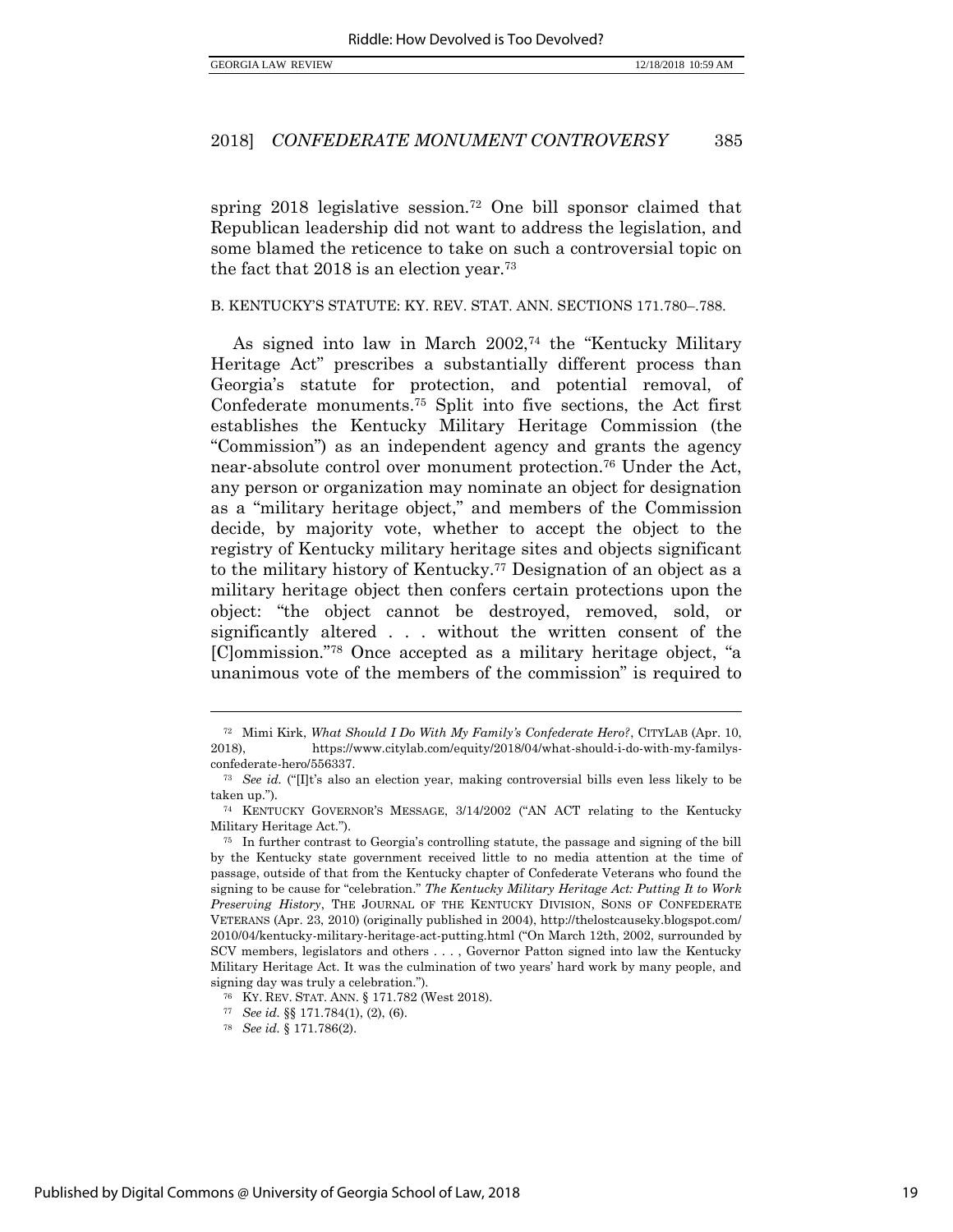revoke the protective designation.<sup>79</sup> If a Confederate monument is not so designated, then decisions to remove a monument are within the discretion of local officials.<sup>80</sup>

A recent highly-publicized and successful attempt by the city of Lexington, Kentucky to remove two prominent monuments associated with the Confederacy has raised questions about the Commission and the inner-workings of the statute.<sup>81</sup> In accordance with the administrative regulations promulgated pursuant to the Kentucky Military Heritage Act, if the Commission receives an application to designate a publicly owned monument as a "military heritage object," it must notify the public "owner" and can either "submit a written agreement with, or objection to, the application."<sup>82</sup> This extra step thus allows the locality to participate in the designation process, either agreeing or objecting to the proposed designation. <sup>83</sup> The two Lexington monuments of Kentuckian Confederate figures  $84$  were previously thought to be properly designated as military heritage objects.<sup>85</sup> Upon review,

 $\overline{a}$ 

<sup>81</sup> *See* Musgrave & Brammer, *supra* not[e 28.](#page-11-0) 

<sup>79</sup> *See id.* § 171.784(7).

<sup>80</sup> *See* Sons of Confederate Veterans, Ky. Div. v. Louisville Jefferson County Metro Government, No. 16-CI-2009 (Jefferson Circuit Court, June 15, 2016), https://www.scribd.com/doc/316250827/Judge-s-ruling-in-Confederate-monument#

fullscreen&from\_embed (denying an injunction of removal of prominent Confederate monument in Louisville, KY, holding: "As the monument is not designated as a military heritage object by the Kentucky Military Heritage Commission, it is afforded no protection under [the Kentucky Military Heritage Act]."); *see also* Callan v. Fischer, 3:16-CV-734, 2016 WL 6886870 (W.D. Ky. Nov. 19, 2016) (denying motion for Temporary Restraining Order filed to prevent removal of the same monument which was the subject of the state court case until the Kentucky Military Heritage Commission could hold its next meeting to consider a newly filed application for designation of the monument as a military heritage object).

<sup>82</sup> Procedure for Kentucky Military Heritage Nomination, Designation, and Rescission, 202 KY. ADMIN. REGS. 8:030 § 2(8)(b) (2004).

<sup>83</sup> KY. REV. STAT. ANN. § 171.784 (West 2018); 202 KY. ADMIN. REGS. 8:030 § 2(8)(b) (2004).

<sup>84</sup> The first, John Hunt Morgan, was "known as the 'Thunderbolt of the Confederacy' and remembered as the ideal of the romantic Southern cavalryman." *See Biography: John Hunt Morgan*, CIVIL WAR TRUST, https://www.civilwar.org/learn/biographies/john-hunt-morgan (last visited Sep. 3, 2018). The second, John C. Breckinridge, was a former Vice President of the United States and U.S. Senator who served as Secretary of War for the Confederacy. *See generally* WILLIAM C. DAVIS, BRECKINRIDGE: STATESMAN, SOLDIER, SYMBOL (Louisiana State University Press 1974) (2010).

<sup>85</sup> *See* Musgrave & Brammer, *supra* note [28](#page-11-0) ("The two statues were put under the commissions' control in May 2004, according to documents . . . received through an Open Records Act request. . . . Samuel Flora, president of the local chapter of the Sons of Confederate Veterans, filed a petition with the [C]ommission to put the two statues under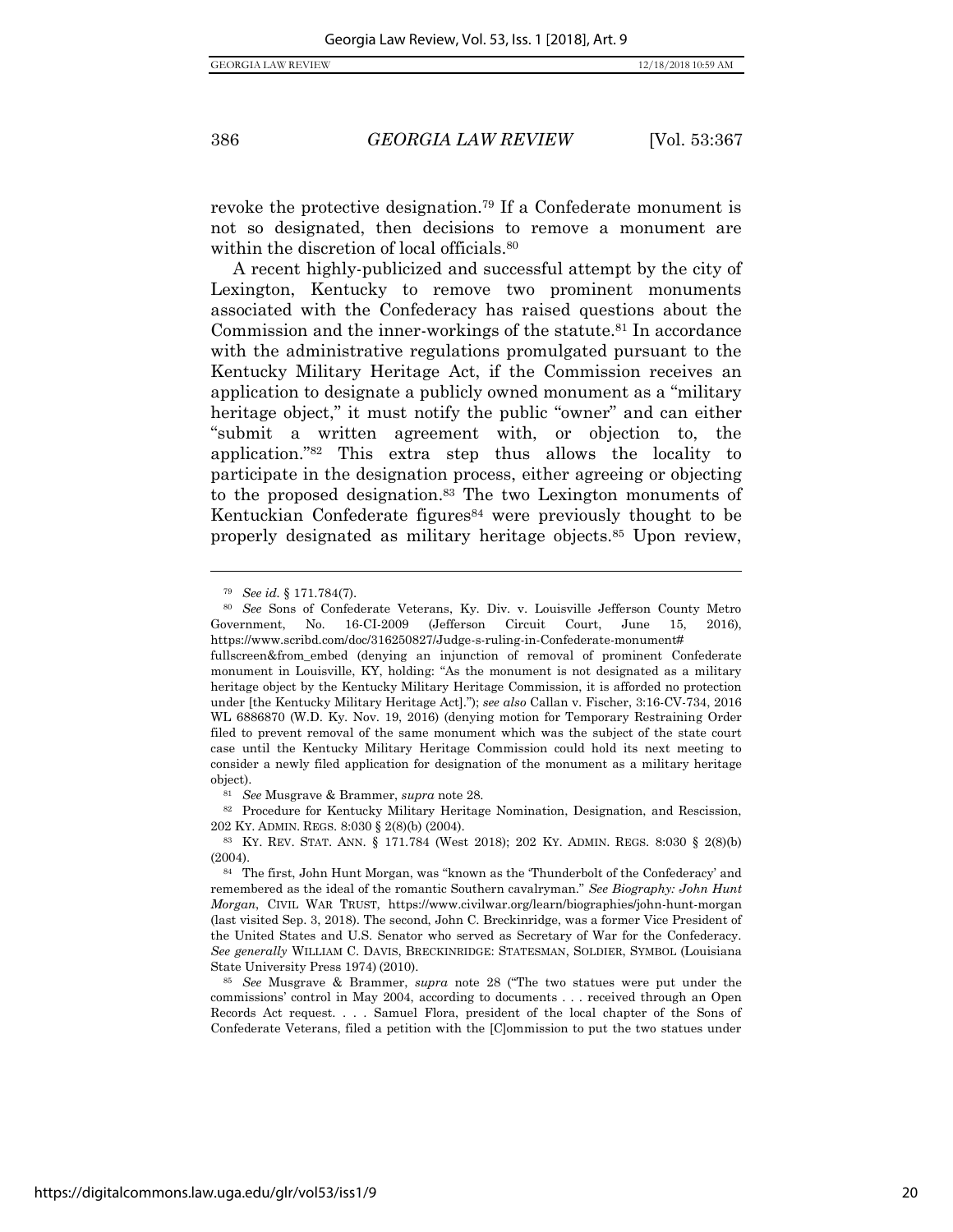however, Lexington Mayor Jim Gray and Kentucky Attorney General Andy Beshear, claimed to have found they were not.<sup>86</sup> "We discovered the city council did not authorize the mayor to give up local authority to the state Military Heritage Commission in 2003 . . . . That action wasn't lawful, and it is void. The Attorney General confirmed our finding this morning. That means our local authority remains intact," Gray said. <sup>87</sup> After announcing the alleged flaw in designation and resolving that the city had retained authority over the monuments, city officials began removing the monuments the same day.<sup>88</sup>

Whether the alleged flaw in designation of these monuments as military heritage monuments did in fact render their designation unlawful, meaning that "local authority remains intact," remains to be seen.<sup>89</sup> One thing is clear: had the designation been proper, under the Kentucky Military Heritage Act, the Commission would have had the ultimate say.<sup>90</sup> However, this is no consolation for some in the Kentucky state legislature, and recently-introduced bills intend to further restrict local authority over historical monuments in the state.<sup>91</sup>

#### C. LEGAL PROCESS TO REMOVE IN OTHER SOUTHERN STATES

In contrast to the strict legal process required to remove monuments in states like Georgia and Kentucky, the removal of Confederate monuments can be swift, covert, and arguably

its auspices in June 2003. Then-Mayor Teresa Isaac signed Flora's petition to the [C]ommission.").

<sup>86</sup> Morgan Eads, et. al., *In a Surprise Move, Lexington Removes Controversial Confederate Statues*, LEXINGTON HERALD-LEADER (Oct. 17, 2017, 6:46 PM), http://www.kentucky.com/news/local/counties/fayette-county/article179392076.html.

<sup>87</sup> *Id.*  <sup>88</sup> *Id.* 

<sup>89</sup> See *id.* (acknowledging "potential litigation" which could follow in the aftermath of the Attorney General and mayor finding that the assent to designation was not lawful).

<sup>90</sup> *See* KY. REV. STAT. ANN. § 171.784(7) (West 2018) ("[T]o rescind the designation of an object as a military heritage object requires a unanimous vote of the members of the commission.").

<sup>91</sup> *See* Jack Brammer, *Lawmaker was 'Sick' When Confederate Statues Moved. His Bill Would Make It Harder*, LEXINGTON HERALD-LEADER (Jan. 12, 2018, 5:18 PM), http://www.kentucky.com/news/politics-government/article194378369.html ("[State Rep. C. Wesley] Morgan's legislation — [House Bill 54](http://www.lrc.ky.gov/record/18RS/HB54.htm) — would set up a Committee on Monument Protection to oversee statues and monuments on all property owned or leased by the state or any county, municipal or metro government" and would presumptively protect all monuments, not requiring any prior designation).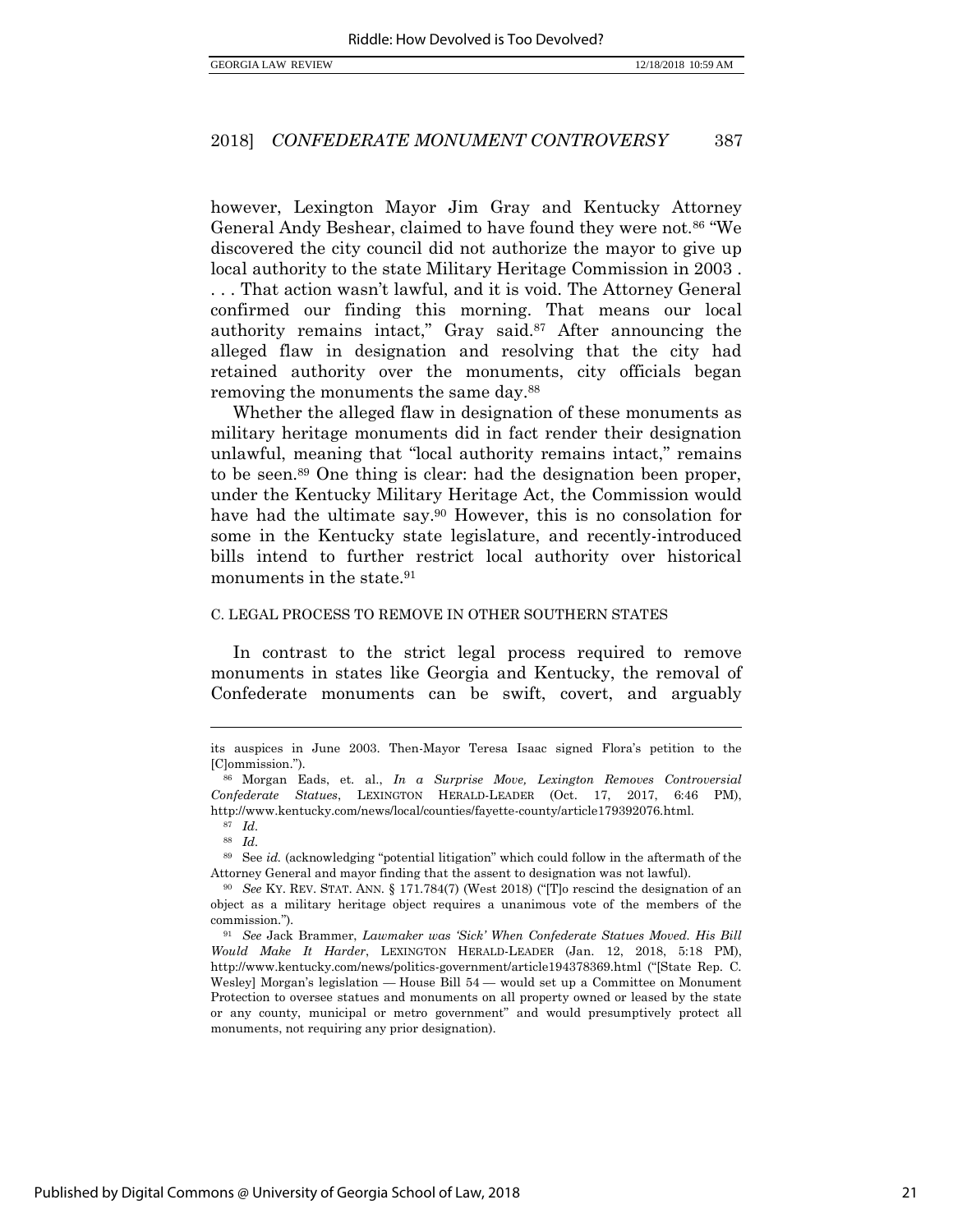<span id="page-23-1"></span>

paternalistic in states where there is no controlling statute.<sup>92</sup> A dispute in New Orleans over the removal of four Confederate monuments is particularly illustrative of the interplay between state and local authorities where there is no controlling statute. In the direct aftermath of the massacre at Emanuel AME Church in Charleston, South Carolina, New Orleans Mayor Mitch Landrieu called for the removal of four Confederate monuments, formally asking the City Council to pass an ordinance classifying the monuments as public nuisances.<sup>93</sup> In December 2015, the New Orleans City Council affirmatively voted (6-1) to remove the monuments,<sup>94</sup> and the monuments, now recognized as public nuisances, were slated for removal.<sup>95</sup>

<span id="page-23-0"></span>Throughout the process, Louisiana Governor Bobby Jindal opposed removal of the monuments.<sup>96</sup> A statement from his office indicated that he "instructed his staff to look into the Heritage Act to determine the legal authority he has as governor to stop it."<sup>97</sup> However, a review of state laws revealed that, in contrast to other Southern states, Louisiana had no "heritage act."<sup>98</sup> In the absence

<sup>94</sup> *Id.*

<sup>92</sup> *See, e.g.*, Nicholas Fandos, et. al., *Baltimore Mayor Had Statues Removed in 'Best Interest of My City'*, N.Y. TIMES (Aug. 16, 2017), https://www.nytimes.com/2017/08/16/ us/baltimore-confederate-statues.html ("'It was 'in the best interest of my city,' [Baltimore] Mayor Catherine Pugh said Wednesday, as she explained why she ordered Confederate monuments removed under the cover of darkness . . . '[W]ith the climate of this nation . . . I think it's very important that we move quickly and quietly.'").

<sup>93</sup> Daniel Victor, *New Orleans City Council Votes to Remove Confederate Monuments*, N.Y. TIMES (Dec. 17, 2015), https://www.nytimes.com/2015/12/18/us/new-orleans-city-counilconfederate-monuments-vote.html?\_r=0.

<sup>95</sup> Landrieu invoked a 1993 ordinance, Article VII § 146.611, that gave the City Council authority to declare public monuments nuisances and have them removed. That ordinance sets up a three-part test to determine if a monument may be removed. To remove, the council must find that the monument: (1) "[p]raises a subject at odds with the message of equal rights under the law"; (2) "[h]as been or may become the site of violent demonstrations"; and (3) "[c]onstitutes an expense to maintain that outweighs its historic importance and/or the reason for its display on public property." Robert McClendon, *Mitch Landrieu Invokes Public 'Nuisance' Ordinance for Confederate Monuments*, NOLA.COM (July 9, 2015, 9:14 AM), http://www.nola.com/politics/ index.ssf/2015/07/mitch\_ landrieu\_confederate\_rem.html.

<sup>96</sup> *See* Jeff Adelson, *Four Confederate Statues in New Orleans Recommended for Removal, but Bobby Jindal Trying to Block the Move*, THE NEW ORLEANS ADVOCATE (Aug. 16, 2015, 4:42 PM), http://www.theadvocate.com/new\_orleans/news/politics/article\_ eaaa8bab-229a-5f5c-9f4d-111d73122ac8.html (describing an email from the Governor's office that stated: "Governor Jindal opposes the tearing down of these historical statues"). <sup>97</sup> *Id.*

<sup>98</sup> Jeff Adelson, '*Heritage Act' Cited by Bobby Jindal Admin to Defend Confederate Statues Apparently Doesn't Exist*, NEW ORLEANS ADVOCATE (Aug. 16, 2015, 4:42 PM),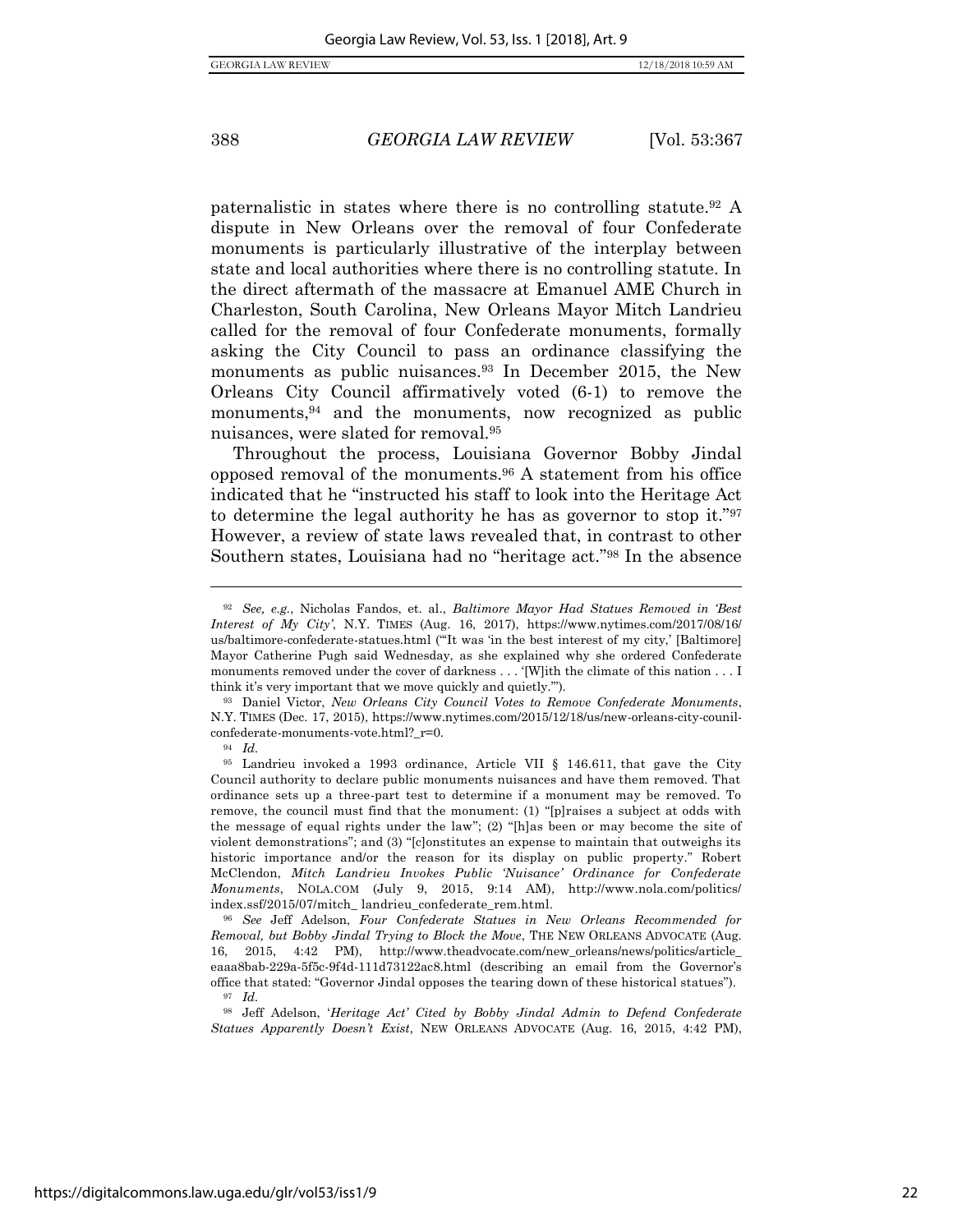of such a law, the state government acknowledged there was nothing it could do "to interfere with decisions Mayor Mitch Landrieu and the City Council make about monuments on property that the city owns."<sup>99</sup> Various organizations sued to enjoin the city from removing the monuments, but none were successful.<sup>100</sup> In the end, the District Court for Eastern District of Louisiana recognized that such public nuisance ordinances were "squarely within the City's police powers"<sup>101</sup> and that "the City has authority to remove the Monuments because they are located on public property."<sup>102</sup>

<span id="page-24-0"></span>The vigorous public backlash to removal evidences how hotbutton an issue Confederate monuments have become in recent years. <sup>103</sup> The backlash further illustrates the starkly contrasting opinions in the South between progressive cities, such as New Orleans, and more rural areas throughout the South. One poll taken by Louisiana State University showed that "[a]lmost three out of every four [73%] Louisiana residents oppose removing Confederate monuments and symbols from public space."<sup>104</sup> In 2017, the Louisiana state legislature introduced a bill to protect Confederate monuments from removal but, after advancing through the House with a vote of  $65-31$ ,  $105$  the bill died in the

http://www.theadvocate.com/new\_orleans/news/politics/article\_dadcd6f0-da16-58fb-a084- 8c5c678815da.html.

<sup>99</sup> *Id.* 

<sup>100</sup> *See* Kevin Litten, *Confederate Monuments: Court Rejects Attempt to Halt Beauregard Removal*, NOLA.COM (May 10, 2017), [https://www.nola.com/politics/index.ssf/2017/05/](https://www.nola.com/politics/index.ssf/2017/05/beauregard_monument_injunction_1.html) [beauregard\\_monument\\_injunction\\_1.html](https://www.nola.com/politics/index.ssf/2017/05/beauregard_monument_injunction_1.html) (detailing the efforts of the Monumental Task Committee and others to prevent the removal of the New Orleans monuments).

<sup>101</sup> Monumental Task Comm., Inc. v. Foxx, 240 F. Supp. 3d 487, 494–95 (E.D. La. 2017) (citations omitted).

<sup>102</sup> Monumental Task Comm., Inc. v. Foxx, 259 F. Supp. 3d 494, 508 (E.D. La. 2017).

<sup>103</sup> *See* Victor, *supra* note [93](#page-23-0) ("The opposition to the monuments' removal—in op-ed articles, social media posts and shouting at public meetings—was vigorous.").

<sup>104</sup> Julia O'Donoghue, *Louisiana Residents Oppose Confederate Monument Removal by a Wide Margin*, NOLA.COM (Apr. 18, 2016, 7:42 PM), http://www.nola.com/politics/index.ssf/ 2016/04/confederate\_monuments.html (noting further that "[t]he LSU survey also found that more African Americans opposed monument removal, 47 percent, than supported it, 40 percent").

<sup>105</sup> Drew Broach, *To Protect Monuments, Here's How Louisiana House Voted*, NOLA.COM (May 15, 2017), [https://www.nola.com/politics/index.ssf/2017/05/confederate\\_monument\\_](https://www.nola.com/politics/index.ssf/2017/05/confederate_monument_house_vote.html) [house\\_vote.html.](https://www.nola.com/politics/index.ssf/2017/05/confederate_monument_house_vote.html)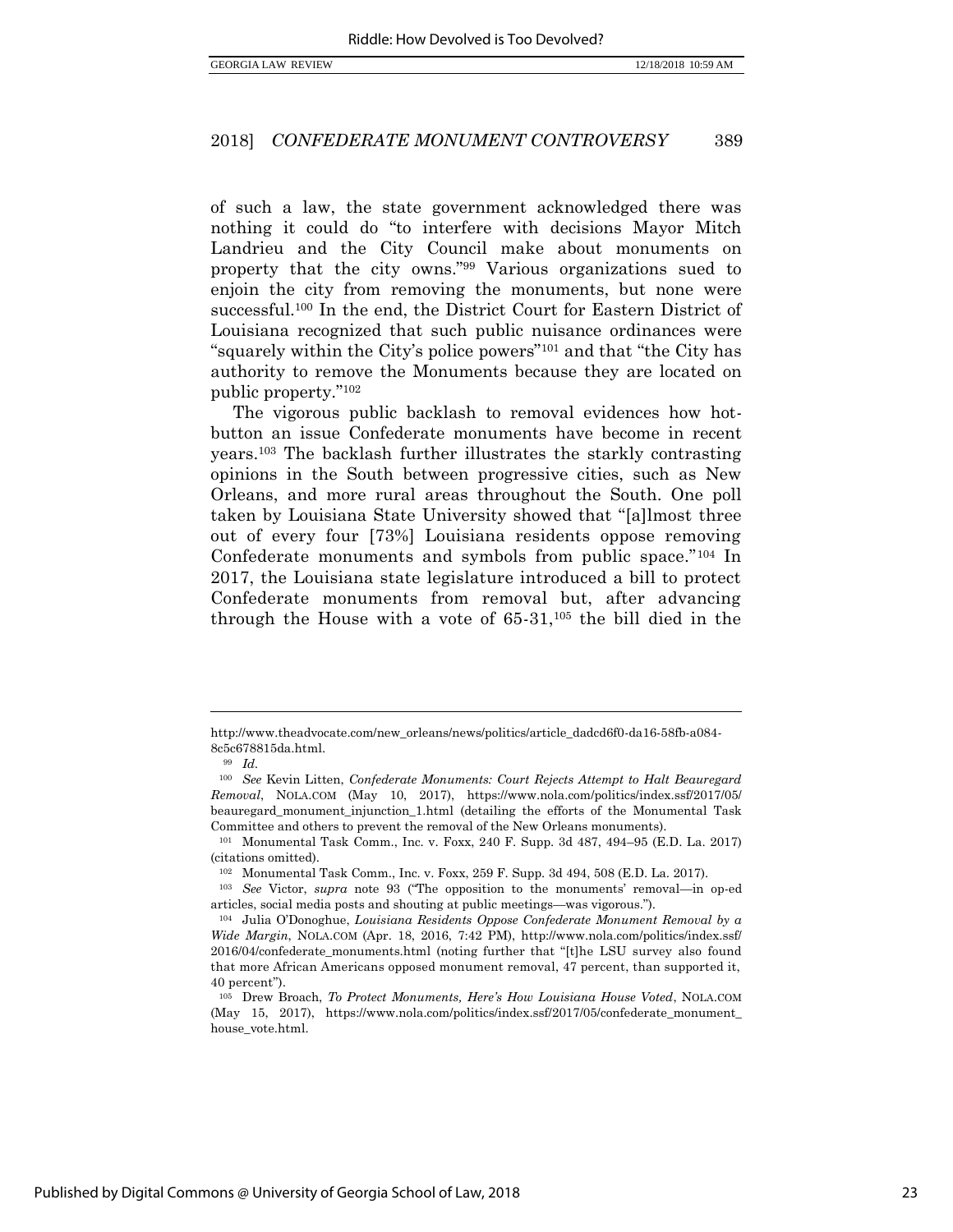Senate and Governmental Affairs Committee which voted 4-2 to scrap the House-backed bill.<sup>106</sup>

That "[t]he struggle for local control over public decisions has characterized the American experiment in democratic government"<sup>107</sup> has possibly never rung more true than in relation to controversial social issues such as this. Confederate monuments, and the strong beliefs and emotions surrounding the debate over their removal, expose tensions between state and local authorities. In light of these tensions, the question remains: how devolved is too devolved?

<sup>106</sup> Melinda Deslatte, *La. Senators Reject Confederate Monument Protection Bills*, U.S. NEWS (May 31, 2017, 8:21 PM), https://www.usnews.com/news/best-states/louisiana/ articles/2017-05-31/la-senators-reject-confederate-monument-protection-bills (nothing that "[a]ll four Democratic senators who voted against the bills are black. Two white Republican senators supported the measures.").

<sup>107</sup> *See* KRANE ET AL., *supra* not[e 29.](#page-12-0)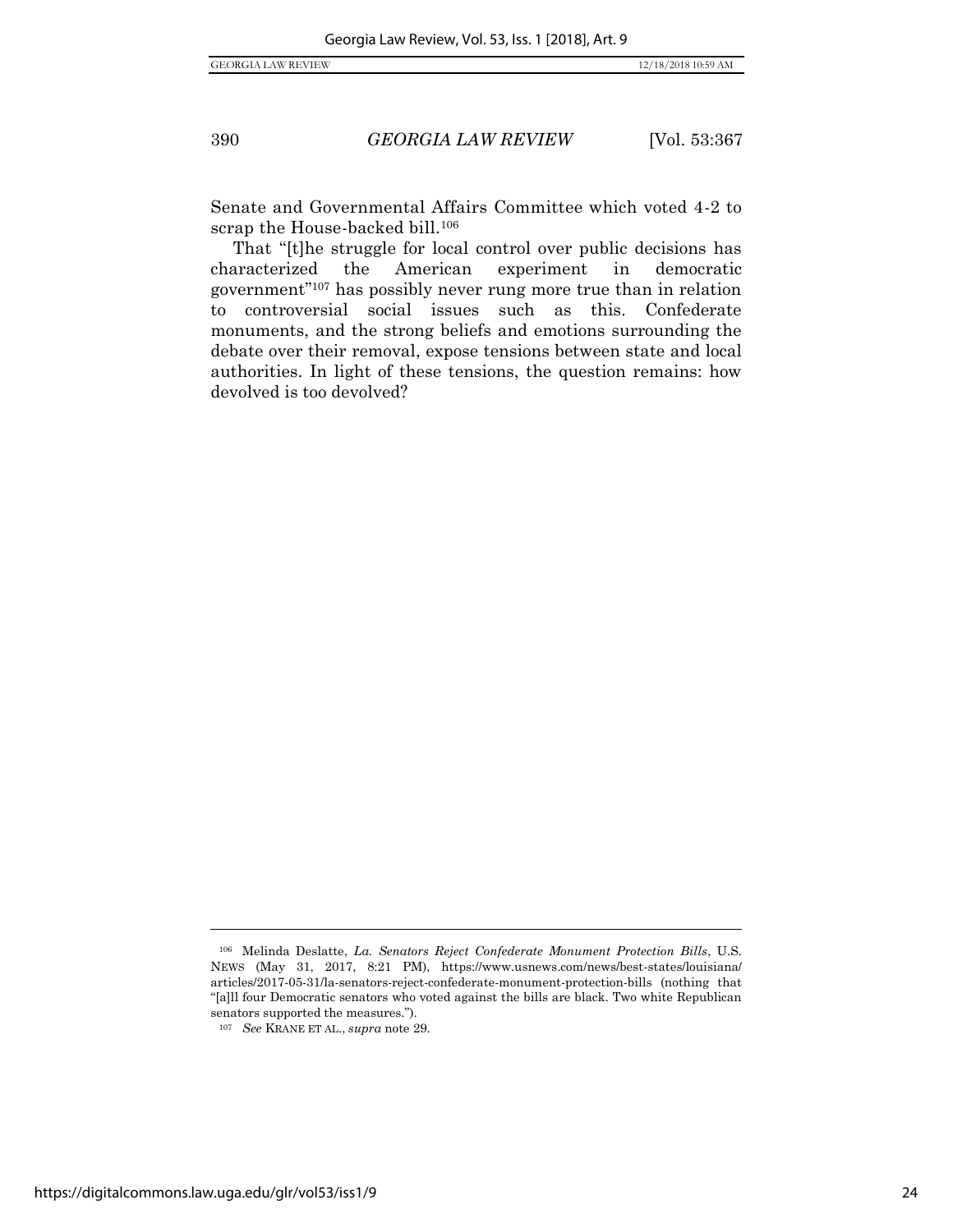## IV. LEGAL AND POLICY ARGUMENTS CONCERNING THE DELEGATION OF AUTHORITY TO LOCALITIES

Since this nation's conception, the question of where governmental power should lie—the federal government, states, localities?—has been one of great difficulty.<sup>108</sup> There are numerous arguments on either side of the debate concerning the appropriate degree of delegation to localities. This Note seeks to capture the main arguments on both sides that are relevant in the context of controversial social issues like removal of Confederate monuments.

#### A. ARGUMENTS AGAINST DELEGATION OF AUTHORITY

The arguments regarding where governmental power should lie have been articulated at critical junctures in our nation's history.<sup>109</sup> Supporters of state authority make two main arguments in support of more centralized authority: 1) centralized authority is necessary to protect against the "mischiefs of faction" and 2) statewide uniformity of regulation for certain significant issues is a desirable policy goal.

## *1. Centralized Authority is Necessary to Protect Against the "Mischiefs of Faction."*

Perhaps no argument for centralized authority is more prevalent than that of James Madison in Federalist No. 10. The Federalist Papers constituted a project whose "immediate object . . . was to vindicate & recommend the new Constitution to the State of [New York] . . . ."<sup>110</sup> Federalist No. 10 is one of the most

<sup>108</sup> The impetus for debate over proper delegation of authority is not limited to controversial social issues but includes economic and military issues as well. While there is overlap with these arguments and considerations, they are mostly outside the scope of this Note. *See* GORDON S. WOOD, THE CREATION OF THE AMERICAN REPUBLIC, 1776-1787 476 (2d ed. 1998) (discussing Federalists blaming many evils of society, including "the breakdown of authority, the increase of debt . . . [e]ven the difficulties of the United States in foreign affairs," on the disorganized, decentralized politics of the pre-1789 Constitution United States).

<sup>109</sup> *See* City of Richmond v. J.A. Croson Co., 488 U.S. 469, 523 (1989) (Scalia, J., concurring) ("An acute awareness of the heightened danger of oppression from political factions in small, rather than large, political units dates to the very beginning of our national history.").

<sup>110</sup> *Letter from James Madison to James K. Paulding (July 23, 1818)*, *in* 8 THE WRITINGS OF JAMES MADISON 410, 410 (Galliard Hunt ed., 1908).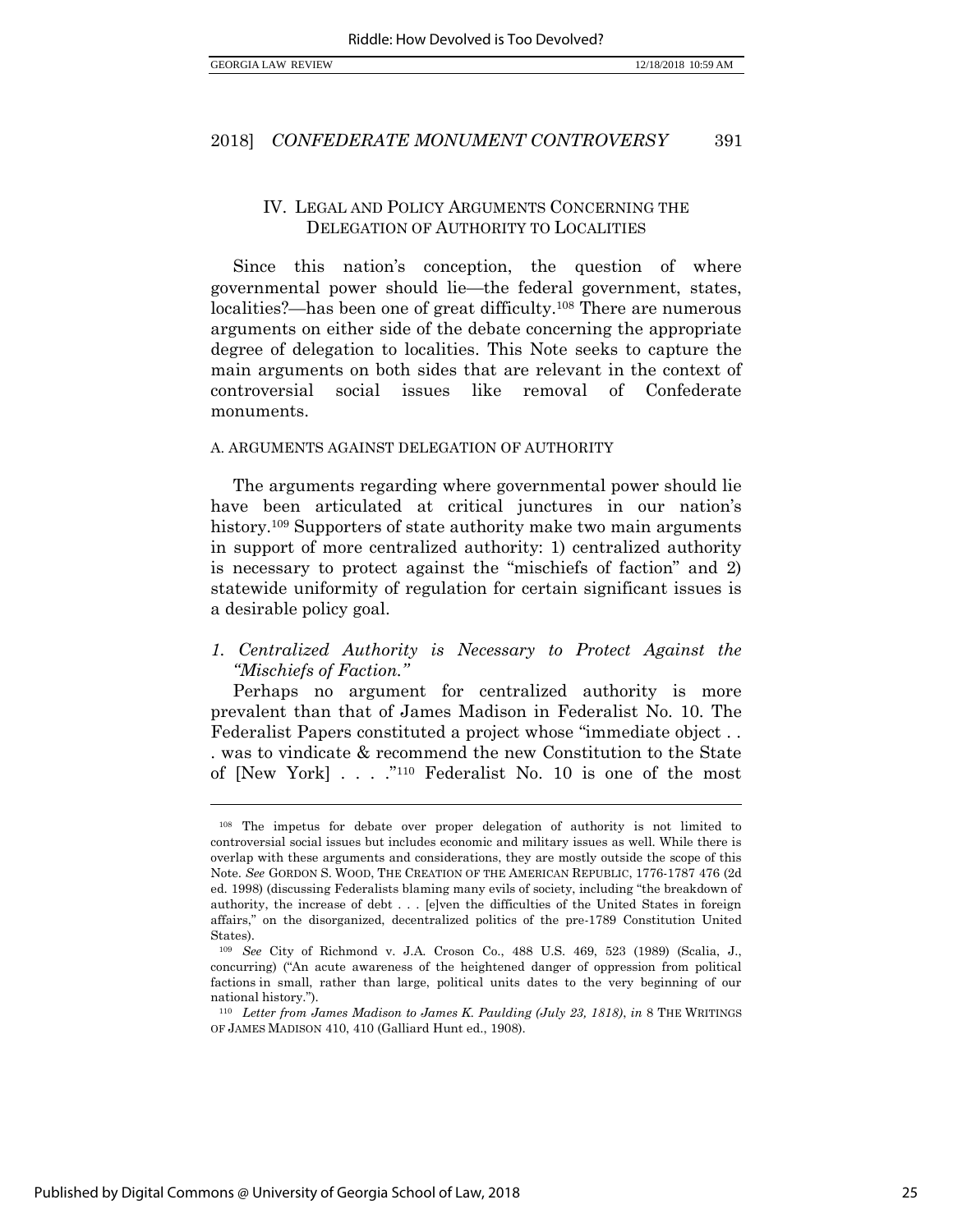<span id="page-27-2"></span>

discussed essays within the collection,<sup>111</sup> and devotes itself to considering the benefits of allocating authority to a more centralized government to help account for "the mischiefs of faction,"<sup>112</sup> thus necessarily reducing powers of smaller communities. Madison articulated the concept as follows:

<span id="page-27-0"></span>Extend the sphere and you take in a greater variety of parties and interests; you make it less probable that a majority of the whole will have a common motive to invade the rights of other citizens; or if such a common motive exists, it will be more difficult for all who feel it to discover their own strength and to act in unison with each other.<sup>113</sup>

The danger of factions is that the political process will devolve to the point that "measures are too often decided, not according to the rules of justice and the rights of the minor party, but by the superior force of an interested and overbearing majority."<sup>114</sup> "[A]t the local level, the dominating faction can become a permanent majority, lording its power over opposing factions without bothering to [compromise with opposing groups]."<sup>115</sup>

<span id="page-27-1"></span>These concerns have been realized throughout U.S. history, and the struggle for racial equality in the South is one of the most memorable instances.<sup>116</sup> A particularly vivid example is when the federal government required the integration of  $schools<sup>117</sup>$  and the

<sup>111</sup> Gregory E. Maggs, *A Concise Guide to the Federalist Papers as a Source of the Original Meaning of the United States Constitution*, 87 B.U. L. REV. 801, 818 (2007) (discussing essays which merit special attention, "like No. 10, which many academic works discuss"); *see also* Carol M. Rose, *The Ancient Constitution vs. the Federalist Empire: Anti-Federalism from the Attack on "Monarchism" to Modern Localism*, 84 NW. U. L. REV. 74, 100 (1989) ("Everyone is . . . tediously aware of the Federalist argument that we need a large republic as a safeguard against faction.").

<sup>112</sup> THE FEDERALIST NO. 10, at 78 (James Madison) (Clinton Rossiter ed., 1961).

<sup>113</sup> *Id.* at 83.

<sup>114</sup> *Id.* at 77.

<sup>115</sup> Carol M. Rose, *What Federalism Tells Us About Takings Jurisprudence*, 54 UCLA L. REV. 1681, 1687 (2007).

<sup>116</sup> *See* City of Richmond v. J.A. Croson Co., 488 U.S. 469, 523 (Scalia, J., concurring) ("[R]acial discrimination against any group finds a more ready expression at the state and local than at the federal level. To the children of the Founding Fathers, this should come as no surprise.").

<sup>117</sup> Brown v. Bd. of Educ., 347 U.S. 483, 495, (1954), *supplemented sub nom.* Brown v. Bd. of Educ., 349 U.S. 294 (1955) ("Separate educational facilities are inherently unequal. Therefore, we hold that the plaintiffs and others similarly situated for whom the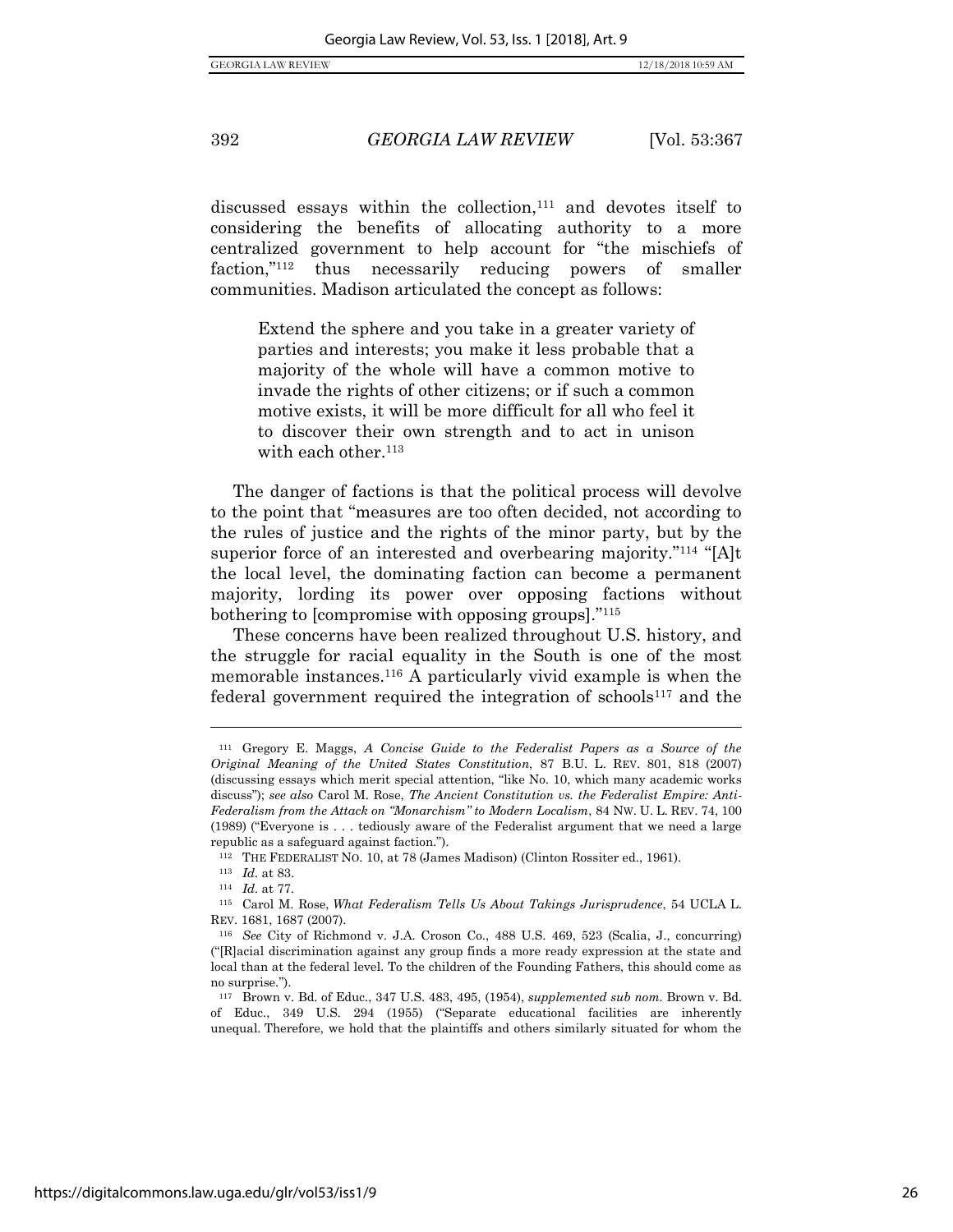then-governor of the state of Alabama, George Wallace, refused to integrate, citing "the constitutional right of states to operate public schools, colleges and universities."<sup>118</sup> Integration was only accomplished after President John F. Kennedy federalized the Alabama National Guard, forcing Wallace to relent.<sup>119</sup> This example, involving an extremely controversial social issue of the twentieth century, illustrates the frequent need "to refine and enlarge the public views."<sup>120</sup>

*2. There is a Policy Need for Statewide Uniformity of Regulation for Certain Significant Issues.* 

<span id="page-28-0"></span>Proponents of limited delegation of authority to localities also argue for statewide uniformity of regulation regarding significant social issues.<sup>121</sup> For statewide uniformity to be beneficial from a policy standpoint, two premises are necessary.<sup>122</sup> First, the state legislature must have the "willingness and ability to craft a law that assures 'informed and realistic expectations' for the parties."<sup>123</sup> The reality is that state legislatures are not particularly concerned with many localized and non-controversial issues.<sup>124</sup> With such issues, there is little harm where states allow localities to exercise "their own localized judgments."<sup>125</sup>

actions have been brought are, by reason of the segregation complained of, deprived of the equal protection of the laws guaranteed by the Fourteenth Amendment.").

<sup>118</sup> Debbie Elliot, *Wallace in the Schoolhouse Door: Marking the 40th Anniversary of Alabama's Civil Rights Standoff*, NPR (June 11, 2003, 12:00 AM), http://www.npr.org/2003/06/11/1294680/wallace-in-the-schoolhouse-door.

<sup>119</sup> *See* John F. Romano, *State Militias and the United States: Changed Responsibilities for a New Era*, 56 A.F. L. REV. 233, 246 (2005) ("[F]ederal officials, supported by the National Guard, confronted Governor Wallace at the door of the University of Alabama and enforced the federal court's order of integration.").

<sup>120</sup> THE FEDERALIST NO. 10, at 82 (James Madison) (Clinton Rossiter ed., 1961).

<sup>121</sup> Lynn A. Baker & Daniel B. Rodriguez, *Constitutional Home Rule and Judicial Scrutiny*, 86 Denv. U.L. Rev. 1337, 1352 (2009) ("Not surprisingly, the need for statewide uniformity and concerns about extraterritorial effects of local decisions loom large as factors in home rule analyses.").

<sup>122</sup> *See* City of Longmont v. Colorado Oil & Gas Ass'n, 369 P.3d 573, 580 (Colo. 2016) ("[W]e have said that, although uniformity in itself is no virtue, it is necessary 'when it achieves and maintains specific state goals.'") (quoting City of Northglenn v. Ibarra*,* 62 P.3d 151, 160 (Colo. 2003)).

<sup>123</sup> *See* Baker & Rodriguez, *supra* not[e 121,](#page-28-0) at 1352.

<sup>124</sup> *See, e.g.*, O.C.G.A. § 36-34-5.3 (2018) (allowing certain state municipalities to enter into leases and contracts with private entities for the operation of private zoos).

<sup>125</sup> *See* Baker & Rodriguez, *supra* not[e 121,](#page-28-0) at 1353.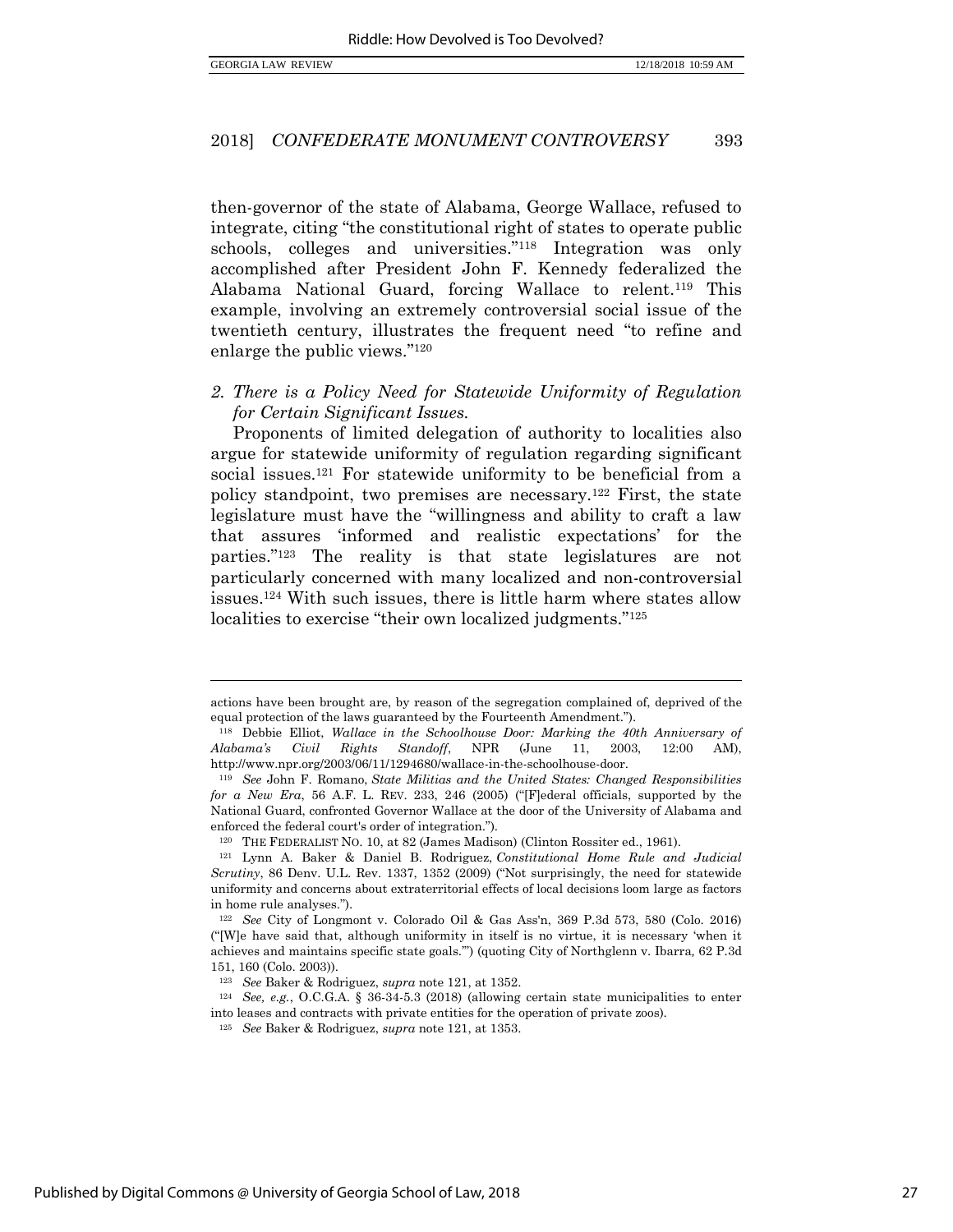$\overline{a}$ 

#### 394 *GEORGIA LAW REVIEW* [Vol. 53:367

<span id="page-29-0"></span>Moreover, delegation of certain issues to local authorities may result in a government that is more responsive to the needs and concerns of its citizens.<sup>126</sup> However, that a state is "unwilling" to act does not necessarily indicate apathy.<sup>127</sup> Where localities step in to fill the void on a variety of social issues, "many . . . have found themselves increasingly at odds with their states, and . . . in a region that remains the most conservative in the country, the conflicts are growing more frequent and particularly pitched."<sup>128</sup>

Second, non-uniform local laws and regulations must have deleterious extraterritorial effects if statewide uniformity is to be a benefit. <sup>129</sup> The concern here is that the local law-making locality will not be fully accountable if there are extraterritorial effects on outside citizens, even within the same state.<sup>130</sup> "There will . . . be . . . obvious cases where a city is clearly seeking to externalize costs to other cities, such as . . . draconian bans on sex-offender registry."<sup>131</sup> Another concern with extraterritorial effects is that "widespread local regulation will produce a maze of varying and potentially inconsistent regulations by other similarly situated home rule municipalities, the extraterritorial impact [lying] in the patchwork or the confusion resulting from 'a significant variety of conflicting local legislation.'"<sup>132</sup> If the above two premises hold

<sup>126</sup> *See* Lawrence Rosenthal, Romer v. Evans *as the Transformation of Local Government Law*, 31 URB. LAW. 257, 274-75 (1999) ("Indeed, the primary benefit claimed by advocates of local government is that decentralization of power will provide greater opportunities for discrete communities to make their government more responsive to their needs.").

<sup>127</sup> *See* Robertson & Fausset, *supra* note [17](#page-8-1) ("Across Mississippi, cities, counties and public institutions have responded to the Legislature's unwillingness to take the Confederate battle cross out of the state flag by refusing to fly the flag altogether."); *see also*  Maxwell L. Steams, *Direct (Anti-) Democracy*, 80 GEO. WASH. L. REV. 311, 352 (2012) ("The reluctance of state legislatures in the South . . . to embrace needed reforms during the period of racially segregated schools . . . motivated the NAACP to pursue a strategy of favorable case orderings targeting important changes in Supreme Court doctrine.").

<sup>128</sup> *See* Robertson & Fausset, *supra* note [17.](#page-8-1)

<sup>129</sup> *See* Baker and Rodriguez, *supra* note [121](#page-28-0), at 1353 ("Extraterritorial impact has considerable traction and appeal as a home rule criterion; it is difficult to see municipal legislation as dealing with purely local concerns when it . . . affects individuals outside the municipality.").

<sup>130</sup> *See, e.g.*, Diller, *supra* note [17,](#page-8-1) at 1069–70 ("[I]f a county loosens gun regulations, its voters may argue that they are doing so because allowing more guns in the hands of lawabiding citizens leads to less crime. Urban areas in the state are likely to disagree and . . . claim that they will be on the receiving end of the negative externality of loose gun sales."). <sup>131</sup> *Id.* 

<sup>132</sup> Laurie Reynolds, *Home Rule, Extraterritorial Impact, and the Region*, 86 DENV. U.L. REV. 1271, 1279 (2009) (internal citations and quotations omitted) (citing City of Commerce City v. State, 40 P.3d 1273, 1281 (Colo. 2002)).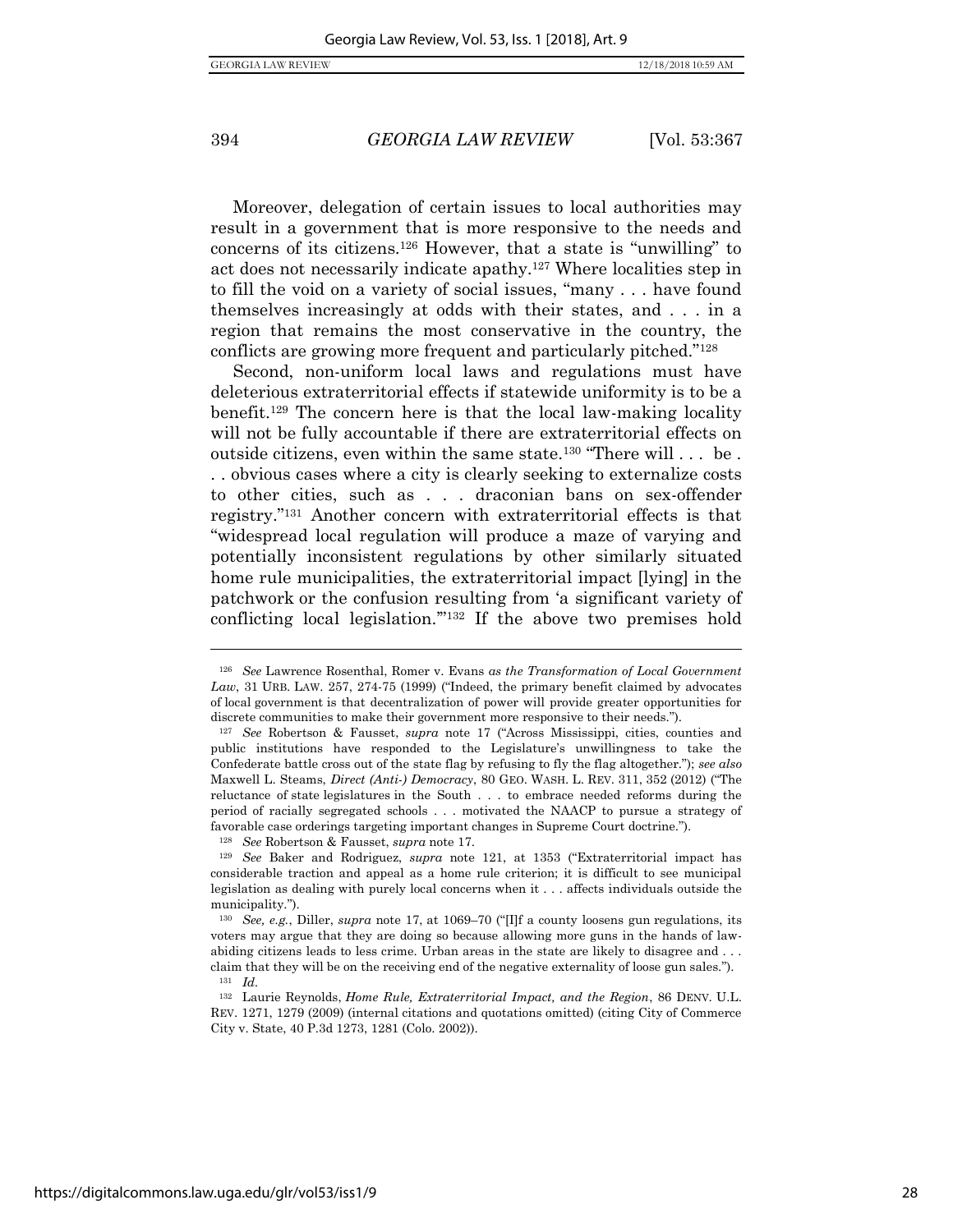true, statewide uniformity is a persuasive argument against delegation of authority from states to localities.

#### B. ARGUMENTS IN FAVOR OF DELEGATION OF AUTHORITY

<span id="page-30-0"></span>Recent scholarship has increasingly argued in favor of delegation of authority to localities.<sup>133</sup> These arguments for delegation, like those cautioning against delegation in Federalist No. 10,<sup>134</sup> have been made throughout the history of the United States. Supporters of increased delegation of authority make three main arguments: (1) centralized government lacks the ability to adequately and quickly address important issues; (2) increased local authority fosters civic involvement; and (3) delegating authority to localities allows for increased innovation and experimentation.

## *1. Centralized Government Lacks the Ability to Adequately and Quickly Address Important Issues.*

Many commentators consider Democracy in America by Alexis de Tocqueville to be a response to Federalist No. 10's argument in favor of centralized government.<sup>135</sup> De Tocqueville, believing that "municipal institutions constitute the strength of free nations,"<sup>136</sup> argues that centralization succeeds "in subjecting the external actions of men to a certain uniformity, . . . [and] excels in prevention, but not in action."<sup>137</sup> He asserts that "when society is

<sup>133</sup> *See, e.g.*, GERALD E. FRUG ET AL., LOCAL GOVERNMENT LAW (3rd ed. 2001) (discussing the "tradition" of "American intellectuals" who "point to cities as the 'hope of democracy'"); Diller, *supra* note [17](#page-8-1), at 1048 ("[T]his Article posits that local lawmaking in urban areas may serve as a modest corrective and shift the cumulative local, state, and national legal framework back toward the views of the national median voter."). *But see* Rosenthal, *supra*  not[e 126](#page-29-0), at 257 ("In the discussion that follows, I will . . . show that *Romer's* holding cannot be reconciled with the traditional rule that state governments have plenary authority to decide what powers to confer on their local governments . . . .").

<sup>134</sup> *See* discussion *supra* Part IV.A.

<sup>135</sup> ALEXIS DE TOCQUEVILLE, DEMOCRACY IN AMERICA (Francis Bowen ed., Henry Reeve trans., 1948); *see also* Williams, *supra* not[e 133](#page-30-0), at 1183 ("[The] pro-centralization excerpt is James Madison's Federalist No. 10, which extols the virtues of centralization as an effective way to avoid 'faction' and to ensure a large enough arena so that fine leaders can emerge. The pro-decentralization position is a series of excerpts from de Tocqueville's *Democracy in America* that praise democracy over aristocracy and monarchy, and that praise towns in particular ('it is man who makes monarchies and establishes republics, but the town seem[s] to come directly from the hand of God').") (citations omitted).

<sup>136</sup> DE TOCQUEVILLE, *supra* note 135, at 61.

<sup>137</sup> *Id.* at 90.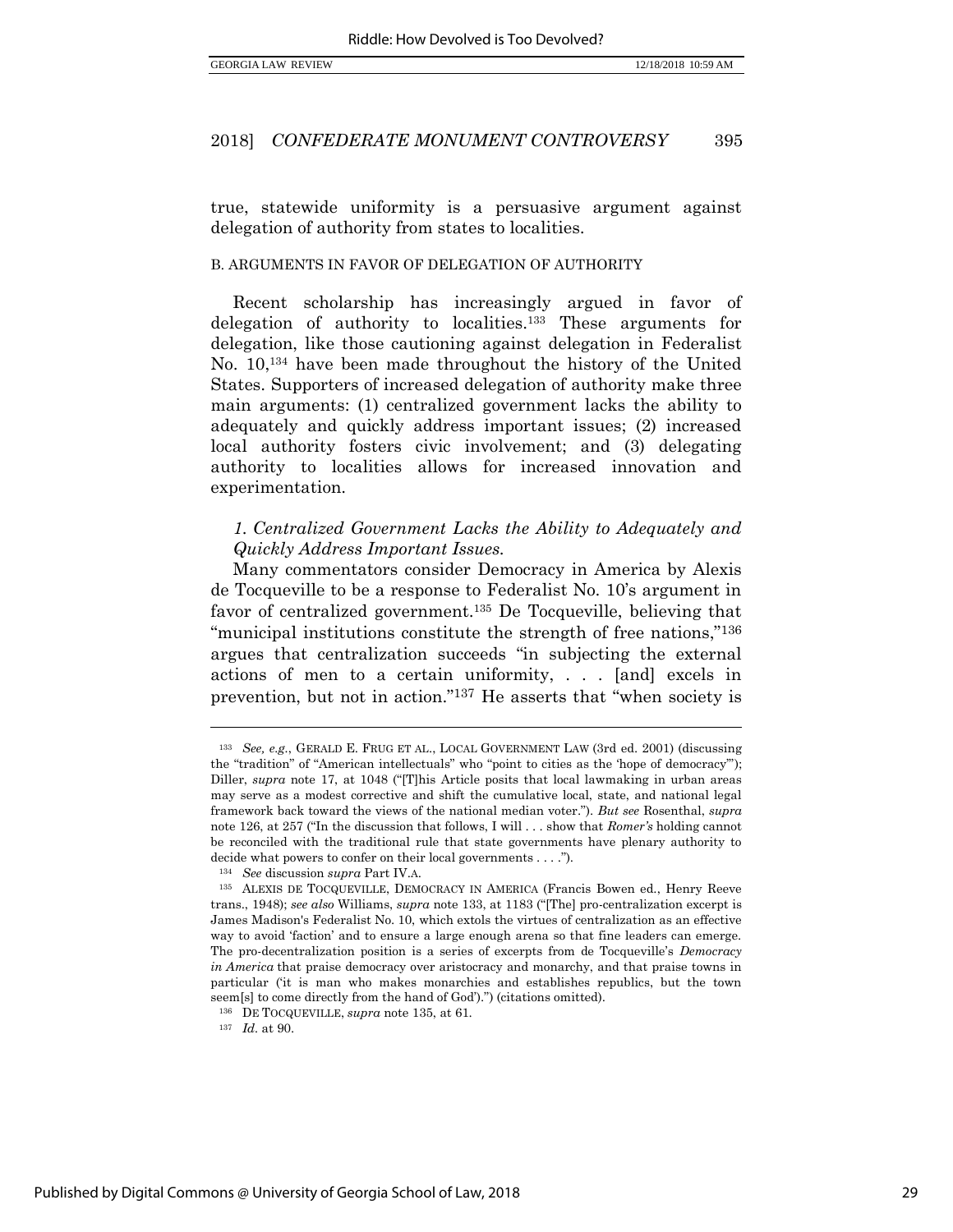to be profoundly moved, or accelerated in its course . . . the secret of [centralization's] impotence is disclosed."<sup>138</sup>

The superior responsiveness of local officials to local needs and issues is one of the primary arguments in favor of delegation of authority.<sup>139</sup> Indeed, "[a]t the local level, . . . minorities frequently are found in numbers disproportionate to their representation in the statewide population."<sup>140</sup> Thus, "it should come as little surprise that local governments will frequently be more responsive to [minorities'] concerns than the state will be."<sup>141</sup>

Commentators have interpreted a Supreme Court case, *Romer v. Evans*, as allowing potential for increased local authority. In *Romer*, Colorado citizens and municipalities sued to challenge the constitutionality of a state constitutional amendment.<sup>142</sup> The amendment at issue was adopted by a statewide referendum in response to Colorado municipalities' recent passage of ordinances banning discrimination based on sexual orientation.<sup>143</sup> Substantively, the amendment "preclude[d] all legislative, executive, or judicial action at any level of state or local government designed to protect the status of persons based on their 'homosexual, lesbian or bisexual orientation, conduct, practices or relationships.'"<sup>144</sup> The Supreme Court found that the amendment violated the Equal Protection Clause.<sup>145</sup>

This dispute about sexual orientation policies, which is clearly a controversial social issue,<sup>146</sup> illustrates the interplay between

<sup>138</sup> *Id.* 

<sup>139</sup> *See* Rosenthal, *supra* note [126](#page-29-0), at 274 ("[O]f course, presumably an important (if not primary) reason for states to create and confer powers upon local governments is that local officials are likely to be more knowledgeable about and responsive to local needs than state officials."); *see also id.* at 274–75 ("Indeed, the primary benefit claimed by advocates of local government is that decentralization of power will provide greater opportunities for discrete communities to make their government more responsive to their needs.").

<sup>140</sup> *Id.* at 274.

<sup>141</sup> *Id.* 

<sup>142</sup> *See* Romer v. Evans, 517 U.S. 620, 620 (1996) (describing the claimants as "aggrieved homosexuals and municipalities").

<sup>143</sup> *See id.* at 623 ("The enactment challenged in this case is an amendment to the Constitution of the State of Colorado, adopted in a 1992 statewide referendum.").

<sup>144</sup> *Id.* at 620.

<sup>145</sup> *Id.* 

<sup>146</sup> *See, e.g.*, Lawrence v. Texas, 539 U.S 558, 562, 585 (2003) (holding that a Texas statute criminalizing certain sexual conduct between members of the same sex violates the Due Process Clause); Obergefell v. Hodges, 135 S. Ct. 2584, 2588–89 (2015) (holding that the Due Process Clause requires state recognition of same-sex marriage); Romer v. Evans,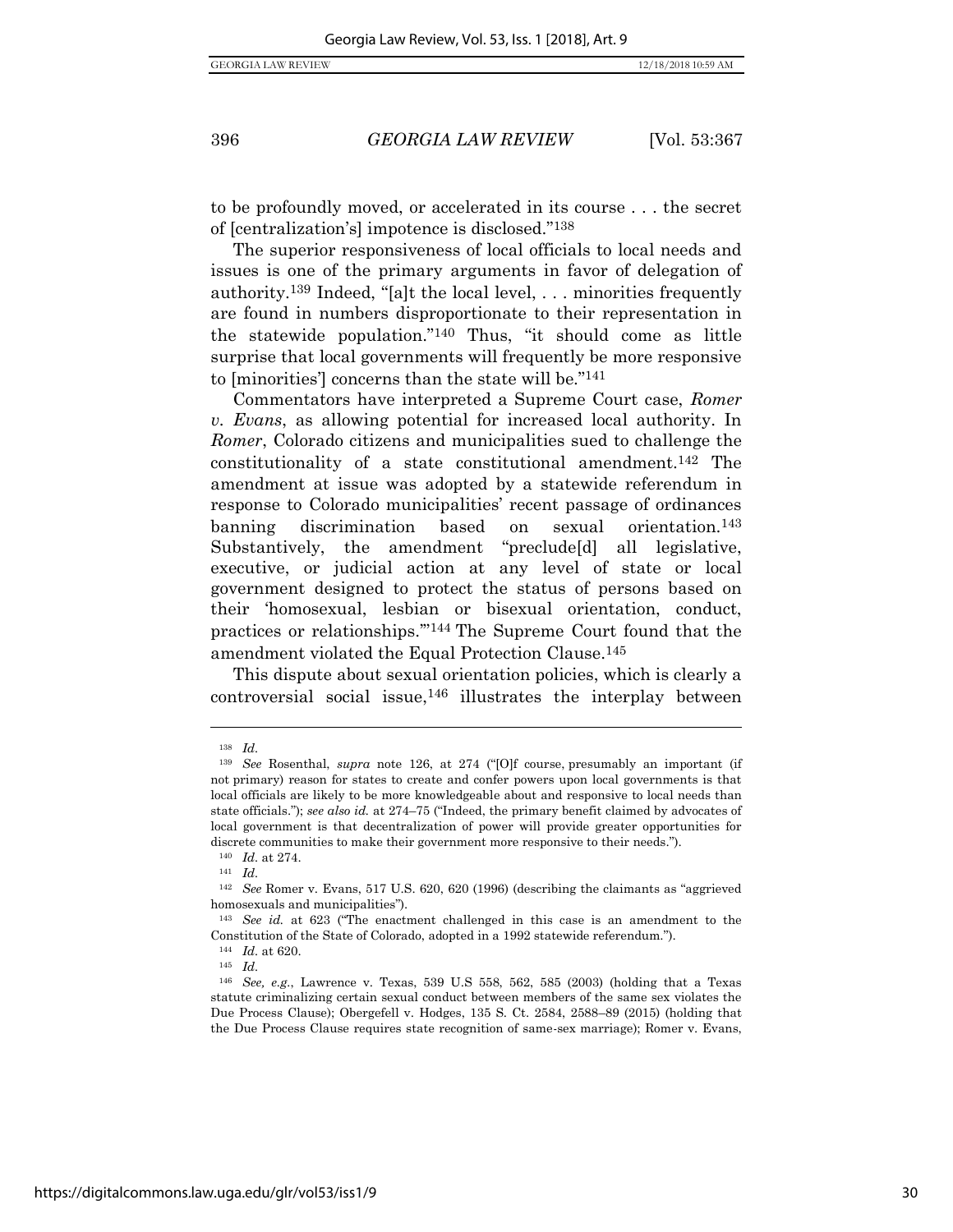$\overline{a}$ 

#### 2018] *CONFEDERATE MONUMENT CONTROVERSY* 397

state and local authorities on such issues. As Justice Scalia noted in his *Romer* dissent, "because those who engage in homosexual conduct tend to reside in disproportionate numbers in certain communities, have high disposable income, and, of course, care about homosexual-rights issues much more ardently than the public at large, they possess political power much greater than their numbers, both locally and statewide."<sup>147</sup> This concentration of political power results in governmental authorities, often large liberal cities,<sup>148</sup> that have the ability to quickly address controversial, "hot-button" issues.<sup>149</sup> But Justice Scalia pointed out how this might be a problem: where a minority group disproportionately possesses political power at a local level, that group can use its political power to achieve political outcomes that are clearly in opposition to the statewide majority's preferences.<sup>150</sup>

Such minority groups' possession of disproportionate power might be classified as one of the "mischiefs of faction" which should be checked by a more centralized authority.<sup>151</sup> However, one should hesitate to more broadly conclude that all large cities are "prone to domination by factions" regarding social issues that are distinct from prevention of sexual orientation discrimination.<sup>152</sup>

<sup>517</sup> U.S. at 624 ("What gave rise to the statewide controversy was the protection the [city] ordinances afforded to persons discriminated against by reason of their sexual orientation."); *see also* DANIEL COX, ET AL., A SHIFTING LANDSCAPE: A DECADE OF CHANGE IN AMERICAN ATTITUDES ABOUT SAME-SEX MARRIAGE AND LGBT ISSUES (2014), https://www.prri.org/research/2014-lgbt-survey (outlining the shift in cultural and social attitudes in the United States towards "LGBT issues").

<sup>147</sup> 517 U.S. at 645–46 (Scalia, J., dissenting) (citations omitted).

<sup>148</sup> *See* Graham, *Red State, Blue City*, *supra* note [18](#page-8-0) ("It makes sense that these [localities], finding themselves . . . increasingly progressive, and politically disempowered, would want to use local ordinances as a bulwark against conservative state and federal policies.").

<sup>149</sup> *See* State v. Hutchinson, 624 P.2d 1116, 1126 (Utah 1980) ("Local power should not be paralyzed and critical problems should not remain unsolved while officials await a biennial session of the Legislature in the hope of obtaining passage of a special grant of authority."); *see also* Fandos, *supra* note [92](#page-23-1) ("It was 'in the best interest of my city,' [Baltimore] Mayor Catherine Pugh said Wednesday, as she explained why she ordered Confederate monuments removed under the cover of darkness . . . '[W]ith the climate of this nation . . . I think it's very important that we move quickly and quietly.'").

<sup>150</sup> *See* 517 U.S. at 645-46 (Scalia, J., dissenting) and *supra* note 147.

<sup>151</sup> *See supra* note[s 112](#page-27-0)–[115](#page-27-1) and accompanying text.

<sup>152</sup> John D. Echeverria, *The Costs of Koontz*, 39 VT. L. REV. 573, 602 (2015) ("Many cities in the United States have substantially larger populations than some states. Moreover, cities vary enormously in their political operations and structure, making it impossible to generalize about whether they are prone to domination by factions. In some ways, the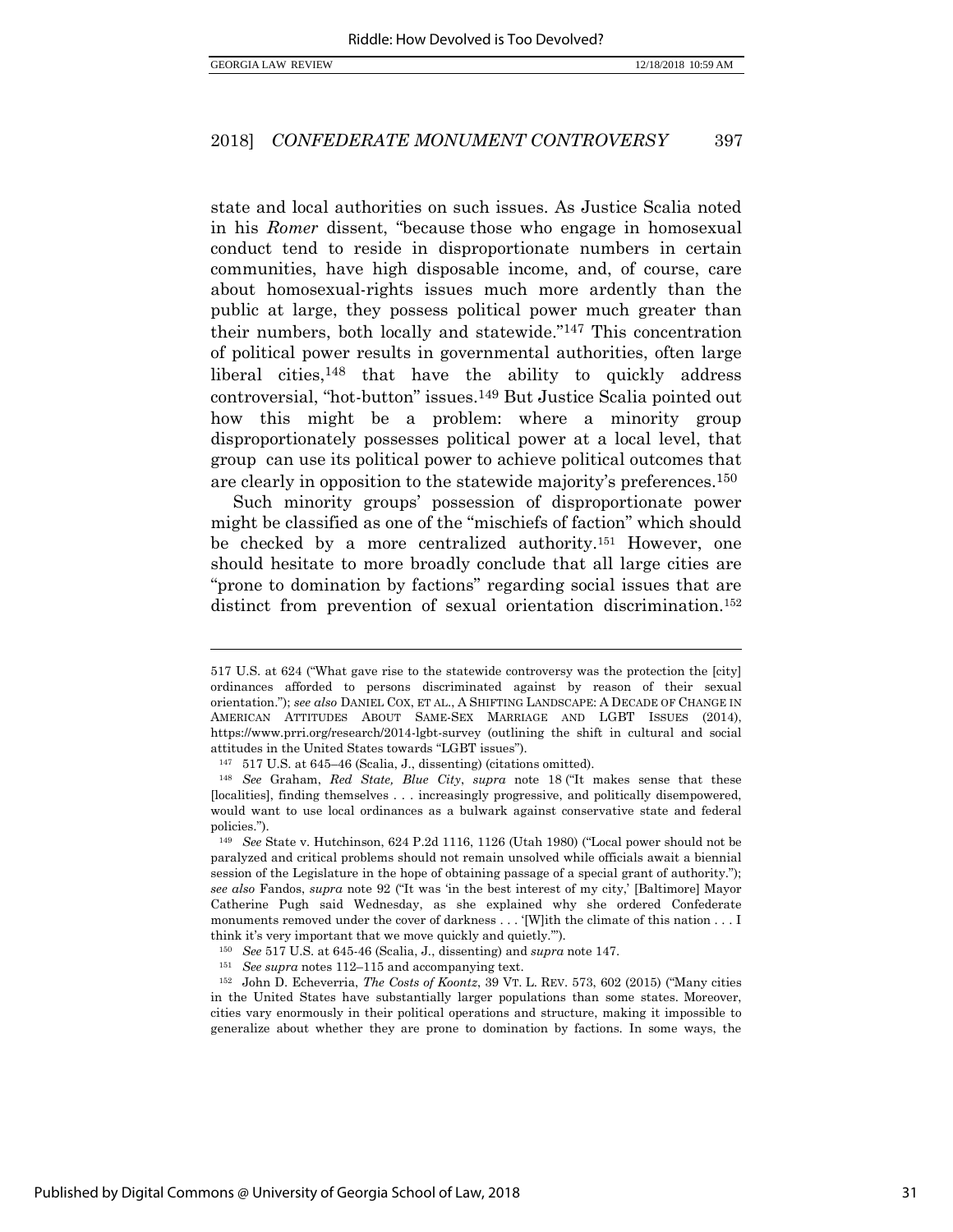Moreover, there are safeguards on local government power today that did not exist—at least not to the same degree—when Madison first articulated his concerns about factions. One of these safeguards is "exit—the ability to abandon something when dissatisfied—[which] exists most distinctively at the local level."<sup>153</sup> As stated by Professor Carol M. Rose:

Faction would indeed be a local problem if voice were the only safeguard against local oppression; in smaller republics, minority voices can indeed be drowned out. But where localities genuinely differ, and where it is possible to move among them, oppression can be left behind, and even a local penchant for redistribution is muted.<sup>154</sup>

More simply stated, if you do not like it here, move.

#### *2. Increased Local Authority Fosters Civic Involvement*

One of the most basic benefits of increased authority at the local level is the incentive it provides for people to become civically involved.<sup>155</sup> Alexis de Tocqueville recognized this involvement as intrinsically beneficial, stating: "It is not the *administrative*, but the *political* effects of decentralization that I most admire in America."<sup>156</sup> Generally, local governments better provide opportunities to become involved because of ease of accessibility and lower costs of participation.<sup>157</sup> In fact, the "need for local democracy has grown as the federal and state governments have grown more complex and access to them for the ordinary citizen

governments of New York City and Los Angeles are more like the U.S. government than that of a small Vermont village.") (citation omitted).

<sup>153</sup> *See* Rose, *supra* note [111,](#page-27-2) at 97 (internal citations and quotations omitted).

<sup>154</sup> *Id.* at 100.

<sup>155</sup> *See* Briffault, *supra* note [34](#page-13-0), at 258 ("People will bother to participate in local government decision making only if local governments have real power over matters important to local people. Local democracy thus requires local autonomy, much as local autonomy advances the prospects for local democracy.").

<sup>156</sup> DE TOCQUEVILLE, *supra* note 135, at 94; *see also id.* at 251 ("This ceaseless agitation which democratic government has introduced into the political world influences all social intercourse. I am not sure that, on the whole, this is not the greatest advantage of democracy . . . .").

<sup>157</sup> *See* Briffault, *supra* note [34](#page-13-0), at 258 ("Democratic participation is more possible at the local level, where government bodies and public officials are more accessible and closer to home than they are at the state or national levels.").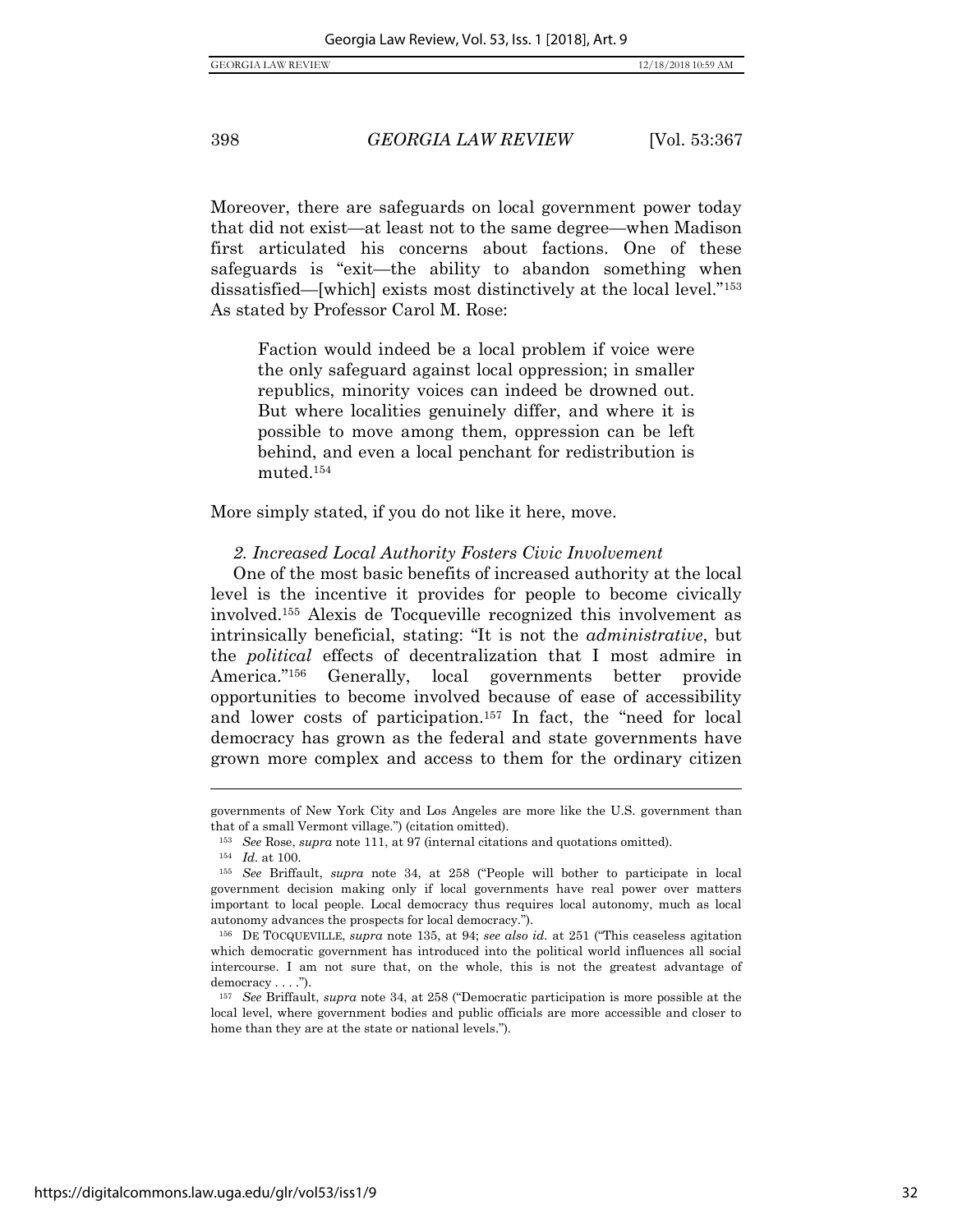has become more difficult."<sup>158</sup> Ideally, increased civic involvement produces a government characterized by an "all-pervading and restless activity, a superabundant force, and an energy which is inseparable from it and which may, however unfavorable circumstances may be, produce wonders."<sup>159</sup>

The apparent benefit of civic involvement is based on the premise that all citizens can contribute and be heard. Where, however, "factions are able to operate in concert more efficiently to dominate the locality or its legislature,"<sup>160</sup> it becomes possible for localities to take actions that are directly contradictory to the desires of the statewide majority—such as the New Orleans removal of Confederate monuments.<sup>161</sup>

## *3. Delegating Authority to Localities Allows for Increased Innovation and Experimentation.*

A strong argument in favor of delegating authority is that delegation affords states and localities the freedom to innovate and act as laboratories to test the value of those innovations.<sup>162</sup> States have long been recognized for their potential to serve as laboratories, so "surely the 3,000 counties and 15,000 municipalities [in the United States] provide logarithmically more opportunities for innovation, experimentation, and reform."<sup>163</sup> This argument is particularly powerful because local governments have been leaders in policy response regarding numerous issues, including gay rights,<sup>164</sup> electoral reform,<sup>165</sup> term limits,<sup>166</sup> and public health.<sup>167</sup>

<sup>158</sup> *Id.* 

<sup>159</sup> DE TOCQUEVILLE, *supra* note 135, at 252.

<sup>160</sup> Francisco Valdes, *Testing Democracy: Marriage Equality, Citizen-Lawmaking and Constitutional Structure*, 19 S. CAL. REV. L. & SOC. JUST. 3, 31 (2010).

<sup>161</sup> *See* O'Donoghue, *supra* not[e 104](#page-24-0) and accompanying text.

<sup>162</sup> New State Ice Co. v. Liebmann, 285 U.S. 262, 311 (1932) (Brandeis, J., dissenting) ("It is one of the happy incidents of the federal system that a single courageous state may, if its citizens choose, serve as a laboratory; and try novel social and economic experiments without risk to the rest of the country.").

<sup>163</sup> Briffault, *supra* note [34,](#page-13-0) at 259; *see also* Matthew J. Parlow, *Progressive Policy-Making on the Local Level: Rethinking Traditional Notions of Federalism*, 17 TEMP. POL. & CIV. RTS. L. REV. 371, 371 (2008) ("[C]onceptually speaking, the principles underlying federalism seem logically to apply not only to the relationship between the federal government and the states, but also to that between the states and local governments.").

<sup>164</sup> *See* Richard C. Schragger, *Cities as Constitutional Actors: The Case of Same-Sex Marriage*, 21 J.L. & POL. 147, 148–53 (2005) (examining the role of local governments in the national debate over the morality and legality of same-sex marriage).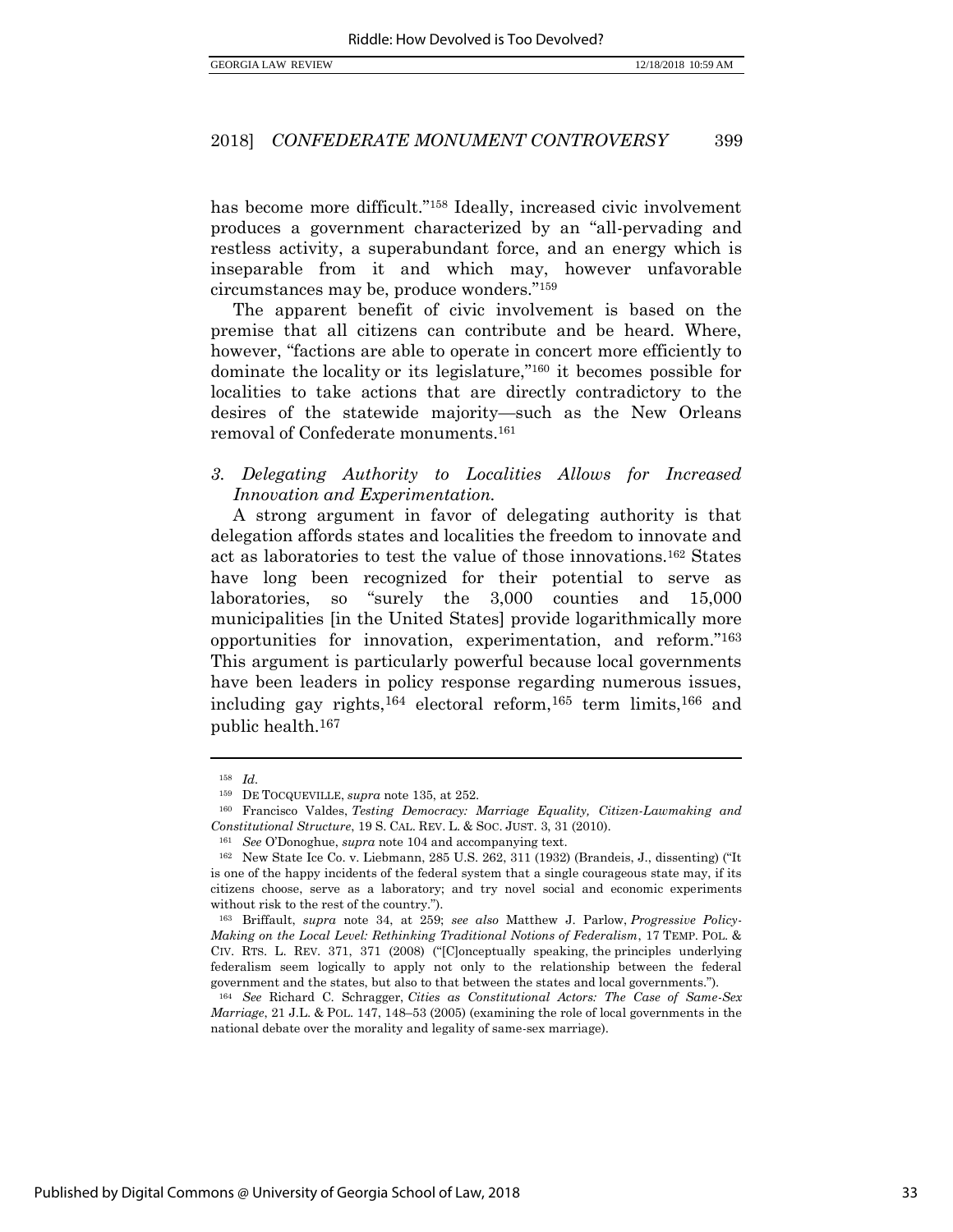$\overline{a}$ 

#### 400 *GEORGIA LAW REVIEW* [Vol. 53:367

## V. WHY SOUTHERN STATE LEGISLATURES SHOULD REASSESS STATUTES PASSED IN RESPONSE TO CONCERNS OF CONFEDERATE MONUMENT REMOVAL TO ALLOW FOR GREATER DELEGATION OF AUTHORITY TO LOCALITIES AND CLEARER PROCESSES

The concept of home rule is complex.<sup>168</sup> Similarly complex are the emotions and beliefs surrounding removal of Confederate monuments.<sup>169</sup> It is evident that there are legitimate concerns and benefits attendant with whichever degree of delegation states confer to local jurisdictions.<sup>170</sup> Policy responses at any level must therefore carefully account for constituents' wishes as well as potential consequences of delegation.<sup>171</sup> With these ends in mind, it is clear that actions taken by both state legislatures and localities have been lacking.

#### A. BALANCING CONSIDERATIONS

The statutes passed in Georgia and Kentucky are representative of most statutes passed by Southern states to prevent removal of Confederate monuments.<sup>172</sup> There are several important distinctions between the two statutes. First, for a

<sup>170</sup> *See supra* Part IV.

<sup>165</sup> *See* Richard Briffault, *Home Rule and Local Political Innovation*, 22 J.L. & POL. 1, 31 (2006) (examining local political innovations and their implications for both home rule and political reforms).

<sup>166</sup> *See* Patrick Basham, *Assessing the Term Limits Experiment: California and Beyond*, Policy Analysis (Cato Institute), Aug. 2001, https://object.cato.org/pubs/pas/pa413.pdf ("During [the 2000] elections, local term limits passed in California, Florida, Maryland, and New Mexico, adding to the total of nearly 3,000 municipal offices and more than 17,000 local politicians already subject to term limits.").

<sup>167</sup> *See generally* Paul A. Diller, *Why Do Cities Innovate in Public Health? Implications of Scale and Structure*, 91 WASH. U.L. REV. 1219 (2014) (describing how cities' smaller scale, concentrated political preferences, and streamlined processes facilitate public health innovation).

<sup>168</sup> *See* Briffault, *supra* note [34,](#page-13-0) at 253 ("Home rule is a complex topic. Home rule takes many legal forms and follows many models . . . [and] is . . . controversial for both scholars and courts.").

<sup>169</sup> *See* Brophy, *supra* not[e 27](#page-10-0) and accompanying text.

<sup>171</sup> JÜRGEN HABERMAS, BETWEEN FACTS AND NORMS: CONTRIBUTIONS TO A DISCOURSE THEORY OF LAW AND DEMOCRACY 170 (William Rehg trans., 2d ed. 1996) (1981) ("The rational acceptability of results achieved in conformity with [democratic] procedure follows from the institutionalization of interlinked forms of communication that, ideally speaking, ensure that all relevant questions, issues, and contributions are brought up and processed in discourses and negotiations on the basis of the best available information and arguments.").

<sup>172</sup> *See* discussion *supra* Part III.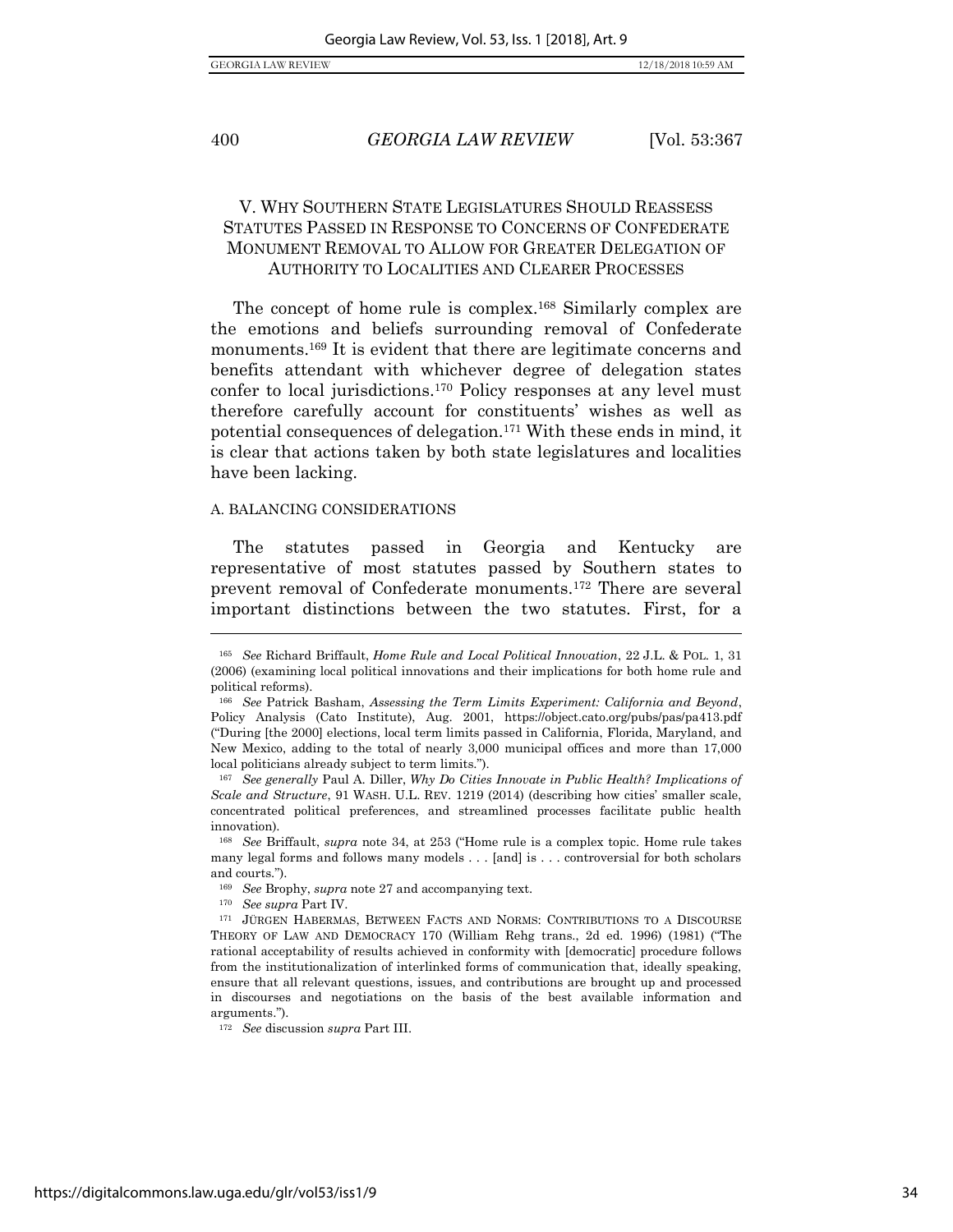monument to be protected in Kentucky, a citizen or group must first petition for designation of the monument as a "military heritage object."<sup>173</sup> The state commission must then approve such designation by majority vote.<sup>174</sup> In Georgia, however, all monuments honoring the service of those from the "Confederate States of America" are presumptively protected.<sup>175</sup> Kentucky's decision not to presumptively protect all monuments, and instead only protect those that a citizen or group cares to protect, seems to avoid creating unnecessary conflicts.<sup>176</sup>

One can assume that certain citizens and groups aim to remove the very monuments that others aim to protect. The inquiry now shifts to the second major distinction between the two statutes: how much autonomy localities should have to make these decisions. Georgia's statute acts more as a complete prohibition of monument removal,<sup>177</sup> while Kentucky's affords more discretion to localities.<sup>178</sup> If a state legislature follows Georgia's lead by prohibiting local governments from having a say on this controversial issue, frustrated citizens may seek other, more destructive avenues to make themselves heard.<sup>179</sup> Alternatively, when the local government in Lexington, Kentucky sought to remove two prominent Confederate monuments, it first held a public forum, then decided by a city council vote.<sup>180</sup> This process

<span id="page-36-0"></span><sup>173</sup> *See* Procedure for Kentucky Military Heritage Nomination, Designation, and Rescission, 202 KY. ADMIN. REGS. 8:030 (2018).

<sup>174</sup> KY. REV. STAT. ANN. § 171.784(6) (West 2018) ("[T]o designate an object as a military heritage object requires a majority vote of the members of the commission.").

<sup>&</sup>lt;sup>175</sup> See O.C.G.A § 50-3-1(b)(2) (2018), *infra* notes [55-](#page-17-2)60, and accompanying text.

<sup>176</sup> Additionally, this fosters civic involvement on the front end. Admittedly, such involvement is not achieved through delegation to localities in this instance.

<sup>177</sup> *See* discussion *supra* Part III.

<sup>178</sup> KY. REV. STAT. ANN. §§ 171.780–.788 (West 2018).

<sup>179</sup> *See, e.g.*, Alex Horton, *Protesters in North Carolina Topple Confederate Statue Following Charlottesville Violence*, WASH. POST (Aug. 14, 2017), https://www.washingtonpost.com/news/post-nation/wp/2017/08/14/protesters-in-northcarolina-topple-confederate-statue-following-charlottesville-

violence/?utm\_term=.9a0f5a6a017b ("A crowd toppled a bronze Confederate statue in front of a county administrative building in Durham, N.C., on Monday evening, as throngs of 'anti-fascist' groups gathered there days after white nationalist-fueled violence turned fatal in Virginia."); John Bowden, *Georgia Confederate Monument Damaged in Apparent Act of Vandalism*, THE HILL (Dec. 26, 2017, 7:01 PM), http://thehill.com/blogs/blog-briefingroom/news/366531-police-treating-georgia-confederate-monument-damage-as ("Police in Rome, Ga., are investigating damage done to a Confederate monument in the town's cemetery as vandalism . . . .").

<sup>180</sup> Shay McAlister, *Confederate Statue Controversy Continues in Lexington*, WHAS 11 (Aug. 15, 2017, 10:27 PM), http://www.whas11.com/news/local/confederate-statue-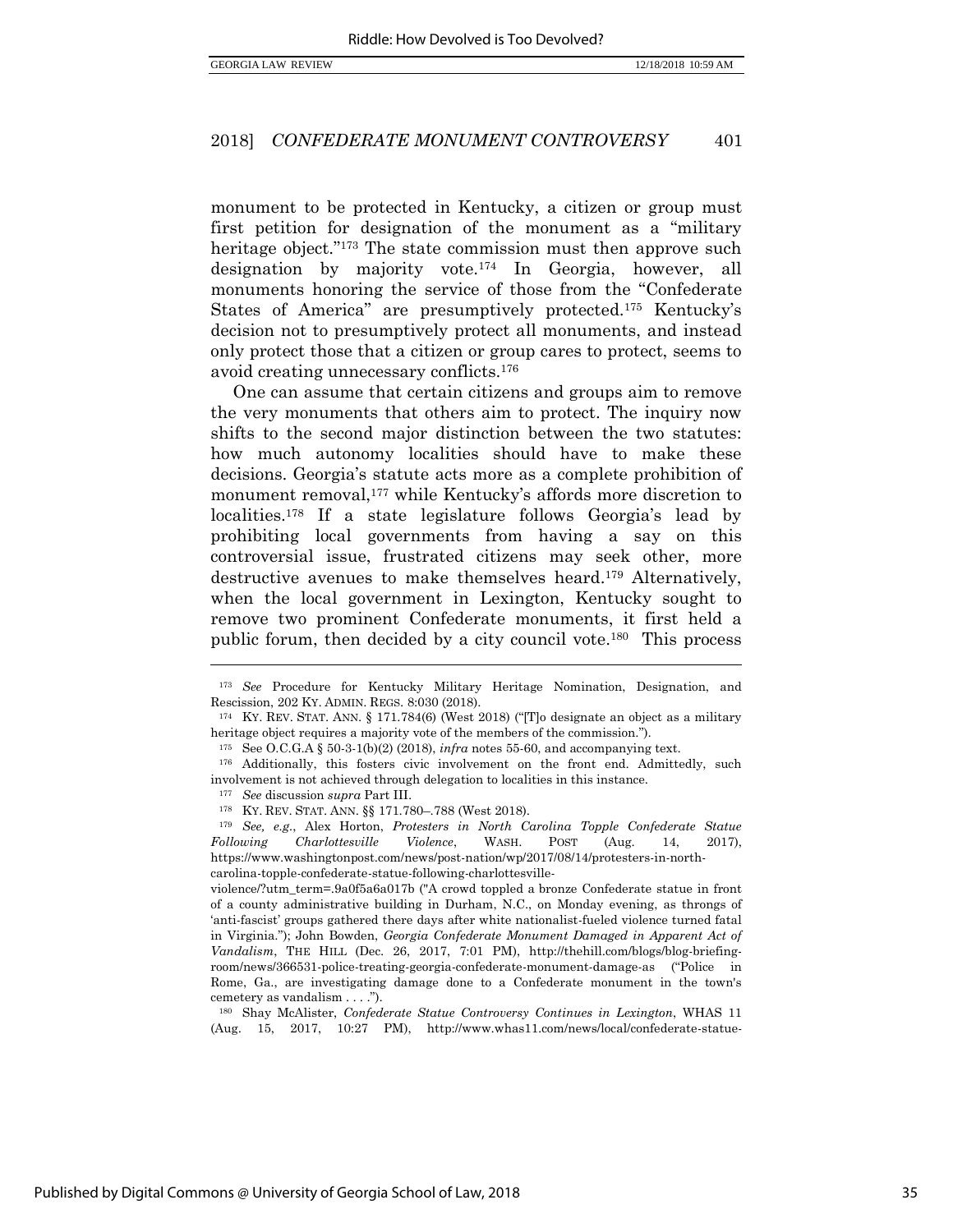$\overline{a}$ 

402 *GEORGIA LAW REVIEW* [Vol. 53:367

fostered substantial civic involvement at the local level and featured a city council that was ultimately responsive to the community's sentiments.<sup>181</sup>

However, Kentucky's statute also has its flaws. The Kentucky statute only allows for token participation by local governments if a monument has been properly designated as a "military heritage object."<sup>182</sup> One of the main benefits of allocating more authority to localities is that it fosters civic involvement.<sup>183</sup> If only token participation is possible at the local level, then citizens might also become disillusioned, as people "bother to participate in local government decision making only if local governments have real power over matters important to local people."<sup>184</sup>

On the other hand, completely devolved is too devolved. Just as complete prohibition of removal can lead to public unrest,<sup>185</sup> allocating absolute power to localities to remove monuments can lead to rash, arguably paternalistic, decisions to remove monuments,<sup>186</sup> that might also be at odds with desires of the public-at-large.<sup>187</sup> New Orleans provides an example of where action taken by a government was arguably at odds with public

controversy-continues-in-lexington-council-hears-fiery-comments-from-public/464689782 (detailing the public debate comment process that took place in Lexington city council chambers prior to a city council vote on removal of the two monuments).

<sup>181</sup> *Lexington, Ky. Approves Plan to Move Confederate Monuments*, CBS NEWS (Aug. 17, 2017 10:19 PM), https://www.cbsnews.com/news/lexington-kentucky-approves-plan-to-moveconfederate-monuments ("The proposal to [relocate statues](https://www.cbsnews.com/news/kentucky-mayor-moves-to-remove-2-confederate-statues-after-charlottesville-protests/) honoring Confederate officers John Hunt Morgan and John C. Breckinridge won unanimous approval from the Lexington-Fayette Urban County Council after nearly three hours of public testimony that overwhelmingly supported the resolution.").

<sup>182</sup> *See* KY. REV. STAT. ANN. § 171.784(7) (West 2018) (requiring "a unanimous vote of the members of the commission" to subsequently rescind a designation of an object as a military heritage object); *see also* Musgrave & Brammer, *supra* note [28](#page-11-0) ("Lexington's leaders spoke with one voice Thursday about the need to remove two Confederate statues from the grounds of the former Fayette County courthouse, but the decision ultimately lies with a little-known state commission that meets twice a year.").

<sup>183</sup> *See* discussion *supra* Part IV.B.

<sup>184</sup> Briffault, *supra* note [34,](#page-13-0) at 258.

<sup>185</sup> *See* Horton, *supra* not[e 179](#page-36-0) and accompanying text.

<sup>186</sup> *See* Fandos et. al., *supra* note [92](#page-23-1) ("With no immediate public notice, no fund-raising, and no plan for a permanent location for the monuments once they had been excised — all things city officials once believed they would need — the mayor watched in the wee hours on Wednesday as contractors with cranes protected by a contingent of police officers lifted the monuments from their pedestals and rolled them away on flatbed trucks.").

<sup>187</sup> *See* O'Donoghue, *supra* not[e 104](#page-24-0) and accompanying text.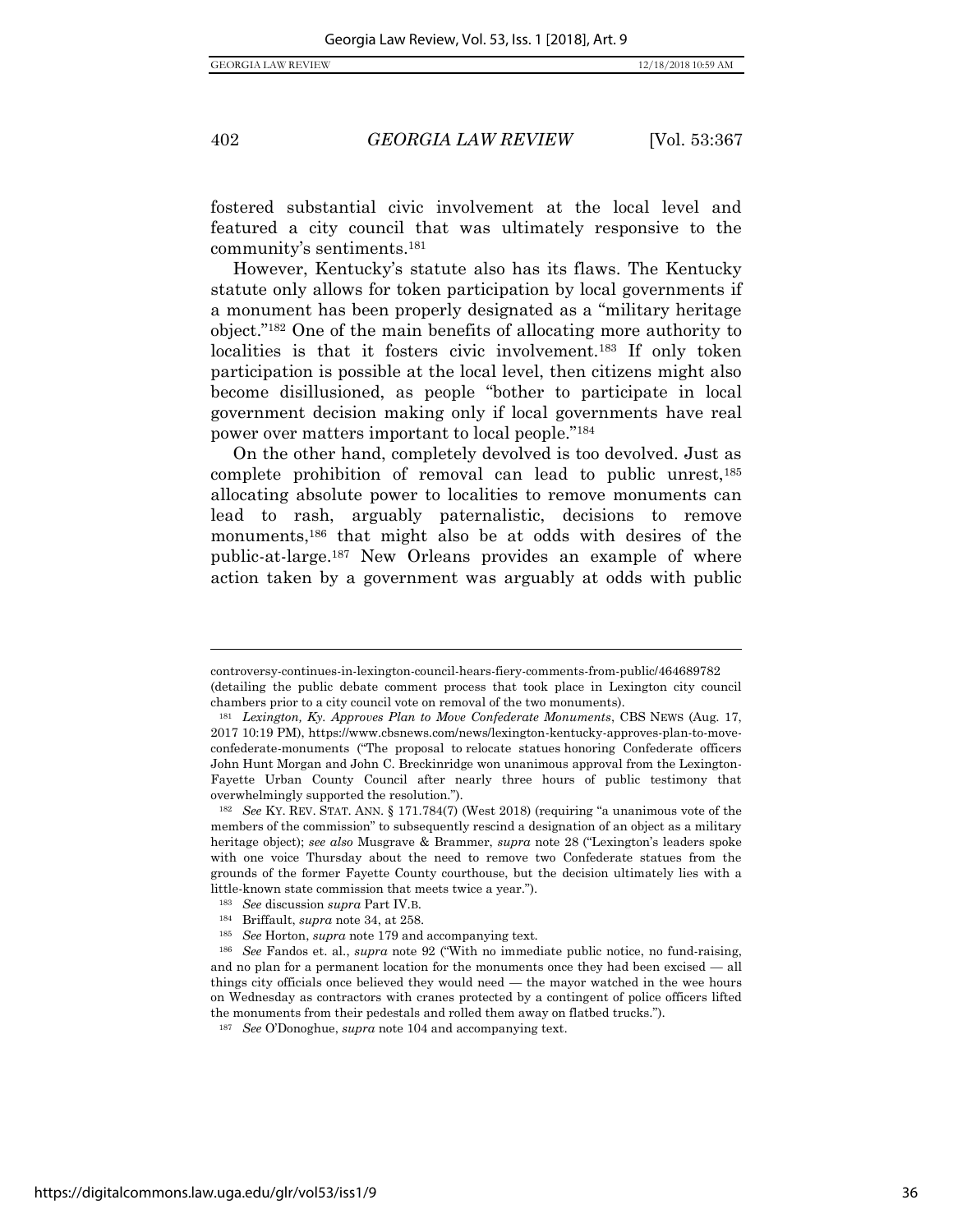desire, and costly litigation ensued.<sup>188</sup> This is not to imply that action taken in line with the desires of the majority forecloses the potential for litigation. Instead, the New Orleans process, or lack thereof, illustrates that it behooves legislatures to avoid constructing a system where litigation is a private citizen's only recourse to make heard the views of the majority.

One must balance the desire for responsiveness with the desire to protect against the "mischiefs of faction." One must also balance the desire for local government innovation with the desire for uniformity. The best policy response is to adopt an approach that acknowledges each consideration as legitimate, to weigh some considerations more heavily than others, and aim to strike a balance.

#### B. RECOMMENDED MODEL APPROACH

Using the Kentucky statute as a loose framework, the model statute should first create an administrative agency to oversee monument protection.<sup>189</sup> Ideally, such an agency would serve as an expert decision-making body that is fair, impartial, and more insulated from political pressures than a legislative body would be.<sup>190</sup>

Next, the statute should provide a four-step process for persons or organizations to petition for specific monuments to be

<sup>188</sup> *See e.g.*, Monumental Task Comm., Inc. v. Foxx, 240 F. Supp. 3d 487, 490 (E.D. La. 2017) ("On December 17, 2015, the [New Orleans] City Council affirmatively voted to remove the monuments, and the ordinance was signed into law. Plaintiffs filed suit on the same day seeking a preliminary injunction to enjoin the City from relocating the monuments.").

<sup>189</sup> *See, e.g.*, KY. REV. STAT. ANN. §§ 171.780–.788 (West 2018); N.C. GEN. STAT. § 100-2.1 (2018); Tennessee Heritage Protection Act of 2016, TENN. CODE ANN. § 4-1-412 (2018). Importantly, the statute must "clearly define those activities of executive agencies which are rule-making or legislative, and require agencies to comply with specific procedures as a precondition to the validity and enforceability of rules." Anne K. Pecora, *The Model State Administrative Procedure Act: Planned Restraint on the Consolidation of Power by Executive Branches of State Governments*, 32 VILL. L. REV. 451, 467–68 (1987).

<sup>190</sup> *See In re* Am. Waste & Pollution Control Co., 581 So. 2d 738, 741–42 (La. Ct. App. 1991) ("When acting as adjudicators, administrative officers should conduct themselves as judges do . . . .[T]hey must realize the importance of the positions of public trust they hold and endeavor, however difficult, to avoid any appearance of partiality or prejudgment of matters either pending or to be pending before them."). *But see* Henry P. Monaghan, *First Amendment "Due Process*," 83 HARV. L. REV. 518, 523 (1970) ("Administrative bodies, particularly at a state level, are rarely so insulated; indeed, they are often seen primarily as political organs.").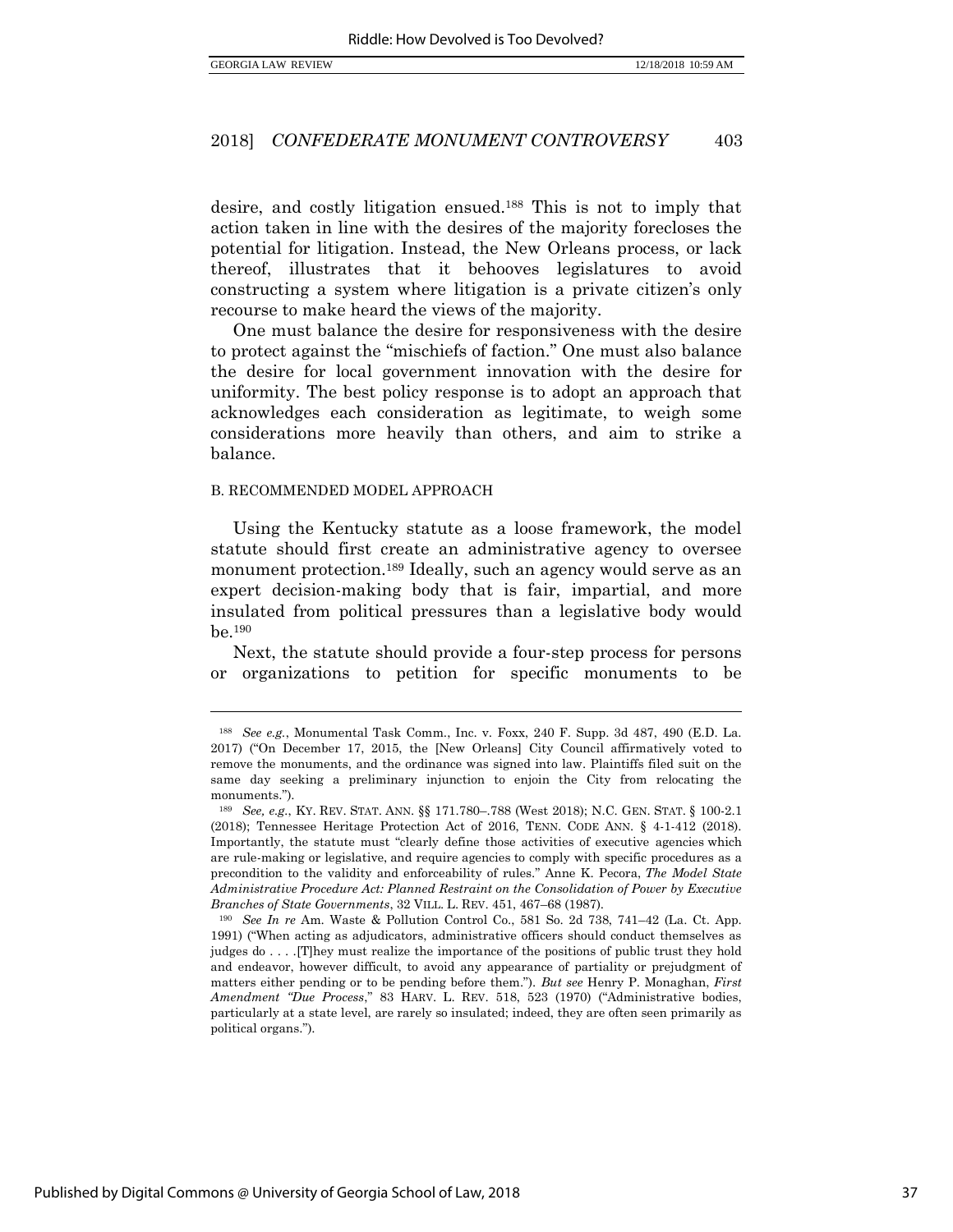designated as protected. The first of these four steps, like Kentucky's designation process, should allow any person or organization to "nominate" a monument for protection under the statute.<sup>191</sup> Second, upon the state agency's receipt of a petition, the locality in which the monument lies and the locality's residents should be given notice. This notice would allow the locality ample time to assess the propriety of the proposed designation and to respond to citizen support or opposition.

Third, the locality should respond to the state agency with its agreement or disagreement with the "protected designation" and its accompanying reasons. Consistent with respect for local autonomy and desires for innovation, the locality should make its decision however it sees fit, as long as the public is given appropriate time to voice its views. Localities are thereby given authority on the front end, allowing them to realize the benefits of civic involvement and responsiveness to citizens, while avoiding the feeling that the locality had no say in the protected status of a monument.

Fourth, upon the locality's consent, the state agency should have the power to afford or deny designation of the monument by majority vote. If the locality consents to designation and the state agency refuses to do so, this refusal can be overcome by threefourths vote of the locality's legislative branch. If the locality disagrees with the designation and does not give its consent, that is the end of the matter. Allowing a state agency to overrule the locality's negative decision would bring about the very same danger of entirely disallowing local governments to have a say in the matter.<sup>192</sup>

Once a monument is designated as protected, the process for removal should mirror the four-step process for designation: (1) a person or organization can petition for removal of the monument; (2) notice should be given to the locality and its citizens; (3) the locality should then vote for or against removal; and (4) the state agency should vote for or against removal by majority vote, allowing refusal of removal to be overridden by a three-fourths

<sup>191</sup> *See* Procedure for Kentucky Military Heritage Nomination, Designation, and Rescission, 202 KY. ADMIN. REGS. 8:030 (2018) ("A person or organization may nominate . . . an object as a military heritage object by submitting a 'Military Heritage Commission Historic Military Sites and Objects Application for Registration' form to the Historic Military Sites Preservation Coordinator at the Kentucky Heritage Council.").

<sup>192</sup> *See supra* note [179](#page-36-0) and accompanying text.